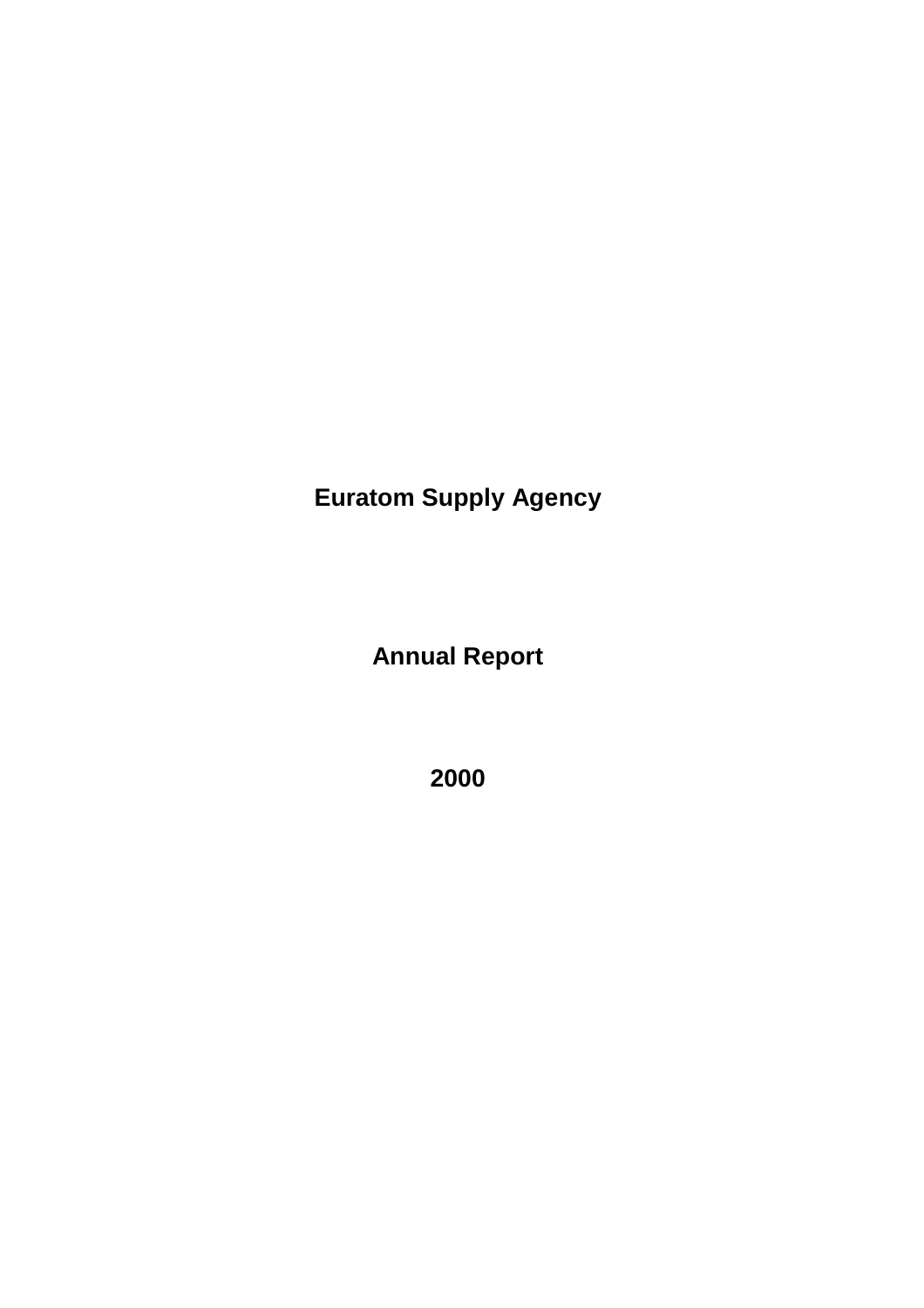# TABLE OF CONTENTS

| Supply Of Material From The New Independent States (NIS) 9 |  |
|------------------------------------------------------------|--|
|                                                            |  |
|                                                            |  |
|                                                            |  |
|                                                            |  |
| CHAPTER II - SUPPLY AND DEMAND FOR NUCLEAR MATERIALS       |  |
|                                                            |  |
|                                                            |  |
|                                                            |  |
|                                                            |  |
| CHAPTER III - NUCLEAR ENERGY DEVELOPMENTS IN THE           |  |
|                                                            |  |
|                                                            |  |
|                                                            |  |
|                                                            |  |
|                                                            |  |
|                                                            |  |
|                                                            |  |
|                                                            |  |
|                                                            |  |
|                                                            |  |
|                                                            |  |
|                                                            |  |
|                                                            |  |
|                                                            |  |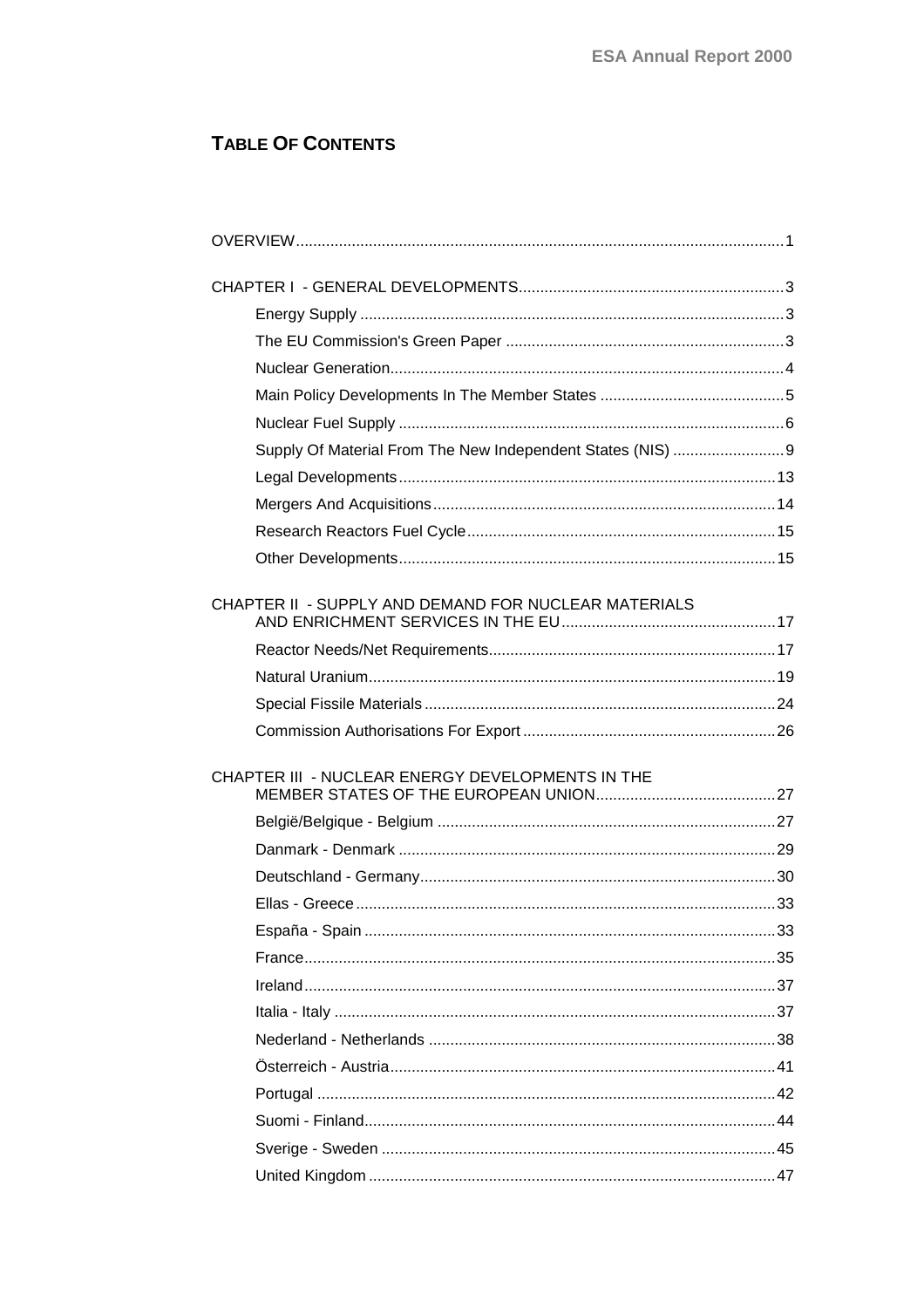| Bilateral Relations In The Nuclear Field With Other Countries 51 |  |
|------------------------------------------------------------------|--|
|                                                                  |  |
|                                                                  |  |
|                                                                  |  |
|                                                                  |  |
|                                                                  |  |
|                                                                  |  |
|                                                                  |  |
|                                                                  |  |
| Annex 3 Questions Raised By The Commission Green Paper58         |  |
|                                                                  |  |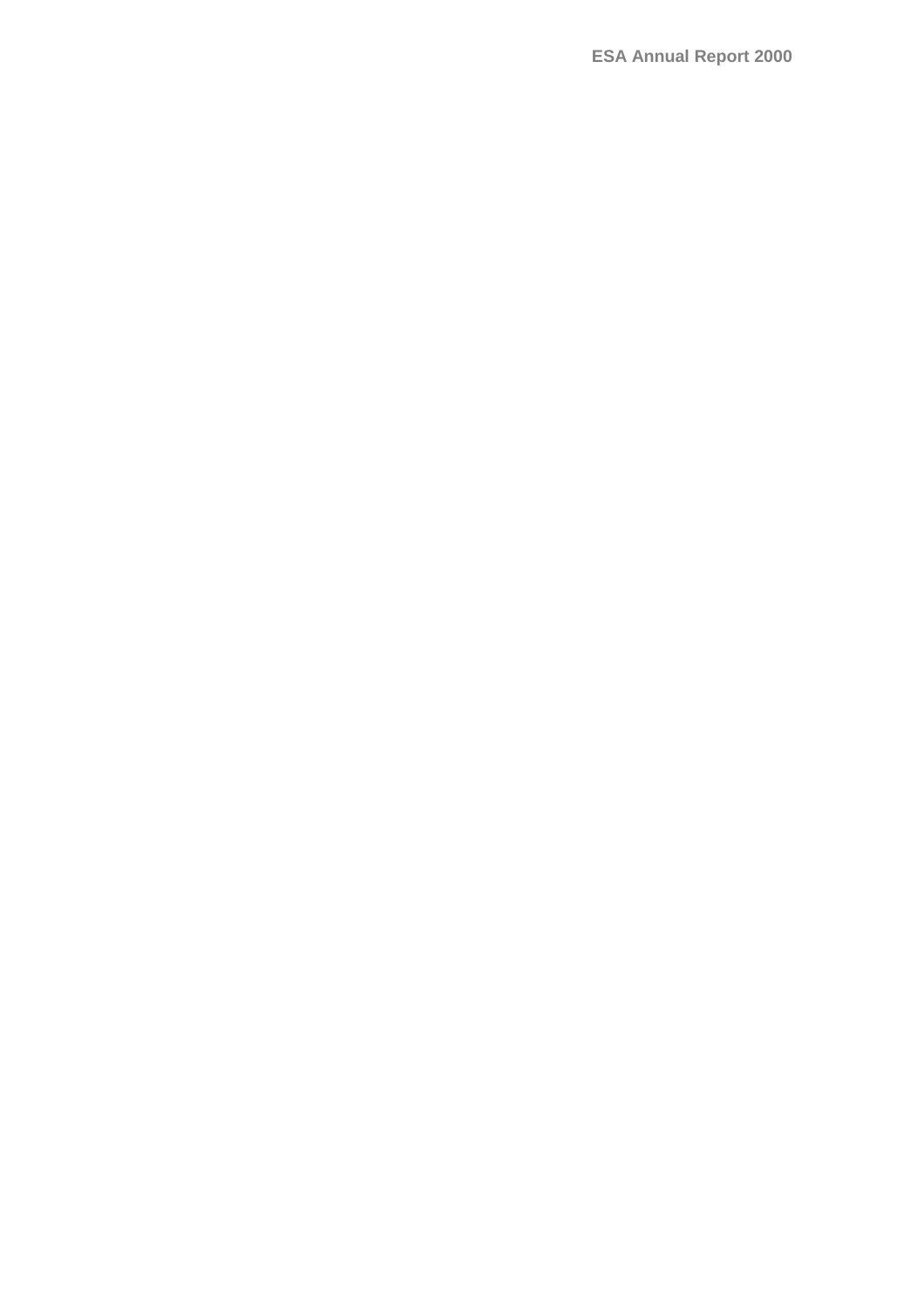## **OVERVIEW**

<span id="page-4-0"></span>Nuclear electricity in the Community continued to be produced satisfactorily during the year, and a steady supply of nuclear fuels to the EU utilities was maintained. Nuclear plants generated about one third of the electricity produced in the Community.

Production of natural uranium worldwide continued to be far below world requirements. It increased moderately during the year but, for several years now, it has represented just over half of the estimated consumption, with the balance being supplied mainly from excess inventories. Proven mining reserves are sufficient to cover the lifetime requirements of the existing nuclear plants in the world; if, however, the current situation should continue in the longer term, this could lead to periods of instability due to lack of readily available material. The Supply Agency continues to advocate that utilities should maintain adequate levels of strategic stocks and a diversified portfolio of long term contracts to ensure security of supply.

The natural uranium market continued to be driven by the perception of plentiful inventories and supplies. The spot market prices reached historically low levels, and the price difference between NIS and non-NIS uranium became insignificant.

Taking into account market developments and after consulting with the industry and the Advisory Committee, the Agency was at the year end reviewing its policy with regard to acquisitions by EU utilities of fresh natural uranium production from some NIS countries.

Suppliers of natural uranium conversion were under serious difficulties as a result of depressed prices due to the availability of large quantities of material in the form of  $UF<sub>6</sub>$ , such as HEU feed, re-enriched tails and other inventories.

At the end of the year USEC filed a dumping and countervailing duty petition against enriched uranium from Eurodif and Urenco. The US Department of Commerce determined that the petition meets the standard for initiation of a formal procedure. Irrespective of the outcome, this case will influence significantly the uranium enrichment market in the immediate future.

Increased competition amongst utilities continued to promote rationalisation of production and consolidation. The pressure passed also to the companies in the nuclear fuel cycle, which were equally forced to cut costs and respond in a similar fashion with mergers and acquisitions.

The European Commission adopted the Green Paper "Towards a European strategy for the security of energy supply" which is intended to open a debate on all aspects related to securing the European Union's energy supply. The role of nuclear energy will be reviewed in that context. All interested parties are invited to contribute to the debate and are encouraged to provide their comments.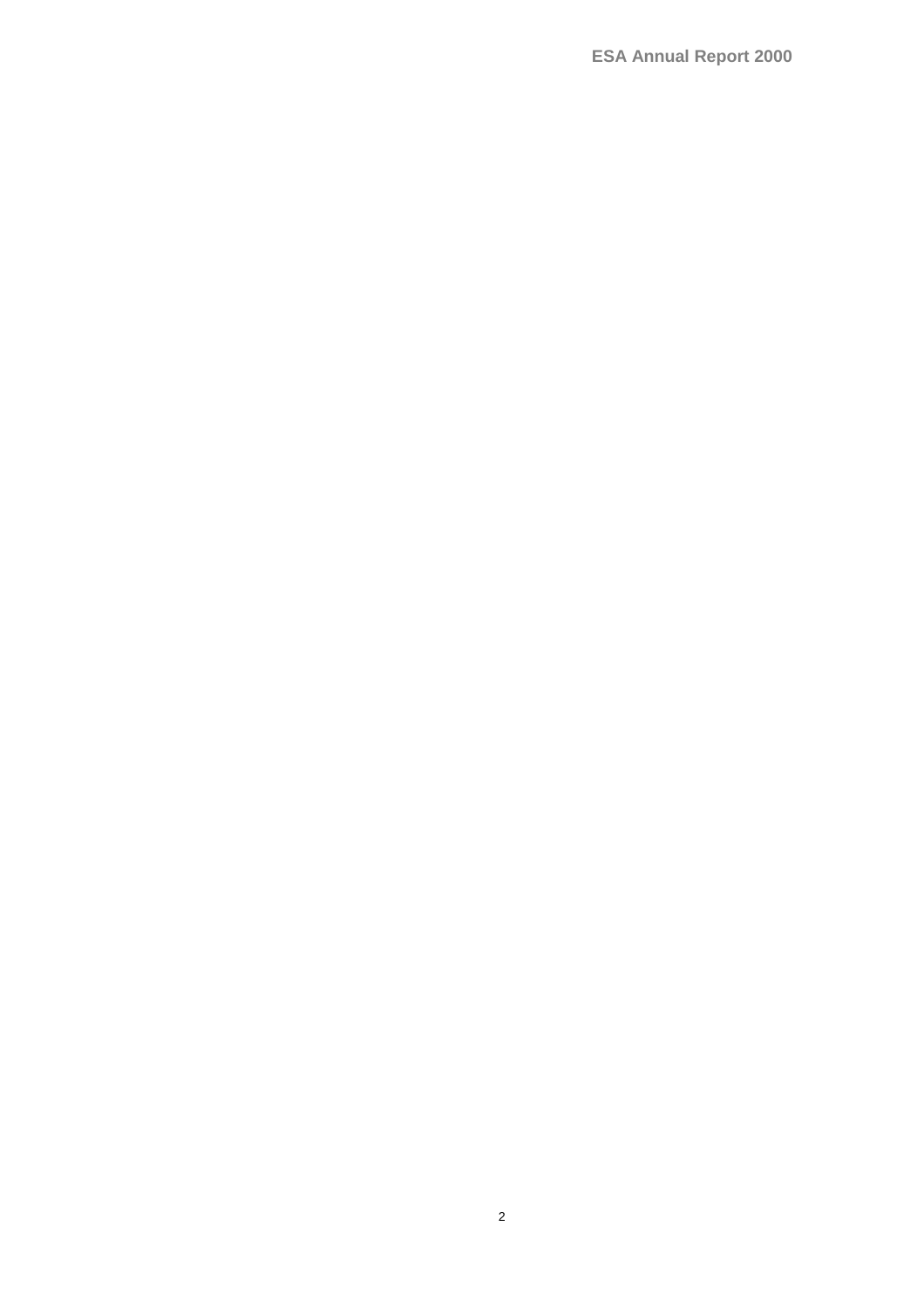## <span id="page-6-0"></span>**GENERAL DEVELOPMENTS**

### **ENERGY SUPPLY**

Electricity generated by nuclear power plants in the EU during 2000 amounted to 815 TWh or 34% of the total1. If fossil sources had been used instead, some 300- 600 million tonnes of  $CO<sub>2</sub>$  (depending on the substitution mix) would have been emitted into the atmosphere for the same electricity production.

## **THE EU COMMISSION'S GREEN PAPER**

On 29 November the European Commission adopted a Green Paper "Towards a European strategy for the security of energy supply"2 with the aim of opening a large debate on the geopolitical, economic and environmental aspects involved in securing the European Union's energy supply. The discussion concerns the role of each energy source, including nuclear energy. Commission Vice-President Loyola de Palacio stated that: "Confronted with both increasing external dependence and the urgency of the fight against climate change, the European Union cannot be complacent" and "…we have to be aware of the efforts needed and try and define <sup>a</sup> real European strategy, more coherent and responsible".

She further stated with regard to nuclear energy that it "should be examined in relation to its contribution to our prime concerns of security of supply and reduction in  $CO<sub>2</sub>$  emissions" and that with "the current state of the art, giving up the nuclear option would make it impossible to achieve the objectives of combating climate change. Paradoxically, the contribution of nuclear energy to the stabilisation of  $CO<sub>2</sub>$ emissions is often underestimated. It is important that research efforts be stepped up, mainly concerning radioactive waste management."

The Green Paper starts from the observation that currently domestic sources cover only half of the primary energy requirements. If nothing is done ("business as usual" scenario) the Union will, within 20 to 30 years, have to meet 70% of its energy needs from imported sources against 50% at present. Current primary energy consumption is covered for 41% by oil, 22% by natural gas, 16% by solid fuels (coal, lignite, peat), 15% by nuclear power and 6% by renewables (mainly hydro). Under the "business as usual" scenario, the energy balance would by 2030, continue to rely predominantly on fossil fuels: 38% oil, 29% natural gas, 19% solid fuels, 6% nuclear power and barely 8% renewables.

In the years to come, electricity demand is estimated to increase by almost 2% per year; in the countries that are candidates to join the EU, the increase is expected to be 3% at least. At present, electricity production depends mainly on fossil fuels (coal, lignite, natural gas) and nuclear power (35%). In future, the dependence on natural gas may increase up to almost 50%. Without a slowdown of the growth in consumption in the principal sectors of expansion, i.e. transport, electricity

<sup>1</sup> Data source for 815 TWh: Eurostat; 34% is a provisional figure based on OECD data.

<sup>2</sup> Commission document COM(2000) 769 final, of 29 November 2000, website: http://europa.eu.int/comm/energy\_transport/en/lpi\_lv\_en.html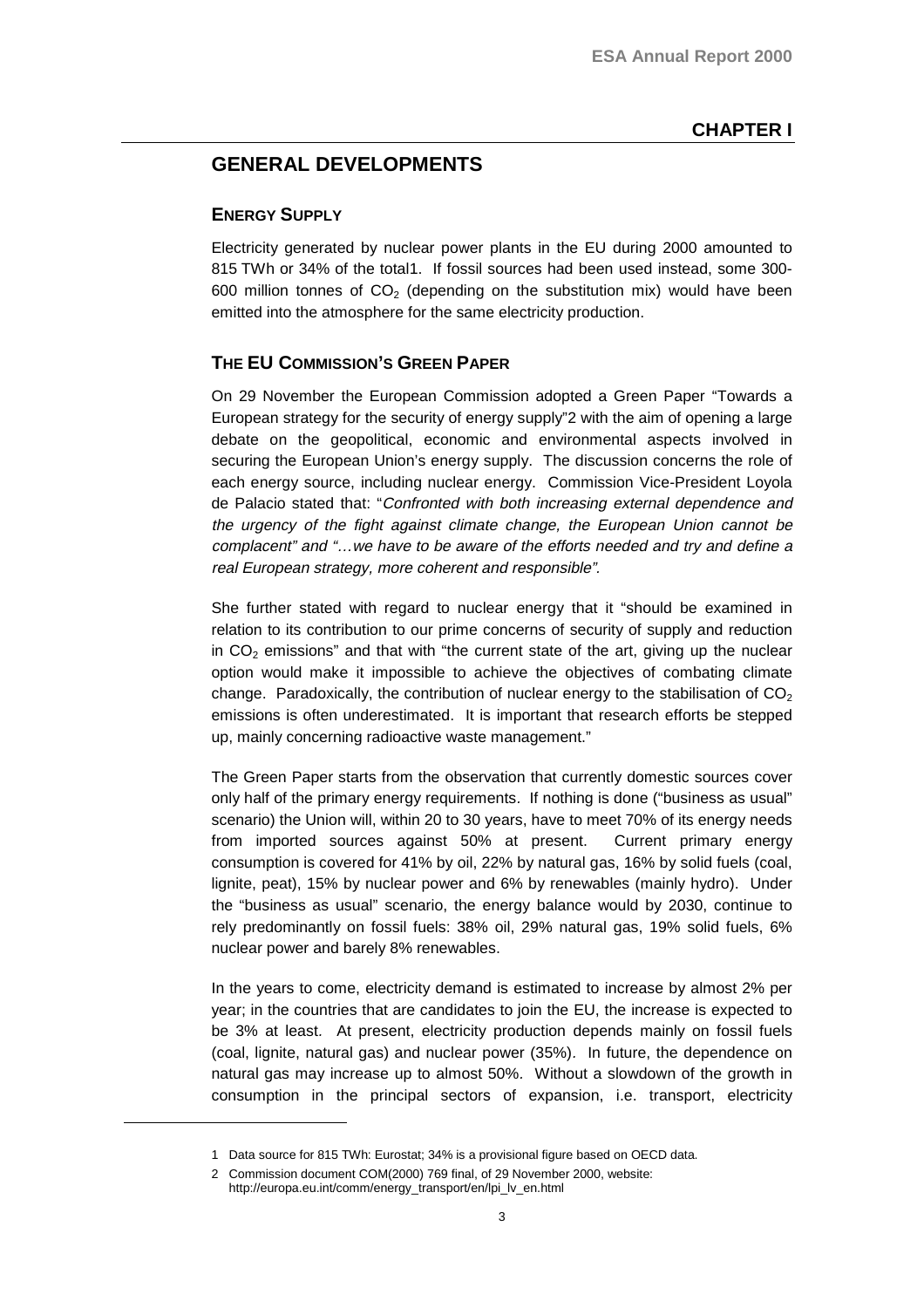<span id="page-7-0"></span>production and households, the increasing energy dependence of the Union gives cause for serious concern.

Energy policy, the Green Paper points out, has progressively taken a new Community dimension. Member States provide different solutions for common problems, yet they are becoming more and more interdependent as a consequence of the realisation of the internal energy market. The fight against climate change turns out to be more difficult because reversing the trends of increasing emissions is harder to achieve than it appeared to be three years ago. Thus, while the Union stabilised in 2000 its emissions of greenhouse gases as compared to 1990, the forecasts of the European Environment Agency are that they will increase by 5.2% between now and 2010. This situation requires more radical solutions.

The Green Paper outlines the plan of a long-term energy strategy, in several main fields, including the ambition to double the share of renewable energy sources from 6 to 12% in the primary energy balance (from 14 to 22% for electricity production) between now and 2010, and the need to maintain a relative self-sufficiency. In this respect the contribution of nuclear power will have to be the subject of an analysis, without omitting any element of the debate, e.g. the decision of some Member States to opt out, issues of waste management, global warming, the security of supplies as well as sustainable development. Notwithstanding the conclusions of this reflection, the Green Paper stresses that research on the technologies of waste management and their practical implementation under stringent safety conditions must be continued actively.

Interested parties are invited to make their comments known to the Commission, by the  $30<sup>th</sup>$  November 2001 on the basis of 14 questions (see Annex 3). The Agency's Advisory Committee is participating in the debate and envisages to issue an opinion on the matter.

## **NUCLEAR GENERATION**

In 2000, 143 nuclear power reactors with a total net capacity of 123 GWe were in operation in the European Union. In Finland, TVO submitted to the Finnish Council of State an application in principle for the construction of a new nuclear power plant of 1000 to 1600 MWe at an existing nuclear power plant site. It would be Finland's fifth nuclear unit, and the estimated cost of the new plant, to be financed by TVO, would be around 1500 to 2300 million euro, depending on its size. TVO stated that it was making the submission because nuclear power, together with renewable energy sources, would help Finland to meet its commitments under the Kyoto protocol to reduce greenhouse gas emissions in 2008-2012 to the 1990 level.

The upcoming decisions on the new nuclear power plant in Finland are linked to the Finnish government's climate strategy; they can also be seen in the context of the debate opened by the Green Paper. Commissioner de Palacio has expressed the hope that the Green Paper could enlighten the decision.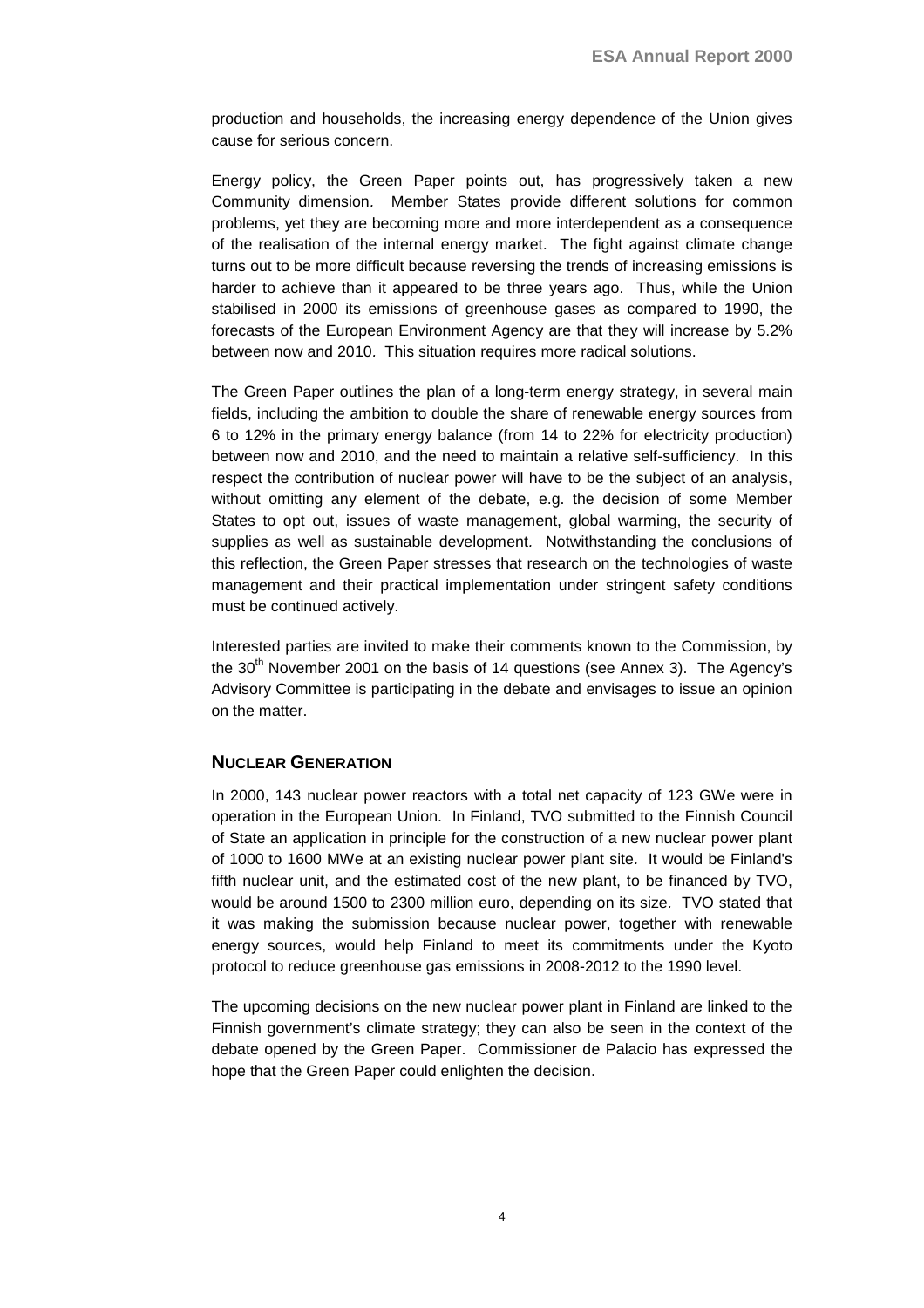<span id="page-8-0"></span>Outside the EU, the construction of the Rostov nuclear power plant in Russia (1000 MWe) was reported to have been completed. Final tests were completed at the Temelin nuclear power plant in the Czech Republic. Resumption of work with the aim of completing the construction of several nuclear plants around the world was announced. Further nuclear plants were planned in Russia and in Asia. In addition, operating licence extensions to up to 60 years are being granted in the USA.

The performance of nuclear plants worldwide continued to improve in terms of availability and load factors. Operators continued also to upgrade nuclear plants to increase their nominal power. In this way, over the years, nuclear power generation has increased by amounts equivalent to many new plants.

In Germany RWE AG announced that it is preparing the Mülheim-Kärlich reactor (1300 MWe) for decommissioning by 2004, and E.ON AG is considering the shut down of the Stade reactor (640 MWe) by 2003.

### **MAIN POLICY DEVELOPMENTS IN THE MEMBER STATES**3

The future role of nuclear energy is under discussion in several Member States. In Belgium, the independent Ampère-commission issued an advice on the future electricity production sources. Notwithstanding the political agreement to envisage phasing out of nuclear plants after 40 years lifetime, the Ampère-commission recommended to the government to keep open the nuclear option for the long term, in view of fossil fuel prices and the green house gases emission reduction targets4.

The French government had a study undertaken on the comparative cost of different electricity production scenarios, which concluded that nuclear energy with or without reprocessing is the most economic and environmentally suitable option5.

In Sweden it was decided to postpone the closure of Barsebäck 2 because the conditions for replacement of the nuclear production by an increase in electricity supply from other energy sources and a reduction in electricity use, can, at this stage, not be met.

In Germany, the Federal Government has decided to terminate progressively the utilisation of nuclear energy. However, there is consensus that it will be impossible in the short run to find other energy sources or achieve energy savings sufficient to replace the share of nuclear energy in electricity production, which presently exceeds 30%.

<sup>3</sup> Developments are described in more detail in the Member States' contributions in Chapter III.

<sup>4</sup> Rapport de la Commission pour l'Analyse des Modes de Production de l'Electricité et le Redéploiement des Energies (AMPERE) au Secrétaire d'Etat à l'Energie et au Développement durable, website (not yet available in English): http://www.mineco.fgov.be//energy/ampere\_commission/Rapport\_fr.htm

<sup>5</sup> Rapport au Premier ministre "Etude économique prospective de la filière électrique nucléaire" by J.M. Charpin, B. Dessus, R. Pellat. website (available in French and in English): http://www.plan.gouv.fr/organisation/seeat/nucleaire/accueilnucleaire.html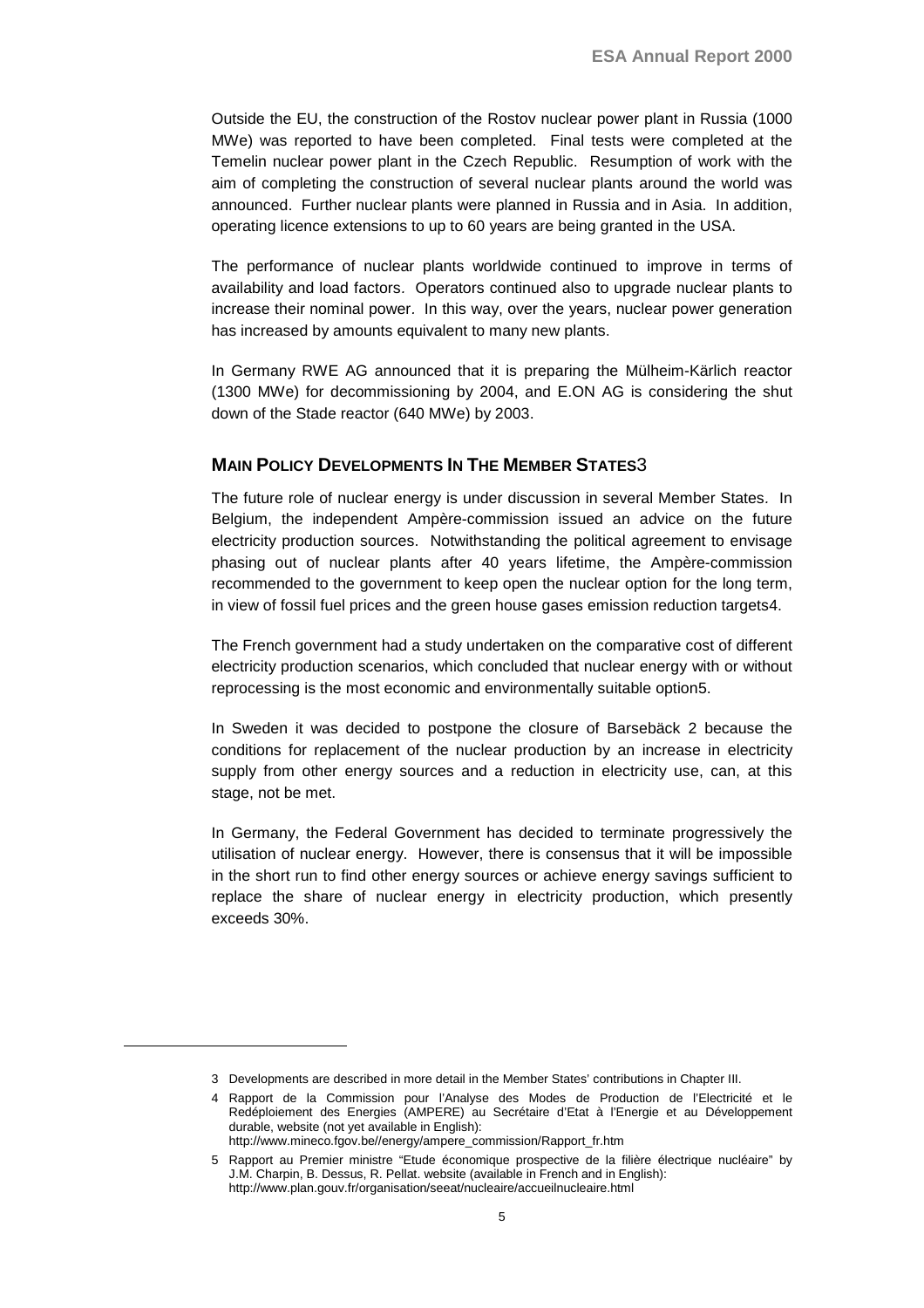## <span id="page-9-0"></span>**NUCLEAR FUEL SUPPLY**

#### **NATURAL URANIUM**

In 2000, total worldwide natural uranium production amounted to some 35,000 tU, a moderate increase compared with 32,000 tU in 1999. Production increased in particular in Australia due mainly to expansion at WMC's Olympic Dam project and to a lesser extent in Canada where MacArthur River and McClean Lake production facilities were formally opened. EU production continued to decrease; domestic supply to Community utilities - which represented some 20-25% in 1990-1991 - was less than 1% in 2000 (see Chapter II). In other parts of the world production is understood to have remained stable.

Compared with total worldwide needs of some 60,000 tU/year, primary production remains well below consumption. Current production covers only just over half of requirements, the balance being made up from stockpiles and recycling. The main secondary sources were stocks from utilities, suppliers and governments, reenrichment of depleted uranium (tails) in Russia, and a reduction in requirements due to the use of uranium from reprocessing and plutonium in mixed oxide fuels (MOX).

This situation is not sustainable in the long run. Excessive reliance on secondary sources runs the risk of instability and temporary shortages of uranium if these sources dry up before new production becomes available to meet world demand. Due to the lead times needed for prospecting, licensing and mine development, several years might be needed to adjust production levels to meet requirements. Therefore the Agency continues to recommend EU users to cover most of their needs with diversified primary production sources at equitable prices and to keep a sufficient level of strategic stockpiles.

During 2000, the market continued to be driven by the perception of plentiful supplies which caused downward pressure on prices, particularly on the "restricted" (non-NIS origin) market. Published spot prices dropped by more than US\$ 2 from January to December to some US\$ 7/ $I_0U_3O_8$  for "restricted" material, while the price of "unrestricted" (NIS) material dropped about US\$ 1 to some US\$ 6.5/lb  $U_3O_8$  over the same period. The difference between both categories of material has become less relevant as, most likely, in future, it will apply essentially to Russian material, and Russian suppliers do not appear to be marketing large quantities of natural uranium.

While the spot market represents only a small fraction of the total purchases, it influences the much larger medium and long-term market ("multiannual contracts") on which suppliers depend for their operation and utilities for their security of supply. Spot prices may be volatile, changing rapidly in response to circumstances. However, in recent years there has been a development of "off market" transactions, i.e. transactions concerning unsolicited offers, extensions or options under existing contracts, or offers requested from a small number of selected suppliers.

The markets were influenced by fluctuations in the exchange rates. The US dollar appreciated significantly against the euro over the last two years (see Annex 2); as a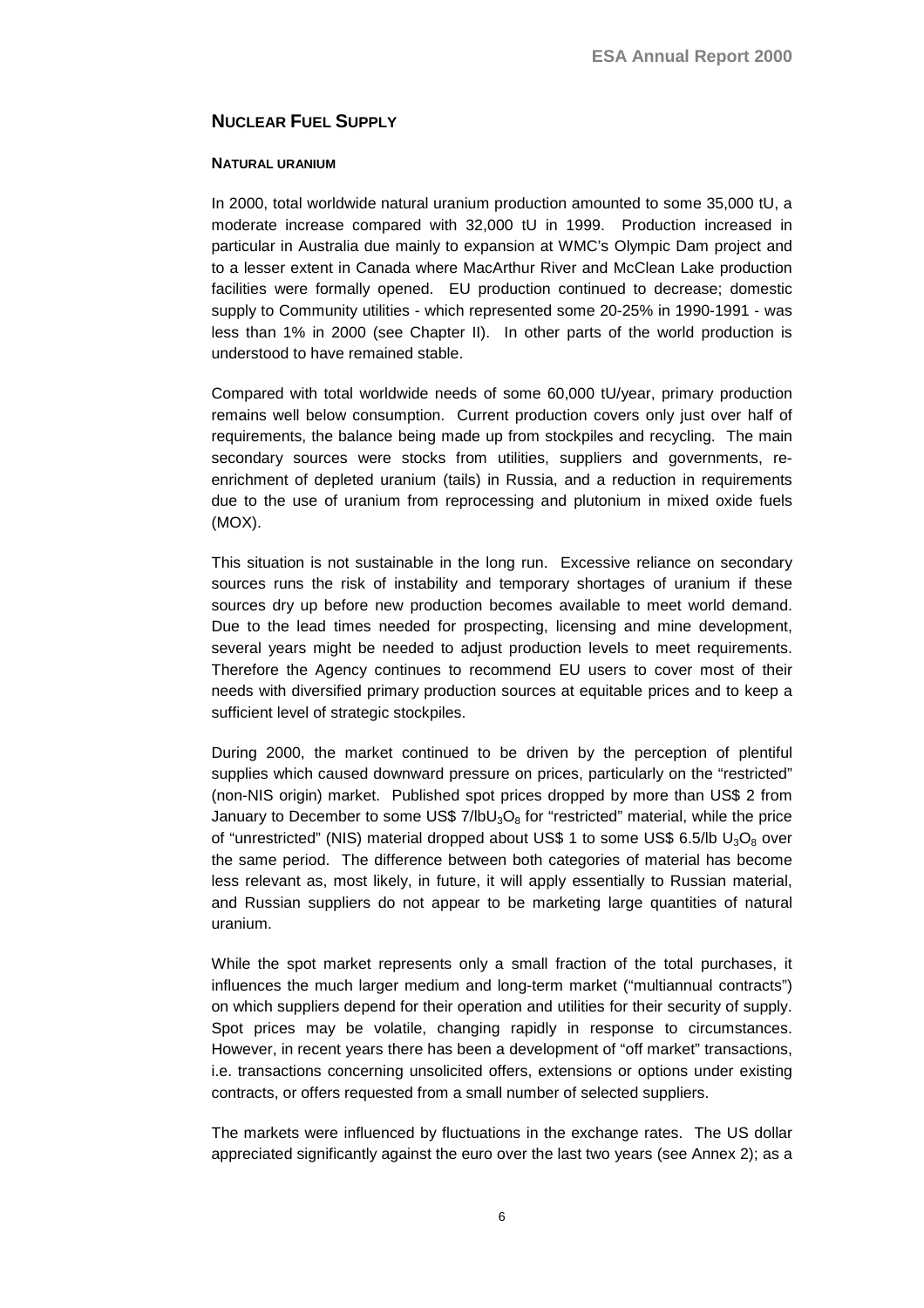result the average ESA price for multiannual contracts increased in euro while decreasing in US dollars (see Chapter II).

The depression of natural uranium prices over the last two years was attributed to a great extent to the disposal of USEC's inventories. It was reported that a substantial proportion of these inventories may be contaminated and out of specification. If this is true and the material is not replaced by other US inventories, the impact on the market may be significant.

### **CONVERSION**

The price of conversion started declining at the beginning of 1998. The trend accentuated in 1999 as a result of the availability of  $UF_6$  from inventory supplies containing the conversion component, particularly the EUP feed derived from the military HEU. This continued to create serious difficulties for the converter in the USA, which at one time requested government intervention. The prices in the USA recovered significantly during 2000 but were still well below those seen up to 1997. The industry remained under pressure and with an uncertain future, raising cause for concern in view of the small number of operators world-wide.

[Editors note: In early 2001 BNFL announced its decision to cease all uranium hexafluoride (UF<sub>6</sub>) production in 2006. The withdrawal of BNFL represents a decrease of some 6,000 tU as UF $_{6}$ /year in nominal conversion capacity.]

#### **ENRICHMENT**

Supply of enrichment (separative work) to utilities worldwide continued steadily. The prices expressed in US dollars remained stable throughout the year. Most of the supply continued to take place under long term contracts. Spot purchases in the EU concerned essentially inventories of enriched uranium product (EUP).

The strength of the US dollar against the euro influenced also the economics of enrichment in favour of the EU enrichers when compared to their US competitor.

Most of the developments concerning the enrichment industry took place in the USA. Questions were raised on the way USEC was privatised, its poor financial performance and its viability. In November some of USEC's investors filed a class action lawsuit, alleging securities fraud, against the company, some of its officers and investment securities firms that took part in the public offer.

USEC decided to close down its plant at Portsmouth, Ohio, and to concentrate the production at the Paducah, Kentucky plant. This is not expected to have a substantial impact on the market as the plant to be closed represented surplus capacity. After having abandoned the AVLIS laser enrichment programme, USEC sought replacement technology, continued its investment into another laser enrichment programme (SILEX) and, at the same time, was looking into the possibility of using US, Russian and Urenco centrifuge technology. According to reports, the purchase of an interest in Urenco was considered.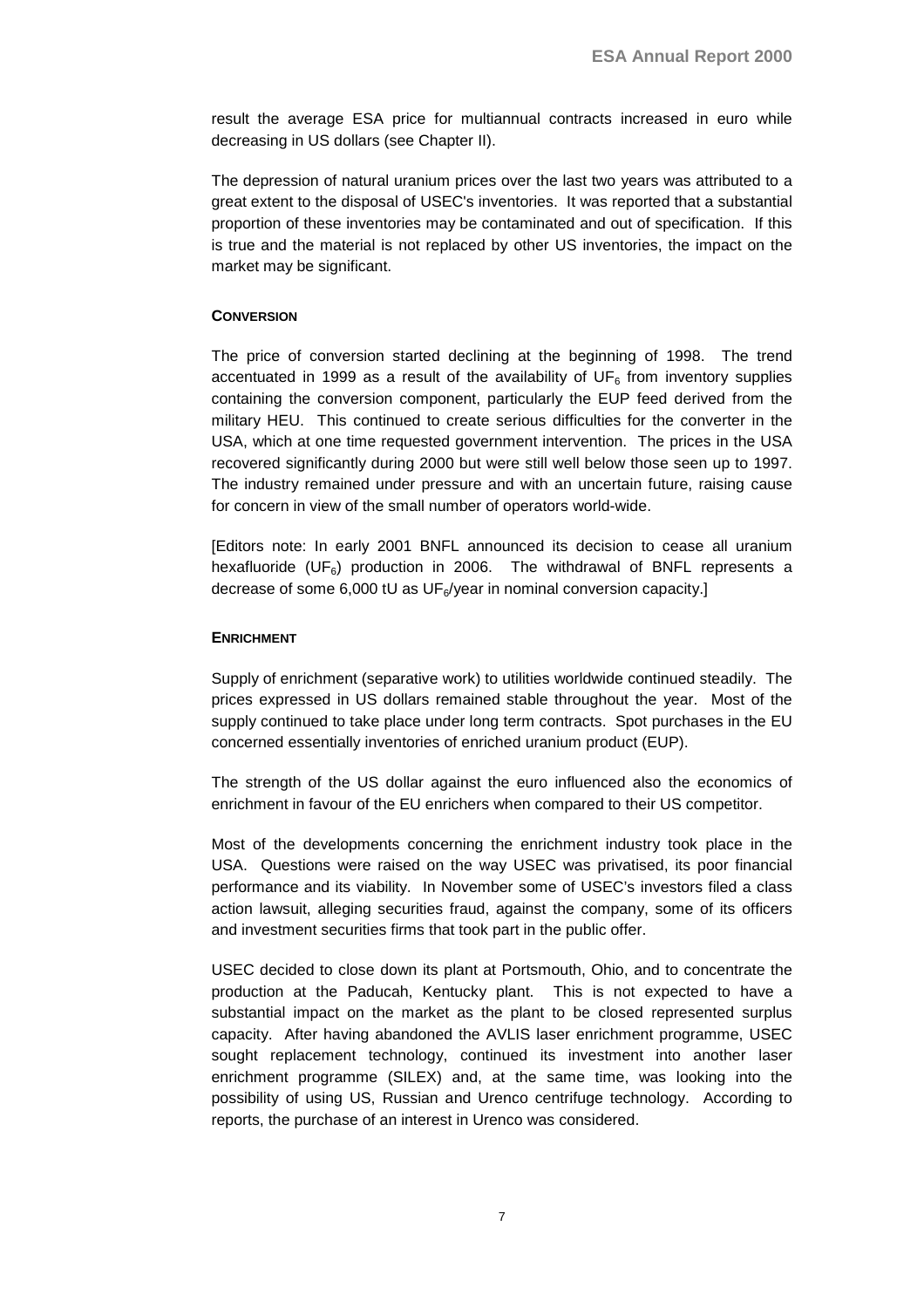At the end of the year, USEC filed a petition with the US government for alleged dumping and subsidies against Eurodif and Urenco (see below under Legal Developments). The action will unfold during 2001. Irrespective of the merit of the case a trade chilling effect is likely to occur with adverse effects for the EU enrichers and the US users. In any event, the case will impact the market and affect commercial relations. The EU Member States directly involved in the investigation and the Commission raised their deep concern about this initiative with the US authorities and are following the case very closely.

In contrast the action happened at a time when USEC was reported to be negotiating lower prices for the blended HEU enrichment component and the purchase of several million Russian commercial SWU at below (discounted) market prices.

#### **FABRICATION**

Fabrication facilities continued also to provide adequate coverage of the utilities' needs. The market remained very competitive and further large-scale mergers again took place to profit from consolidation, rationalisation and possible synergies.

In the UK, BNFL's MOX Demonstration Facility (MDF) remained shut down following quality control problems reported last year. In December the UK's Health and Safety Executive announced that BNFL had completed all the recommendations in its key report on the facility which had been published in February. Subject to regulatory approval MDF will reopen as a development facility rather than a production plant.

#### **REPROCESSING**

Reprocessing of irradiated fuel continued at the plants at La Hague in France and Sellafield in the United Kingdom.

The industry welcomed the decision by the German authorities to allow the resumption of shipments of spent fuel and high level waste between Germany and both France and the United Kingdom.

The Russian Ministry of Atomic Energy (Minatom) proposed legislation to allow the import of foreign spent nuclear fuel for storage and reprocessing. The case was argued on the basis that profits from the operation would go in part towards resolving Russia's own fuel disposal and clean up of nuclear sites. The Russian Parliament ("Duma") gave initial approval to the relevant legislation, but further readings will be required before it can be submitted to the President for final approval.

#### **MOX FROM MILITARY PLUTONIUM**

On 1 September 2000, an agreement was signed between the United States and Russia on the disposition of 34 tons each of weapon plutonium. The agreement specifies that the 34 tonnes to be disposed of by the Russian Federation will be irradiated as MOX fuel in existing nuclear reactors in the Russian Federation, and in any other reactor agreed by the USA and the Russian Federation in writing. On the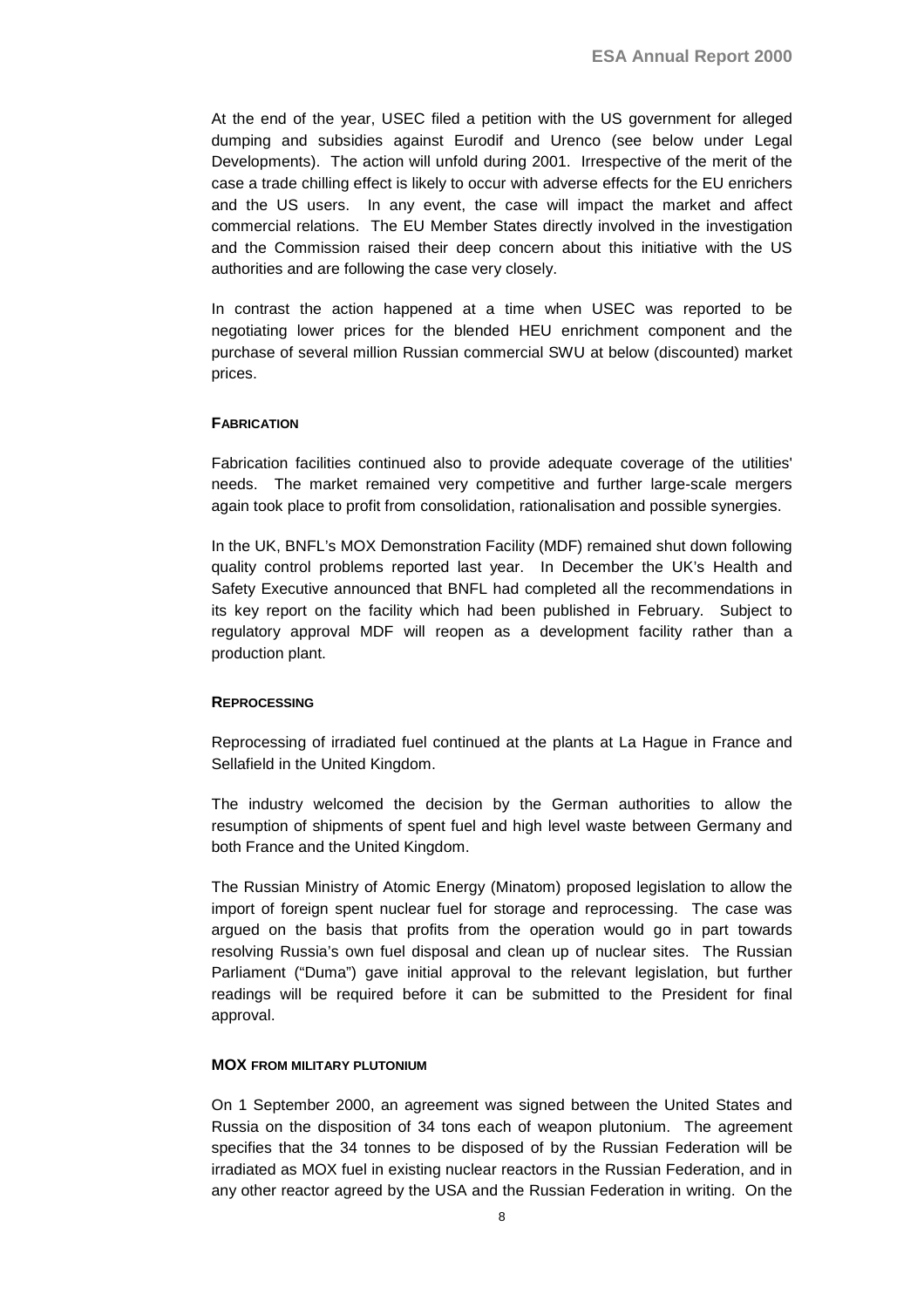<span id="page-12-0"></span>Russian side the key factor of success of the operation is the availability of funding. The utilisation of equipment from the mothballed Siemens MOX fabrication plant at Hanau in Germany, if exported to Russia, could shorten the planning of the operation.

In collaboration with other services of the Commission, the Supply Agency prepared contributions to the work of the G-8 Working Party. Proposals for financing schemes, are expected to be discussed at the G-8 summit to take place in mid-2001.

The matter was also extensively debated at the Belgium Nuclear Society's Plutonium 2000 conference in October.

## **SUPPLY OF MATERIAL FROM THE NEW INDEPENDENT STATES (NIS)**

### **NATURAL URANIUM DELIVERIES**

The NIS countries remained the largest source of supply of natural uranium to the EU. From this source, in the year 2000, EU utilities took delivery of 5,500 tU under purchasing contracts as natural uranium or feed contained in EUP (excluding reenriched tails). A further 300 tU were delivered as a result of exchanges. Total acquisitions of natural uranium from the NIS were therefore some 5,800 tU, representing about 37% of the total deliveries to the EU utilities under purchasing contracts in 2000 (34% in 1999) or 33% of the total amount of fuel loaded in EU reactors during the year. 4,200 tU were acquired from Russia under purchasing contracts, representing 27% of total deliveries to EU utilities under purchasing contracts in 2000 (24% in 1999), or 24% of the total amount of fuel loaded in EU reactors during the year (18% in 1999)6.

The Supply Agency concluded 4 new supply contracts for NIS uranium during the year, for about 1,100 tU (including natural uranium feed equivalent contained in EUP) to be delivered over the period 2000-2006.

Re-enrichment in Russia for EU enrichers of western origin tails continued in 2000. Deliveries of re-enriched tails to EU utilities represented some 400 tU under purchasing contracts plus 700 tU acquired through exchanges. The Agency concluded 4 new supply contracts for the delivery of about 600 tU as re-enriched tails over the period 2001-2005.

#### **PHYSICAL IMPORTS OF NIS ORIGIN MATERIAL**

Total physical imports from the NIS of natural uranium and feed contained in EUP amounted to some 8,700 tU in 2000. This figure compares with 7,000 tU delivered to the EU users during the year (both including re-enriched tails). As in 1999, Russian physical exports to the EU were essentially in the form of feed contained in EUP or re-enriched tails (natural UF<sub>6</sub> equivalent) for western enrichers.

<sup>6</sup> Due to additional information communicated to the Agency after the publication of the Annual Report for 1999, the figures for that year had to be revised.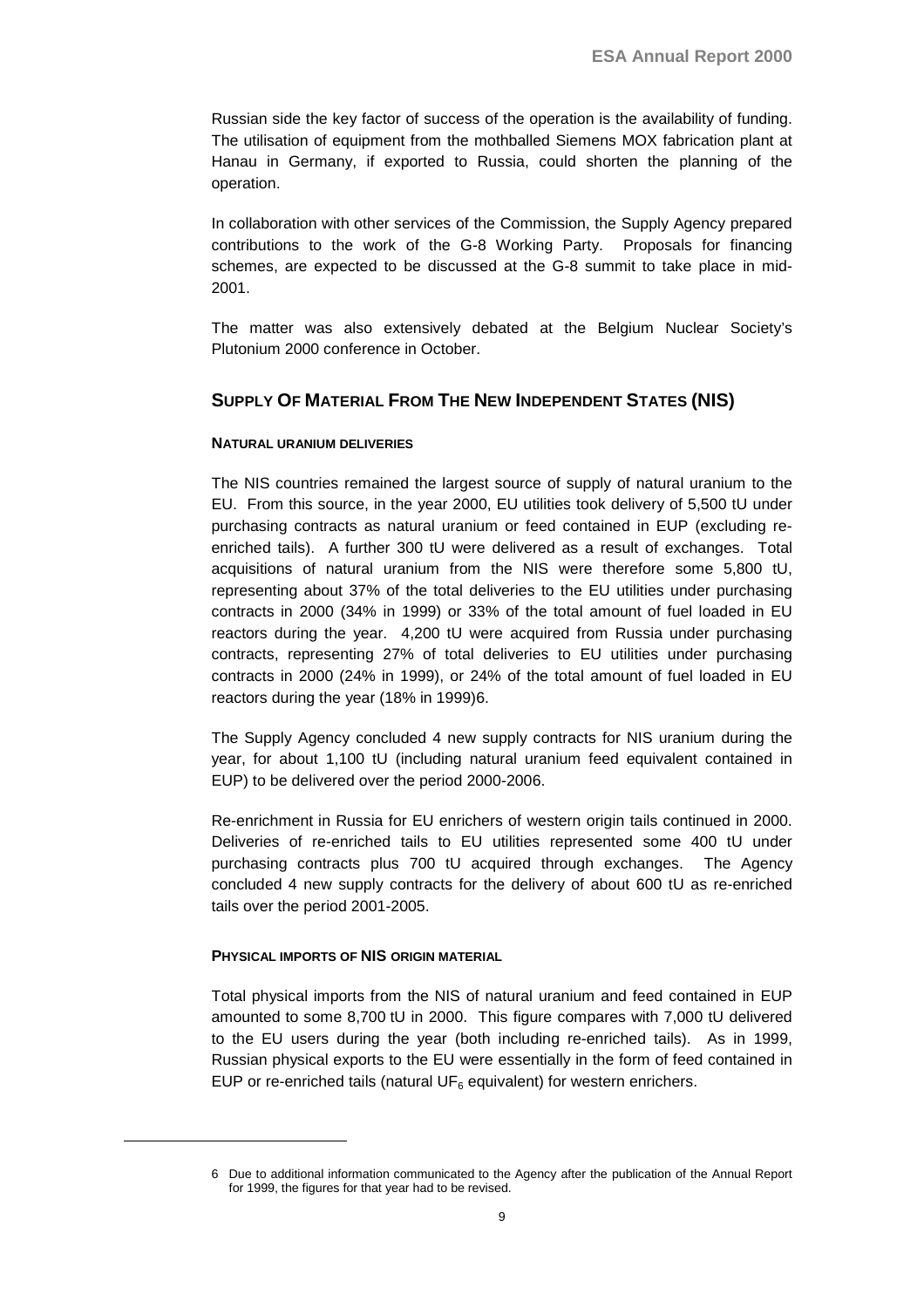For the period 1992-2000, imports of natural uranium and feed contained in the EUP from the NIS as well as western tails re-enriched in Russia amounted to a cumulative total of 105,400 tU. From these, 43,100 tU were delivered to EU end users during the same period (see table 1).

The physical imports from NIS countries, particularly from Russia, continued to decrease, a trend observed since 1996. Excluding re-enriched tails it is clear that physical imports are getting in line with the deliveries to the utilities.

Partly as a result of the imports referred to above, the total inventories of natural uranium in the EU have increased significantly during the period 1992-97 but started decreasing slightly in 1998-99; this trend continued in 2000.

| Year         | Physical imports Acquisitions <sup>(1)</sup> |        | Acquisitions<br>as %<br>of supply $(2)$ | Acquisitions<br>incl. $RET(3)$ | Acquisitions<br>incl. RET as<br>% of supply $(2)$ |
|--------------|----------------------------------------------|--------|-----------------------------------------|--------------------------------|---------------------------------------------------|
| 1992         | 9,500                                        | 2,700  | 23                                      |                                |                                                   |
| 1993         | 12,100                                       | 2,700  | 22                                      |                                |                                                   |
| 1994         | 12,200                                       | 4,500  | 32                                      |                                |                                                   |
| 1995         | 12,100                                       | 5,200  | 32                                      |                                |                                                   |
| 1996         | 17,600                                       | 6,800  | 43                                      |                                |                                                   |
| 1997         | 12,200                                       | 5,000  | 32                                      |                                |                                                   |
| 1998         | 11,600                                       | 5,300  | 34                                      |                                |                                                   |
| $1999^{(4)}$ | 9,400                                        | 5,100  | 34                                      | 6,200                          | 42                                                |
| 2000         | 8,700                                        | 5,800  | 37                                      | 7,000                          | 44                                                |
| Total        | 105,400                                      | 43,100 | 33                                      |                                |                                                   |

| Table 1 - Physical imports by EU operators, and acquisitions by EU utilities of |  |
|---------------------------------------------------------------------------------|--|
| natural uranium or feed contained in EUP from the NIS (tU)                      |  |

Notes:

(1) Acquisitions cover deliveries to EU utilities including exchanges but excluding re-enriched tails.

(2) Supply to EU utilities covers total deliveries to EU utilities under purchasing contracts during the respective year.

(3) Deliveries of re-enriched tails (RET) to EU utilities started in 1997 but were negligible (<1% of total supply) during the first two years. The figures for 1999 and 2000 include RET acquired as a result of exchanges.

(4) Due to additional information communicated to the Agency after the publication of the Annual Report for 1999, the figures for that year were slightly changed.

It should be noted that the studies and analysis of NIS imports mentioned here relate strictly to the commercial use and destination of the material. All such imports are subject to Euratom and, as applicable, IAEA safeguards while on the territory of the Member States.

#### **SUPPLIES DERIVED FROM DISARMAMENT OF NUCLEAR WEAPONS**

USEC continued its role as executive agent for the disposal of the enrichment component under the USA-Russia HEU Agreement. 858 t LEU derived from 30 t HEU were reported to be delivered in the USA in 2000, in line with the quantities foreseen under the Agreement bringing the total deliveries since the beginning of the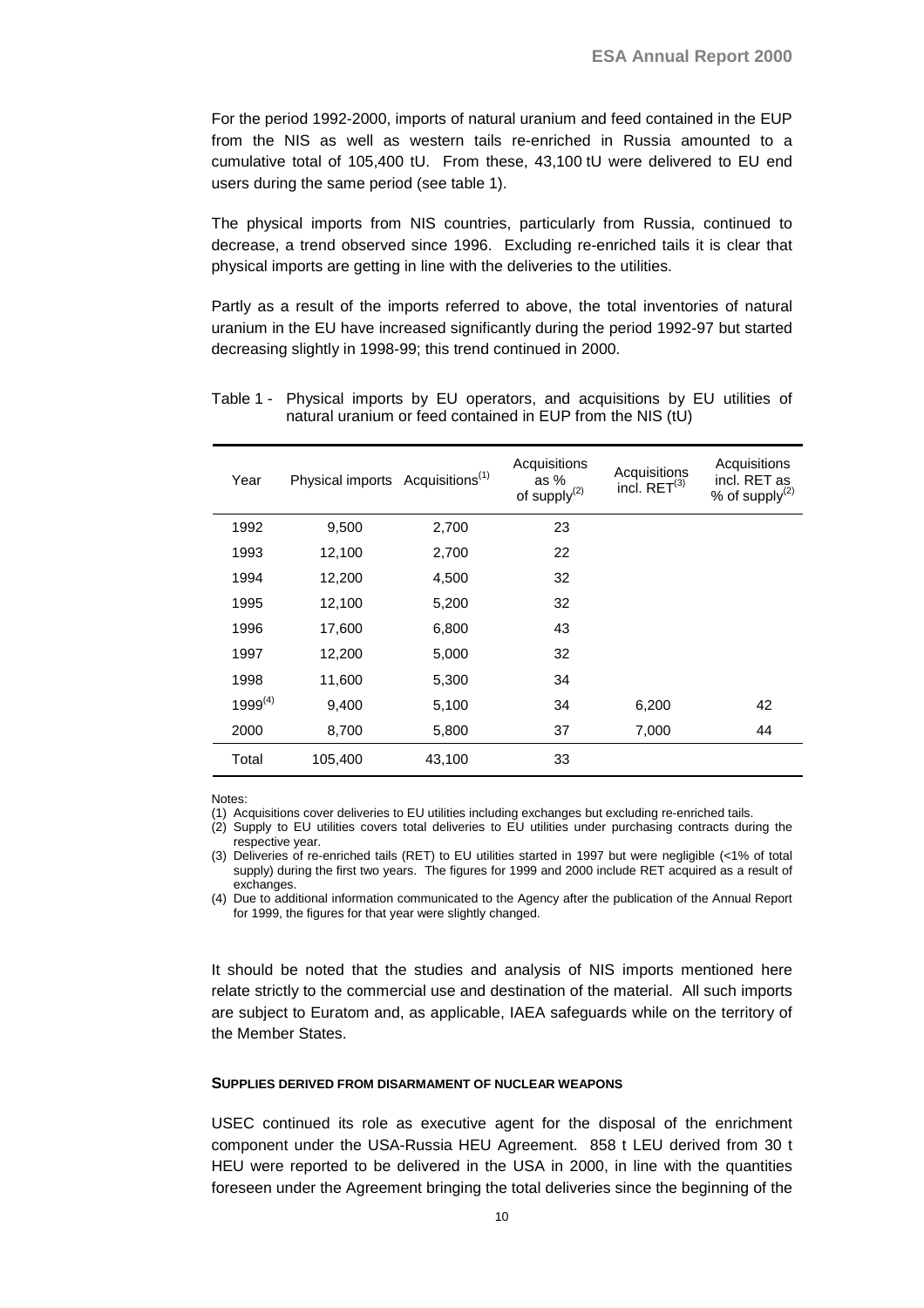programme in 1994 to 3,243 t LEU derived from 111 t HEU (out of the 500 t HEU foreseen).

The sale of the natural uranium feed corresponding to the LEU delivered to USEC, in accordance with the contract concluded in 1999 between Cameco, Cogéma and Nukem on one side and Minatom and Tenex on the other, progressed at slow pace. Due to the relatively low quota for deliveries to the US market permitted under US legislation during the first few years and the high floor price in comparison with current spot market prices the quantities sold so far have been limited7. It is recalled that in the EU there are no restrictions on this material but, due to the price situation and costs of transportation, no sales have been recorded. Given the current deficit between world production and requirements for natural uranium, it is believed that the HEU feed will play a very important role in future. Its orderly disposal will be essential to avoid market disturbances.

#### **THE POLICY OF DIVERSIFICATION OF SOURCES OF SUPPLY**

The Community has the duty to ensure a "regular and equitable supply" of nuclear materials (Art. 2 of the Euratom Treaty), and to this end the Supply Agency is implementing a policy of diversification of sources of supply, trying to ensure that the EU does not become over-dependent on any single source of supply. For clarification it is recalled that the policy does not involve a system of quantitative import limits (as would be the case with quotas), but rather the exercise by the Agency of its exclusive right under the Treaty to conclude contracts in such a way as to assure long term security of supply.

The Agency has a large discretionary margin of judgement in order to avoid the adverse consequences of possible supply disruptions in the long term. Rather than limiting imports at Community level through a quota system, the policy requires each utility, in a pragmatic and flexible manner, to ensure that it maintains a diversified portfolio of contracts. Furthermore the users, while contracting with the suppliers of their choice, are advised to choose primary producers for the majority of their requirements and to enter into long term contracts at equitable prices. Spot contracts are mainly intended to cover requirements that were not anticipated or to build up inventory taking advantage of particularly favourable opportunities.

The legality of the Supply Agency's policy and the setting of a maximum level of dependence on a country or group of supplier countries was confirmed in the case brought before the court by Kernkraft Lippe Ems (KLE)8. The Court of Justice judged that "no provision of the Treaty prevents the Agency or the Commission from taking into account in the management of the common supply policy, in particular when the 'place of origin' of supplies has to be determined, <sup>a</sup> geographical territory which is more or less extensive than a State considered in isolation".

<sup>7</sup> Although the LEU resulting from the blending of 30t of HEU contains the equivalent of some 9,000 tU as natural uranium feed, Russia is allowed to take back part of that material for blending purposes, and out of the amount remaining only 2,300 tU were allowed for sale in the USA in the year 2000. In accordance with the USEC privatisation act, this quota is to increase progressively up to about 7,700 tU in 2009 and stabilise thereafter.

<sup>8</sup> Case C-161/97P, KLE/Commission, European Court Reports, 1999, I, pg. 2057 (see Annual Report 1999, pg. 10). The Court of Justice rejected the appeal of KLE against the judgement of the Court of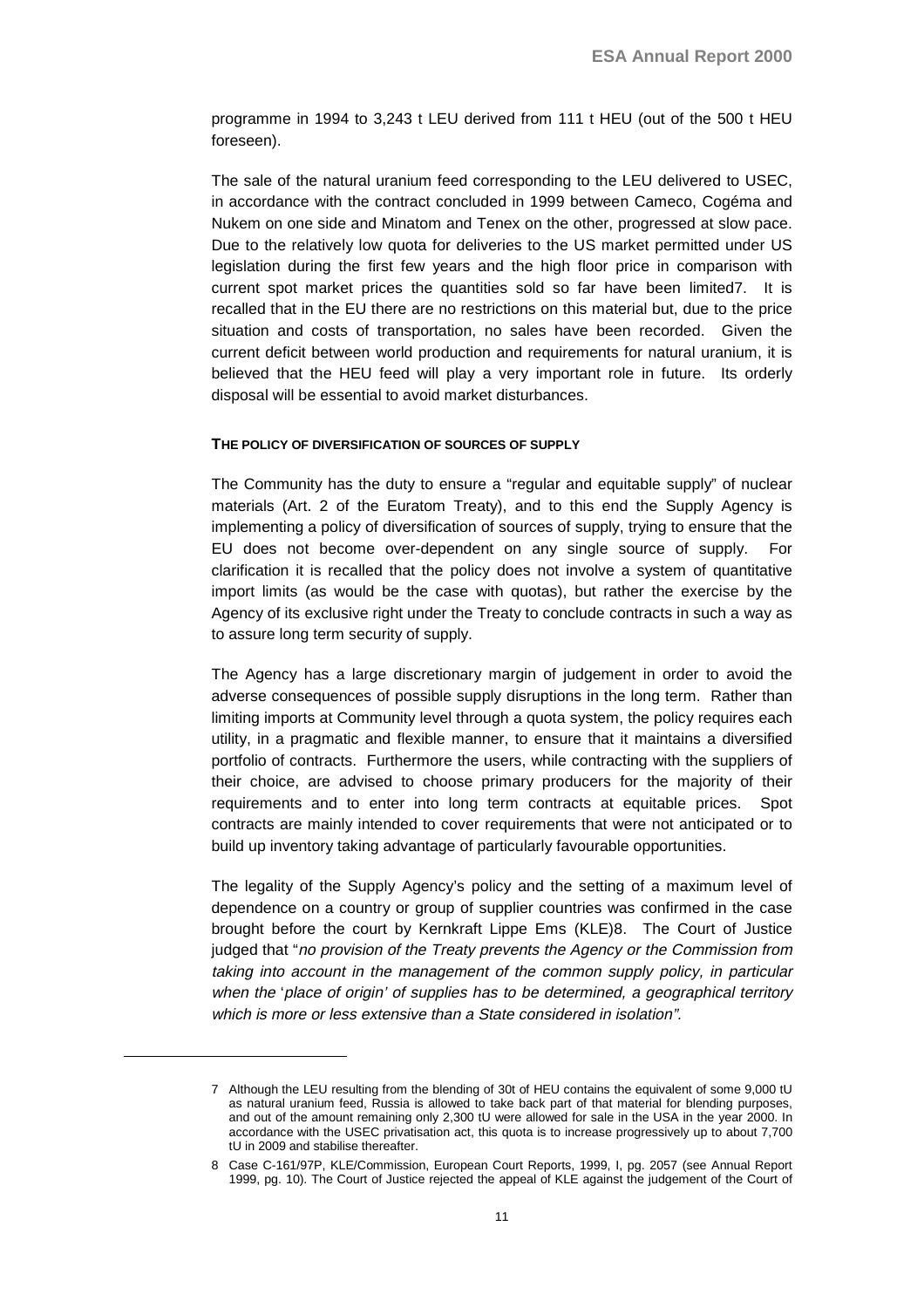After consulting with the industry and its Advisory Committee the Agency was contemplating at the year end an amendment of the policy in the sense of allowing further purchases of fresh production of natural uranium from Kazakhstan and Uzbekistan by the EU utilities. The Agency took into account that the amounts of uranium being mined in these countries are relatively small, and that the lifting of restrictions in the United States eliminated market distortions.

The other elements of the policy announced in last year's Annual Report remain unchanged. The Agency will continue to monitor all sources of supply and, in particular, the total supply from NIS countries, which are, as a group, by far the largest source of supply. It will reconsider the policy if the global quantity for the group is considered to be too high with regard to the long-term security of supply.

#### **DEVELOPMENTS IN THE USA**

Trade restrictions with regard to the NIS changed substantially in 2000. As a result of the "sunset reviews" initiated in 1999, the US International Trade Commission determined that there would not be a threat of injury to the US industry from imports of natural uranium from Uzbekistan and Ukraine. This finding effectively terminated the restrictions on imports of uranium from Uzbekistan and Ukraine. However, the restrictions on Russia were maintained. As a consequence, provided that these decisions are not changed by court reviews, of the six original trade actions against republics from the former Soviet Union, only the suspension agreement for Russian origin uranium and enrichment remains in place.9

Proposals from USEC to amend the Russian suspension agreement in order to allow the import of additional "commercial enrichment (SWU)" at substantially discounted market prices to compensate for higher price for SWU in the blended Russian HEU have not been confirmed by the new US administration. The Supply Agency would view such a development with concern, as it would give USEC an undue competitive advantage. Other USEC initiatives to allow additional amounts of Russian natural uranium at higher matching ratios (i.e., higher amounts of Russian materials to be combined with newly produced US uranium) did not materialise.

First Instance: Joined cases T-149/94 and T-181/94, KLE/Commission, European Court Reports, 1997, II, pg. 161, see Annual Report 1997, pg. 11-13.

<sup>9</sup> It is recalled that the suspension agreement with Kazakhstan was terminated unilaterally in 1998 by Kazakhstan. The anti-dumping procedure resumed for a short period but, after a negative determination of injury by the ITC, natural uranium from this origin was allowed to enter freely in the USA (see 1999 Annual Report). However the situation with the Kazakh inventories of EUP enriched in the former Soviet Union remained under review. The Court review confirmed the ITC decision in early 2001. The Kyrgyz suspension agreement lapsed automatically with the "sunset reviews", as interested parties did not request its continuation. Tajikistan terminated its suspension agreement in 1993, the ITC determined that imports did not pose a threat to the US industry, therefore no duty was imposed.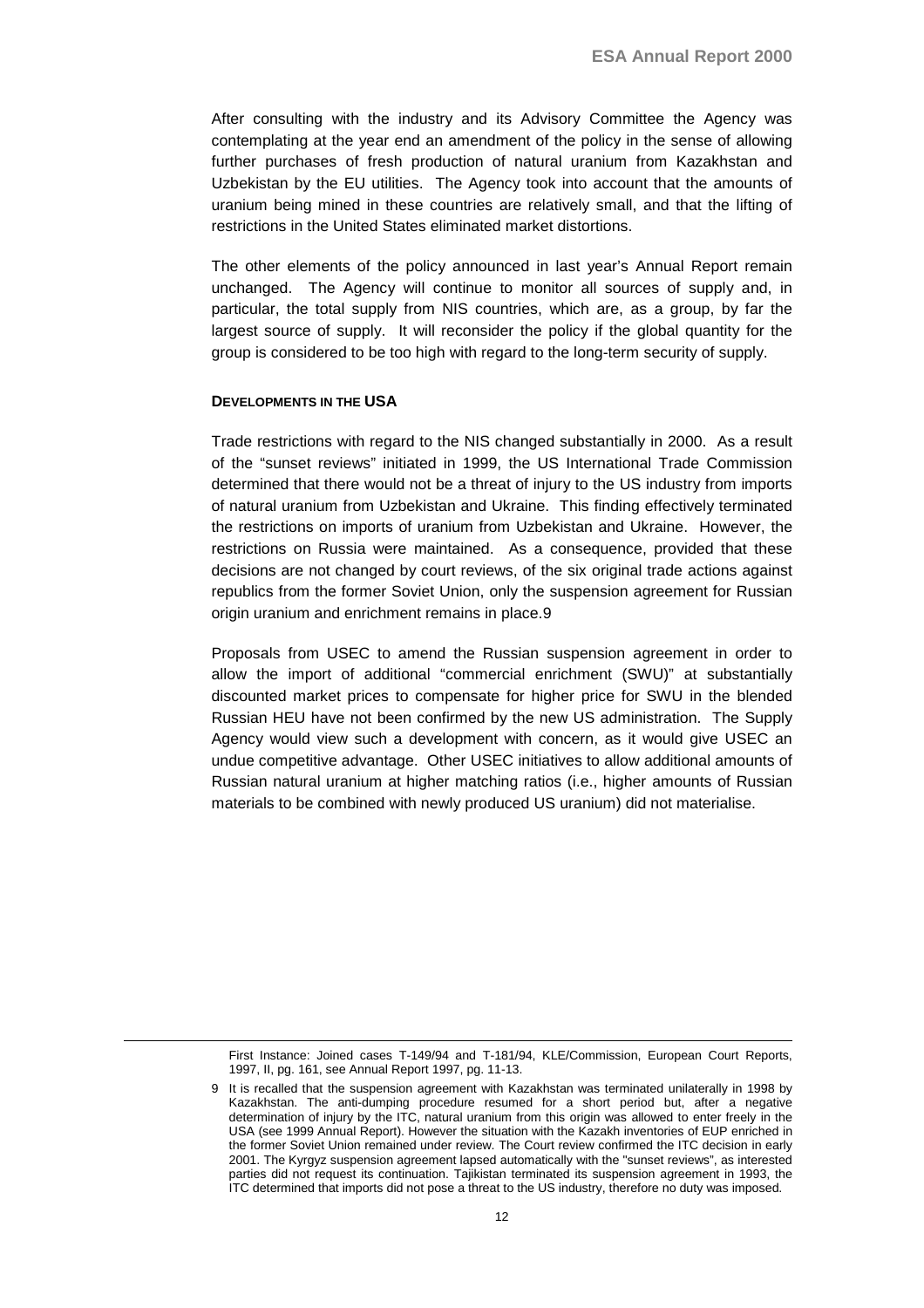## <span id="page-16-0"></span>**LEGAL DEVELOPMENTS**

#### **DUAL USE REGULATION**

On 22 June 2000 the Council of the European Union adopted a revision to the Dual Use Regulation10 which modified the Community regime on the control of exports of dual-use items and technology to third countries. The new regulation introduced an intra-community licensing system for all nuclear items, including non-sensitive materials. The new system was intended to comply with the new information obligations under the Additional Protocols to Agreements with the IAEA on the strengthening of safeguards.

However it was found that this was not only unnecessary, but also contrary to the principle of free circulation of nuclear goods11. Following an intensive campaign by the interested parties, a proposal to amend the revised regulation was adopted on 22 December 2000 and entered into force on 4 January 200112, whereby the status quo before 22 June 2000 has been maintained for non-sensitive materials.

#### **USEC ANTI-DUMPING PETITION AGAINST EURODIF AND URENCO**

On 7 December 2000 USEC filed an antidumping and countervailing duty petition on low-enriched uranium (LEU) from France, Germany, the Netherlands and the United Kingdom. It was joined by the Paper, Allied-Industry Chemical and Energy Workers International Union (PACE), the union representing USEC workers. The EU respondents (Eurodif and Urenco), the governments of the four Member States concerned, the EU Commission, and the Ad Hoc Utilities Group (a group of 14 US utilities that produce energy using nuclear fuel) opposed the petition.

The Commission and the Member States consulted with the US Department of Commerce (DOC) in December to present the EU position concerning the petition, its receivability and the initiation of an investigation. The DOC did not accept the EU arguments, determined that the petition met the standard for initiation and announced on 27 December the opening of antidumping and countervailing duty investigations. Further to a determination of possibility of injury by the US International Trade Commission (ITC) early 2001, the case was started.

Following an extension of delays, preliminary determinations by the DOC are due in May 2001. If the DOC makes affirmative final antidumping or countervailing duty determinations, the ITC must make a final injury determination within 45 days. If

<sup>10</sup> Official Journal Nr. 159 of 30 June 2000, p. 1, website: http://europa.eu.int/eur-lex/en/lif/reg/en\_register\_02401030.html

<sup>11</sup> Commission Document COM(2000) 766 final of 28 November 2000. This fundamental principle has been recalled on several occasions in Member State declarations to the IAEA (see IAEA Documents INFCIRC 322, website: http://www.iaea.org/worldatom/Documents/Infcircs/Others/inf322.shtml and INFCIRC/254/Rev.4/part1, website:

http://www.iaea.org/worldatom/Documents/Infcircs/2000/infcirc254r4p1.pdf

<sup>12</sup> Official Journal Nr. L 336 of 30 December 2000, p. 14, website: http://europa.eu.int/eur-lex/en/lif/dat/2000/en\_300R2889.html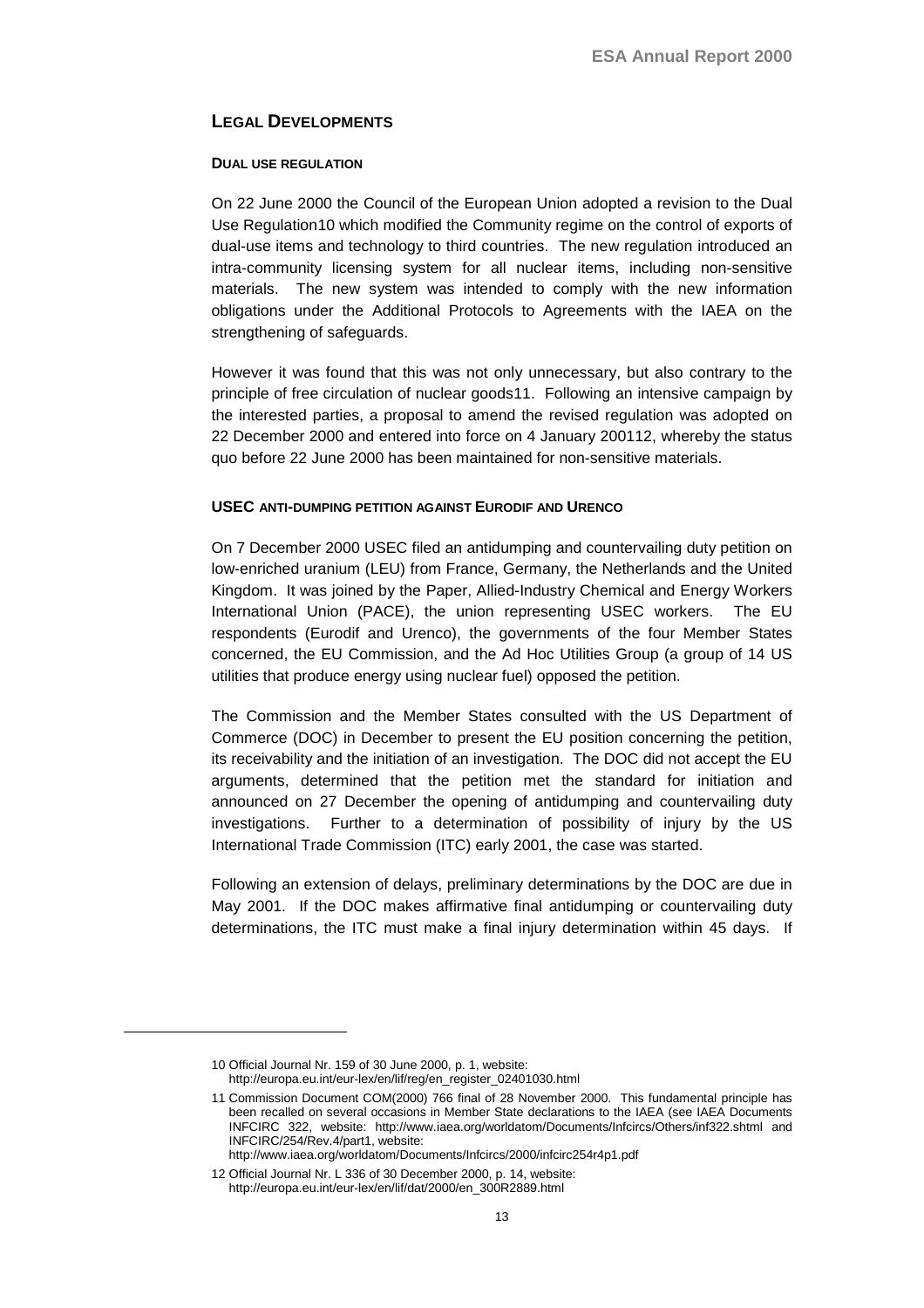that is affirmative, the DOC will issue a duty order. Final determinations by the ITC are due in July 2001 (on countervailing) and September 2001 (on antidumping) 13.

The Commission and the Supply Agency are following the case very closely in order to assist the companies and the respective Member States. The Agency is concerned that the initiative by USEC will hamper the access of the EU enrichers to the US market and therefore distort competition. It is widely believed that USEC's problems are mostly of its own making due to its commercial and industrial decisions as well as the unfavourable strength of the US dollar relative to the euro.

#### **MERGERS AND ACQUISITIONS**

Strong competition in the electricity and nuclear fuels market continued to put pressure on companies to improve their cost structure. As a result, further mergers and acquisitions of major companies took place during the year.

After the acquisition of part of Westinghouse's nuclear business and ABB's nuclear division by BNFL over the previous two years, it was the turn of Framatome and Siemens to merge their nuclear activities. The European Commission reviewed in depth this concentration, and authorised the operation subject to the parties' agreement that Cogéma would not participate in the joint venture, and subject to the condition that EDF would withdraw from Framatome and diversify its supply structure so as to ensure access for competitors of the new joint venture. The transaction was closed in January 2001. The new company Framatome ANP SAS is owned 66% by Framatome SA and 34% by Siemens AG.

In the mining sector, Rio Tinto purchased North Limited, the majority shareholder of Energy Resources of Australia (ERA). The international mining company Billiton acquired Rio Algom's mining assets, including their uranium interests.

Uranit GmbH and Ultra-Centrifuge Nederland, the German and Dutch shareholders of Urenco, continued to evaluate the sale of their shares in the company. Some companies were reported as being interested in acquiring Urenco's shares. However no deal materialised during the year.

On the utilities side, VEBA (owner of Preussenelektra AG) and VIAG (owner of Bayernwerk AG) merged to form the new group E.ON AG, while RWE acquired VEW AG in Germany. Vattenfall of Sweden became the majority shareholder of German utility HEW. The Commission authorised EDF to acquire joint control with existing owners over German EnBW subject to sale of a certain generating capacity by EDF.

The impact on the market of these developments is still undetermined. However, consolidation of the industry is reducing the number of buyers and suppliers; and even though the volume of the transactions remains unchanged, the diversification between market participants is becoming more limited.

<sup>13</sup> Information on determination dates, the alleged dumping margins and subsidy rates may be found on http//www.itadoc.gov/media/uranium1228fact.htm.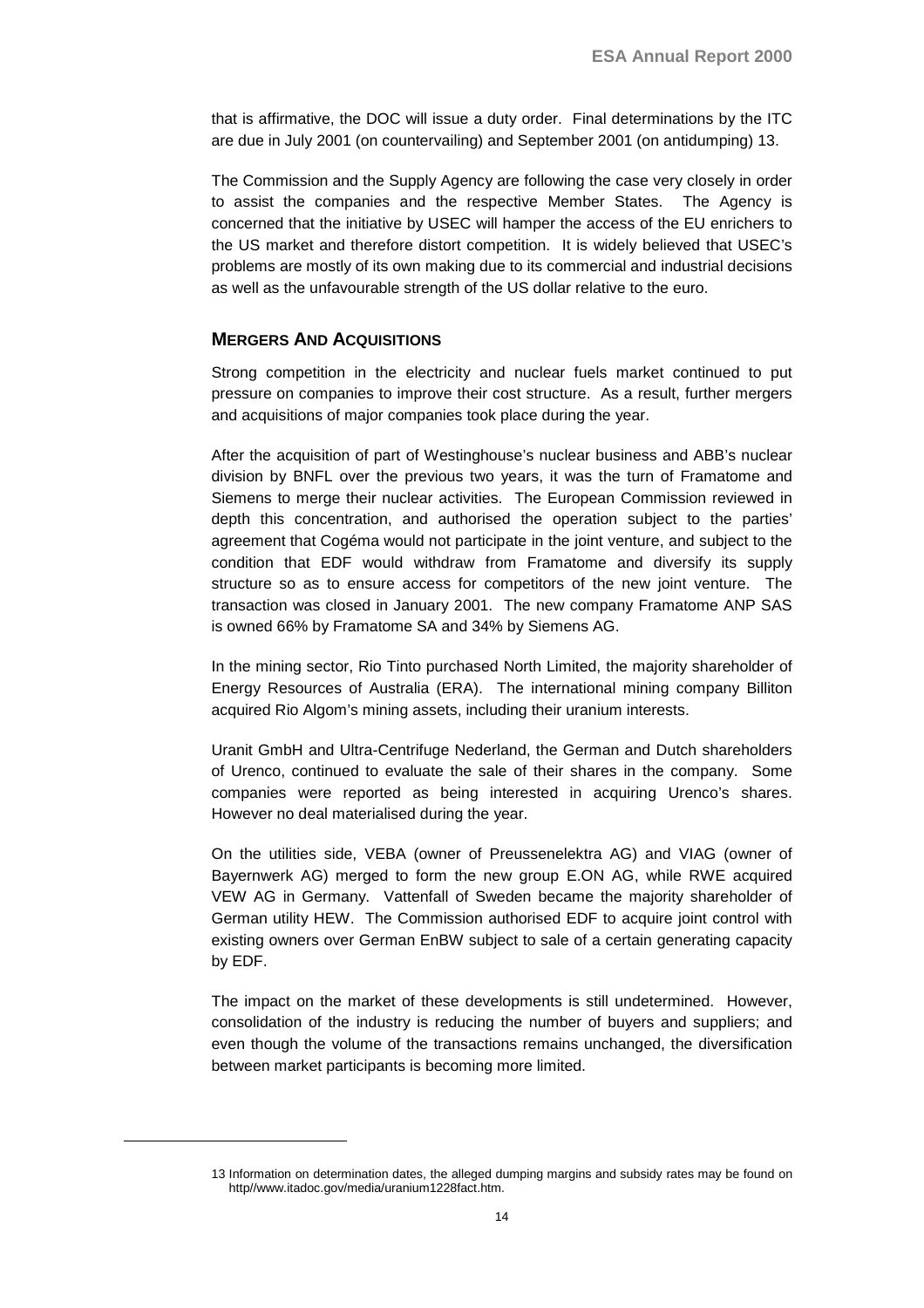## <span id="page-18-0"></span>**RESEARCH REACTORS FUEL CYCLE**

Research reactors continued to be supplied regularly with fresh fuel during the year. However long term supply of HEU for the few reactors still using this material, as well as for targets used in isotope production, remains difficult due to political pressure associated with non-proliferation considerations. LEU supply (uranium enriched up to 19.75%) does not pose a problem for the foreseeable future.

Following the exchange of diplomatic notes between the Commission and the US Government last year, shipments of HEU for the High Flux Reactor (HFR) of the Commission's Joint Research Centre (JRC) in Petten resumed in 2000. Shipments of HEU from the USA had been suspended since 1991 as a result of the revision to the US Energy Policy Act, which imposed severe conditions on the export of HEU.

Russia remains as an alternative HEU supplier to research reactors in the Community, but stringent legislation and administrative difficulties have impeded shipments.

Extensive international co-operation continued in order to find new processes which would allow the fabrication of fuels and targets with LEU to replace HEU without major penalties to the operators. However it will take several years before the research will be completed and the new fuels will be licensed and deployed.

Return of irradiated spent fuel to the United States for ultimate disposal continued without major difficulties. Alternatively, reprocessing of HEU would, in principle, be possible at Cogéma, La Hague, by dilution with commercial LEU fuels, but France would require the return of the resulting waste to the country of origin.

It is recalled that the US policy which allows the return of spent research reactor fuels to the US Department of Energy is due to expire in 2006 and not expected to be renewed. Due to the long lead times required to implement solutions for the disposal of spent fuel it is becoming increasingly urgent to establish alternatives. In addition further problems may arise in the future due to the fact that LEU silicide fuels currently used in research reactors cannot be reprocessed at present.

## **OTHER DEVELOPMENTS**

The Sixth Conference of Parties (COP-6) of the United Nations Framework Conference on Climate Change (UNFCCC) failed to agree in The Hague on the principles and procedures to implement the "Kyoto Protocol" on greenhouse gas emission levels. A compromise proposal by the Chairman, Dutch Minister Pronk, suggested a declaration stating that developed countries would refrain from using nuclear energy for projects eligible for the "Clean Development Mechanism"14. The conference is due to be resumed, possibly in Bonn, in the summer of 2001.

<sup>14</sup> The Clean Development Mechanism concerns emission reduction developing countries, resulting in credits for a developed country co-operating in the project). http://www.unfccc.de/resource/docs/cop6/dec1-cp6.pdf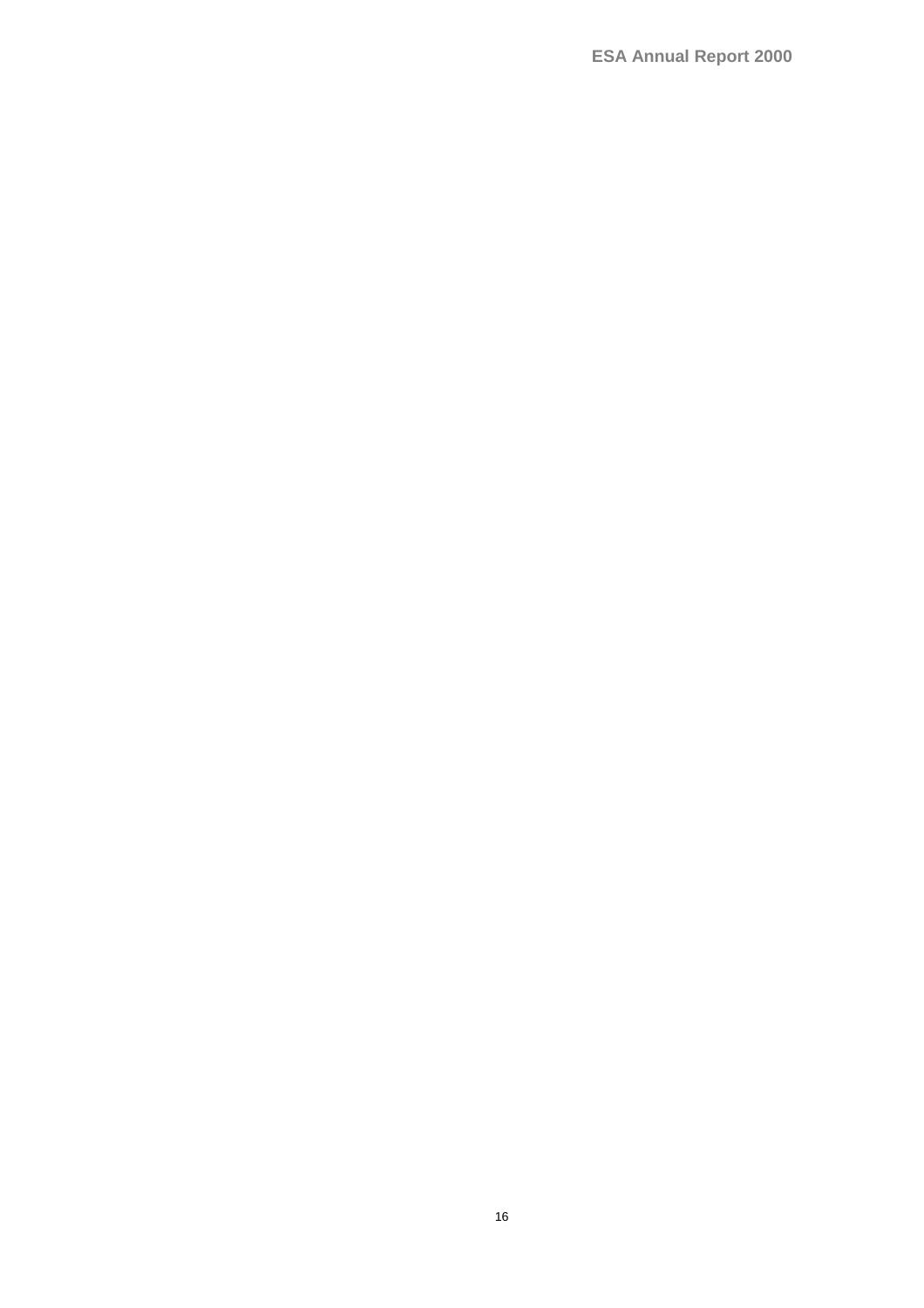## <span id="page-20-0"></span>**SUPPLY AND DEMAND FOR NUCLEAR MATERIALS AND ENRICHMENT SERVICES IN THE EU**

## **REACTOR NEEDS/NET REQUIREMENTS**

During 2000, about 2,500 tU of fresh fuel were loaded in EU reactors containing the equivalent of 17,400 tU as natural uranium and 9,800 tSW; most tails assays were in the range of 0.25 – 0.35 %.

Future EU reactor needs and net requirements for uranium and separative work, based on data supplied by EU utilities, are estimated as shown in table 2.

Table 2 - Reactor needs and net requirements for uranium and separative work

| Year    | Natural Uranium |                  |               | Separative Work  |
|---------|-----------------|------------------|---------------|------------------|
|         | Reactor needs   | Net requirements | Reactor needs | Net requirements |
| 2001    | 21,400          | 16,700           | 12,100        | 10,700           |
| 2002    | 20,600          | 16,600           | 11,600        | 10,300           |
| 2003    | 21,100          | 18,300           | 12,100        | 10,700           |
| 2004    | 21,300          | 18,800           | 12,300        | 11,100           |
| 2005    | 20,200          | 18,400           | 11,800        | 10,900           |
| 2006    | 21,200          | 19,400           | 12,500        | 11,500           |
| 2007    | 20,900          | 19,000           | 12,400        | 11,400           |
| 2008    | 20,200          | 18,800           | 12,000        | 11,200           |
| 2009    | 20,600          | 19,300           | 12,300        | 11,600           |
| 2010    | 21,000          | 20,000           | 12,400        | 11,900           |
| Total   | 208,500         | 185,300          | 121,500       | 111,300          |
| Average | 20,900          | 18,500           | 12,200        | 11,100           |

A) From 2001 until 2010

B) Extended forecast from 2011 until 2020

| Year    | Natural Uranium |                  | Separative Work |                  |
|---------|-----------------|------------------|-----------------|------------------|
|         | Reactor needs   | Net requirements | Reactor needs   | Net requirements |
| 2011    | 19,400          | 18,600           | 11,700          | 11,200           |
| 2012    | 19,800          | 18,900           | 11,900          | 11,500           |
| 2013    | 19,400          | 18,600           | 11,800          | 11,300           |
| 2014    | 18,000          | 17,100           | 10,900          | 10,500           |
| 2015    | 17,900          | 17,100           | 10,900          | 10,400           |
| 2016    | 17,700          | 16,900           | 10,700          | 10,300           |
| 2017    | 17,100          | 16,200           | 10,300          | 9,900            |
| 2018    | 17,400          | 16,500           | 10,500          | 10,100           |
| 2019    | 17,200          | 16,300           | 10,400          | 10,000           |
| 2020    | 16,800          | 15,900           | 10,100          | 9,700            |
| Total   | 180,700         | 172,100          | 109,200         | 104,900          |
| Average | 18,100          | 17,200           | 10,900          | 10,500           |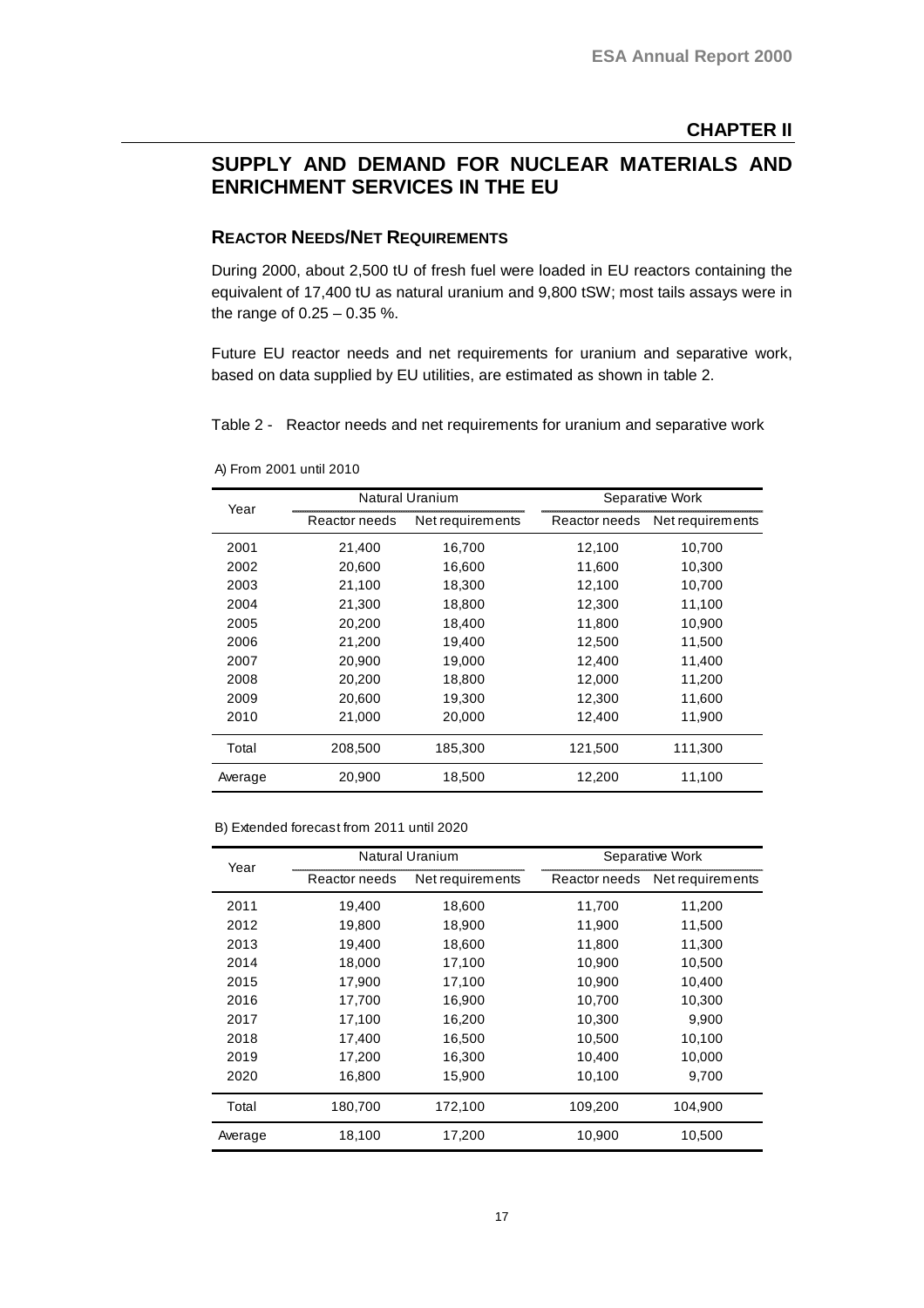Net requirements are calculated on the basis of reactor needs less the contributions from currently planned uranium/plutonium recycling, and taking account of inventory management as communicated to the Agency by utilities.

Average reactor needs for natural uranium over the next 10 years will be 20,900 tU/year, while average net requirements will be about 18,500 tU/year. Relative to 1999, average future reactor requirements decreased by some 600 tU/year on average.

Average reactor needs for enrichment over the next 10 years will be 12,200 tSW/year, while average net requirements will be in the order of 11,100 tSW/year. Relative to 1999, future enrichment needs remained stable.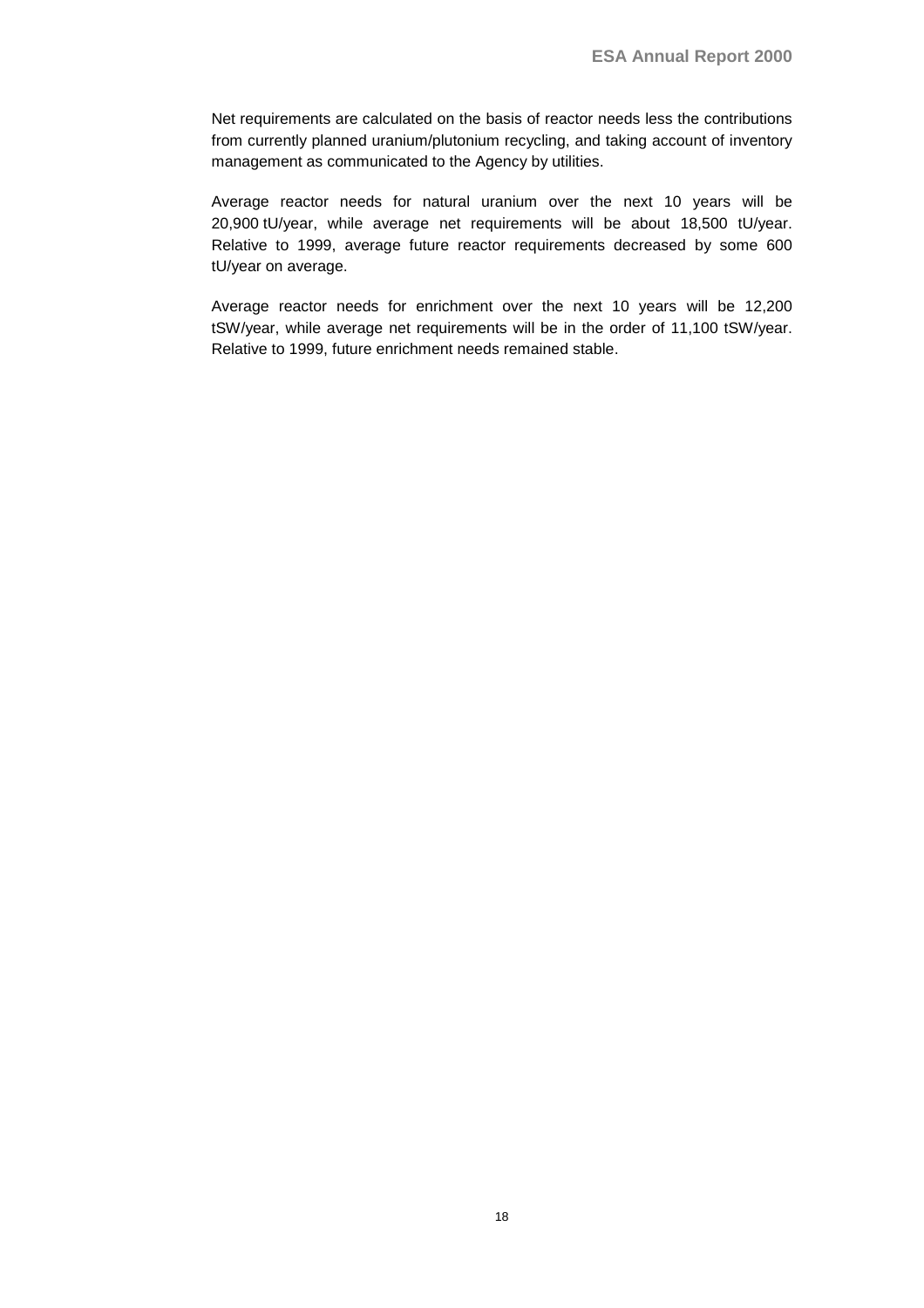## **NATURAL URANIUM**

#### **CONCLUSION OF CONTRACTS**

The number of contracts and amendments relating to ores and source materials (essentially natural uranium) which were dealt with in accordance with the Agency's procedures during 2000 is shown in table 3.

| Table 3 - Natural uranium contracts concluded by or notified to the Supply Agency |
|-----------------------------------------------------------------------------------|
| (including feed contained in EUP purchases)                                       |

| Contract Type                                                                                 | <b>Number</b>       | Quantity (tU) <sup>(1)</sup> |
|-----------------------------------------------------------------------------------------------|---------------------|------------------------------|
| Purchase (by a EU utility/user)<br>- multiannual <sup>(2)</sup><br>- spot $\overline{^{(2)}}$ | 10<br>8             | 4,800<br>1,500               |
| Sale (by a EU utility/user)<br>- multiannual<br>- spot                                        | 0<br>$\overline{1}$ | 0                            |
| Purchase-sale (between two EU utilities/users)<br>- multiannual<br>- spot                     | 0<br>$\Omega$       | 0<br>$\Omega$                |
| Purchase-sale (intermediaries) <sup>(3)</sup><br>- multiannual<br>- spot                      | 1<br>$\overline{7}$ | 1,200                        |
| Exchanges <sup>(4)</sup>                                                                      | 19                  | 3,000                        |
| Loans                                                                                         | 0                   | 0                            |
| TOTAL <sup>(5)</sup>                                                                          | 46                  | 10,500                       |
| Contract Amendments <sup>(6)</sup>                                                            | 6                   | $-100$                       |

#### Notes

÷,

(1) In order to maintain confidentiality the quantity has been indicated only when there were at least 3 contracts of each type, but all quantities have been included in the total.

(2) Multiannual contracts are defined as those providing for deliveries extending over more than 12 months, whereas spot contracts are those providing for either only one delivery or deliveries extending over a period of a maximum of 12 months, whatever the time between the conclusion of the contract and the first delivery.

(3) Purchases/sales contracts between intermediaries - both buyer and seller are not EU utilities/end users. In order not to disclose the single multiannual contract quantity, one total for multiannual and spot contracts is presented.

(4) This category includes exchanges of ownership and  $U_3O_8$  against UF<sub>6</sub>. Exchanges of safeguards obligation codes and international exchanges of safeguards obligations are not included.

(5) The total includes 6 contracts of less than 10 tU each.

(6) Concerning purchasing contracts only. The quantity represents the net increase (or decrease).

Transactions involving natural uranium totalled approximately 10,500 tU, some 6,300 tU of which were the subject of new purchase contracts by EU utilities (spot and multiannual). Amendments to existing contracts resulted in a slight reduction by 100 tU of the total quantities contracted. Some 4,200 tU transacted related to purchases by producers or intermediaries, as well as exchanges, loans, etc. In comparison with last year, the total amounts contracted have decreased, but the activity for new purchases by utilities remained fairly stable.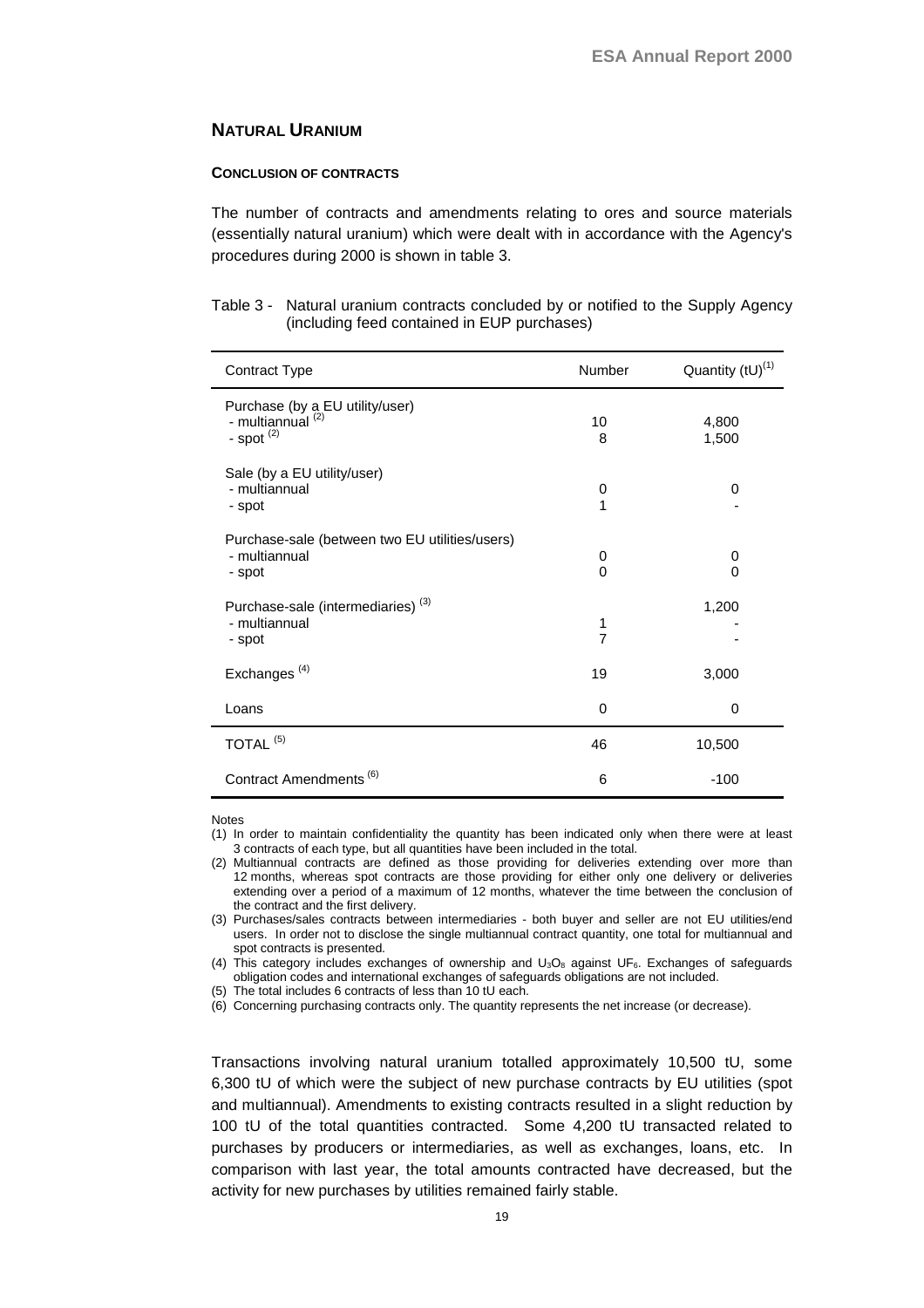#### **VOLUME OF DELIVERIES**

During 2000, natural uranium deliveries under existing purchasing contracts amounted to approximately 15,800 tU compared with 14,80015 tU in 1999. Deliveries under spot contracts represented about 12% of the total (8% in 1999).

The deliveries taken into account are those made under purchasing contracts to the EU electricity utilities or their procurement organisations; they include also the natural uranium equivalent contained in enriched uranium purchases. Deliveries under purchasing contracts and fuel loaded into reactors by EU utilities since 1980 are shown in graph 1. The corresponding table is in Annex 1. The difference between deliveries and the amount of fuel loaded can be explained by the use of reprocessed uranium and drawing down of inventories.





#### **AVERAGE PRICES OF MULTIANNUAL AND SPOT CONTRACTS**

Prices for deliveries under multiannual contracts were expressed in 7 different currencies. To calculate the average price, the original contract prices were converted into euro16  $(\epsilon)$  and then weighted by quantity. For the conversion into euro, the Agency used the average annual exchange rate of the respective currency as published by Eurostat. A very small number of contracts where it was not possible to establish reliably the price of the natural uranium component (e.g. in some cases of enriched uranium deliveries priced per kg of EUP) were excluded from the price calculation.

<sup>15</sup> Due to late reporting by some utilities, the figure for 1999 has been corrected from 14,700 (as shown in last year's Report) to 14,800.

<sup>16</sup> The ECU was replaced by the euro on 1 January 1999 with a conversion rate of 1:1. However, historical references (pre-1999) to the ECU continue to be labelled as ECU.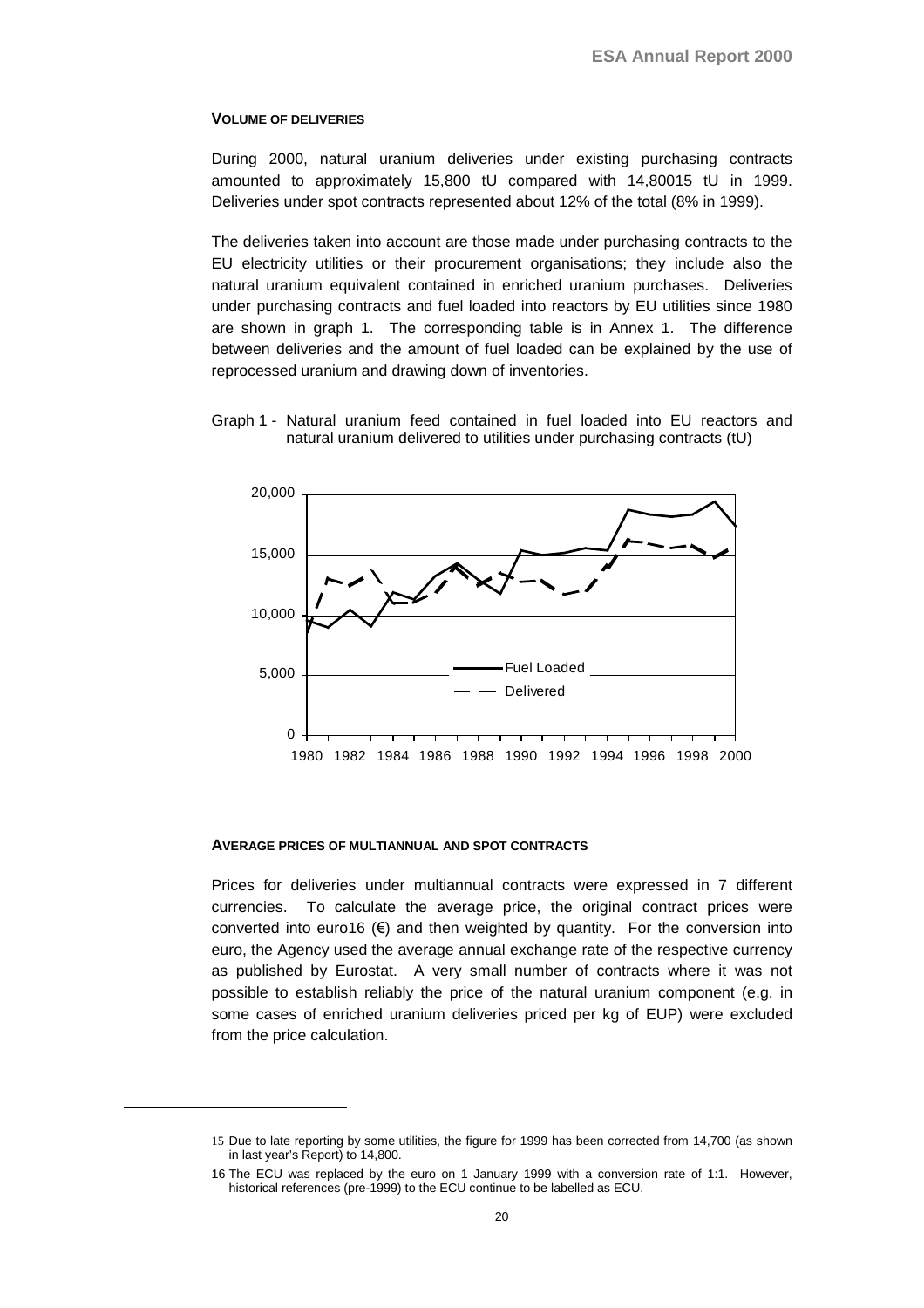The average price for deliveries in 2000 for multiannual contracts notified to the Agency (including those agreed in earlier years) rounded to the nearest  $\frac{1}{4}$  euro was as follows:

€ 37.00/kgU contained in  $U_3O_8$  (€ 34.75/kgU in 1999).

The average price of material delivered in 2000 under spot contracts, calculated according to the same principles, was as follows:

€ 22.75/kgU contained in  $U_3O_8$  (€ 24.75/kgU in 1999).

#### **PRICE HISTORY**

Graph 2 shows prices for deliveries under multiannual and spot contracts since 1980, expressed in ECU/euro. For ease of reference, historical data on prices published in previous Annual Reports and the US dollar/euro exchange rate are presented in Annex 2.

Graph 2 - Average price for natural uranium delivered under spot and multiannual contracts (€/kgU)



#### **ORIGINS**

EU utilities or their procurement organisations obtained in 2000 virtually all of their supplies from 12 countries outside the EU. The largest supplier was Russia, which provided some 27% of supply under purchasing contracts (29% including reenriched tails), followed by Canada with 19% (graph 3). Purchases of natural uranium by origin since 1992 are shown in graph 4.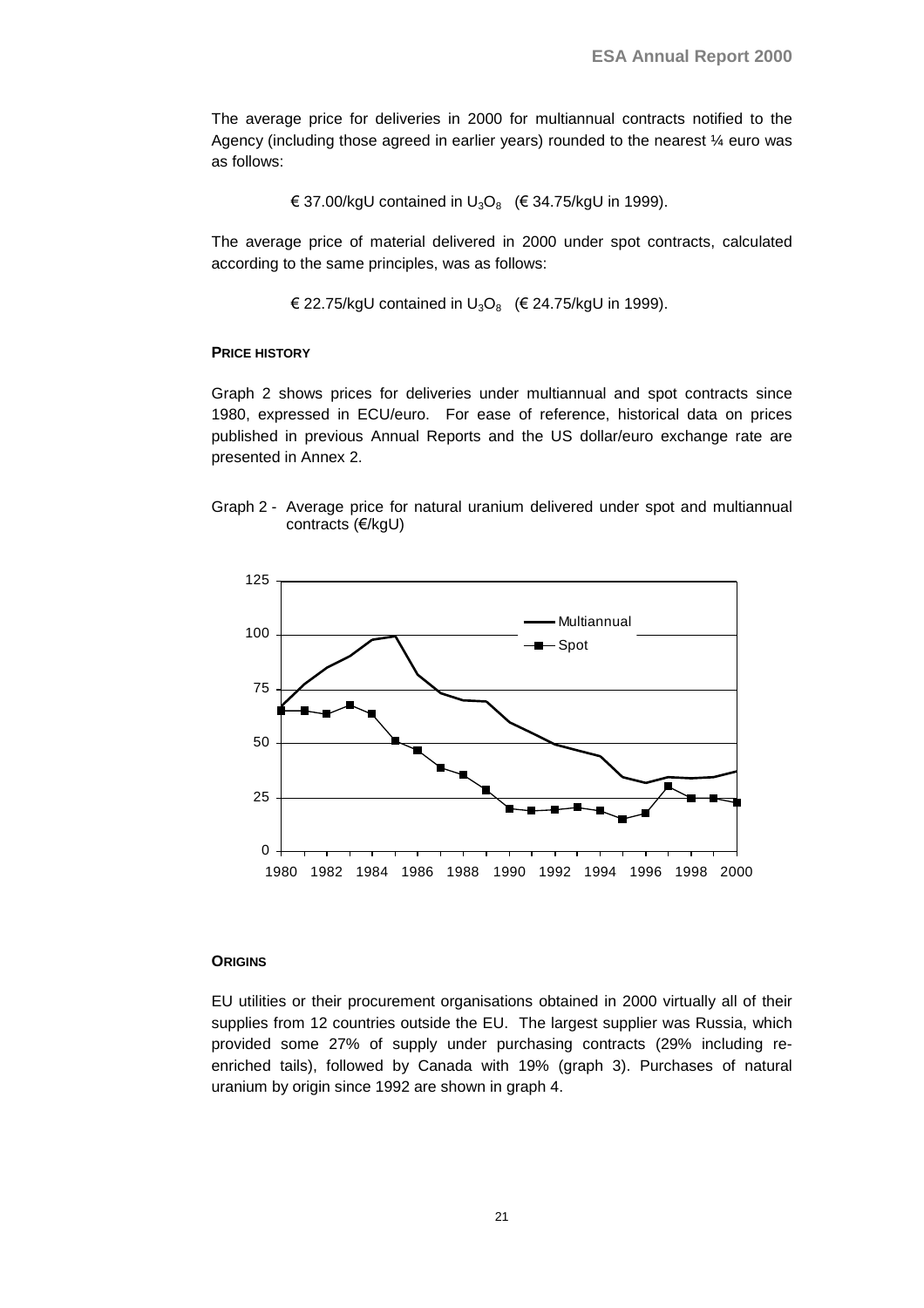

Graph 3 - Origin of the natural uranium delivered to EU utilities under purchasing contracts

Graph 4 - Purchases of natural uranium by EU utilities by origin (tU)

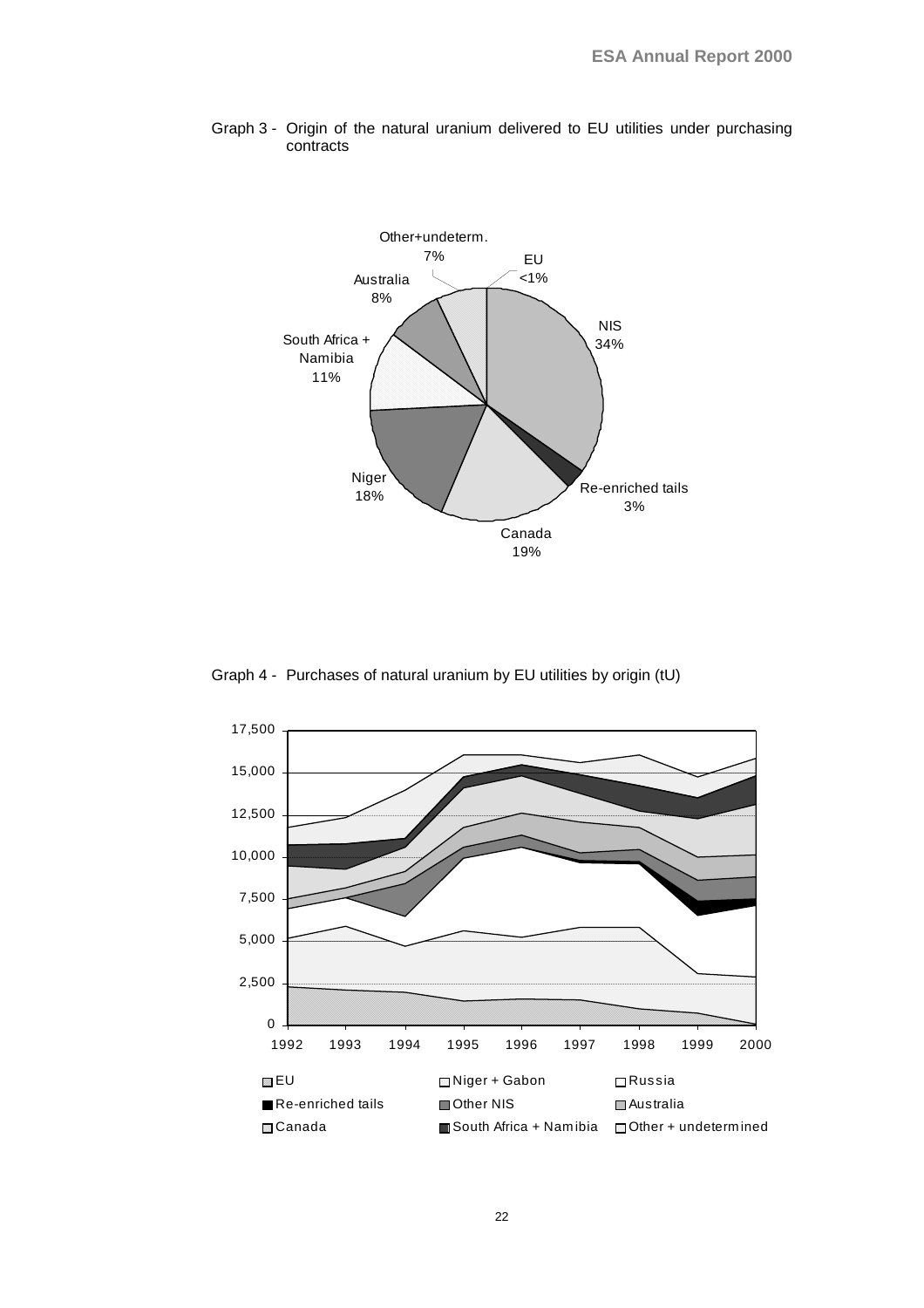The details for acquisitions of NIS origin natural uranium (excluding re-enriched tails) by EU utilities since 1992 are shown in graph 5.



Graph 5 - Acquisitions of NIS origin natural uranium by EU utilities (tU)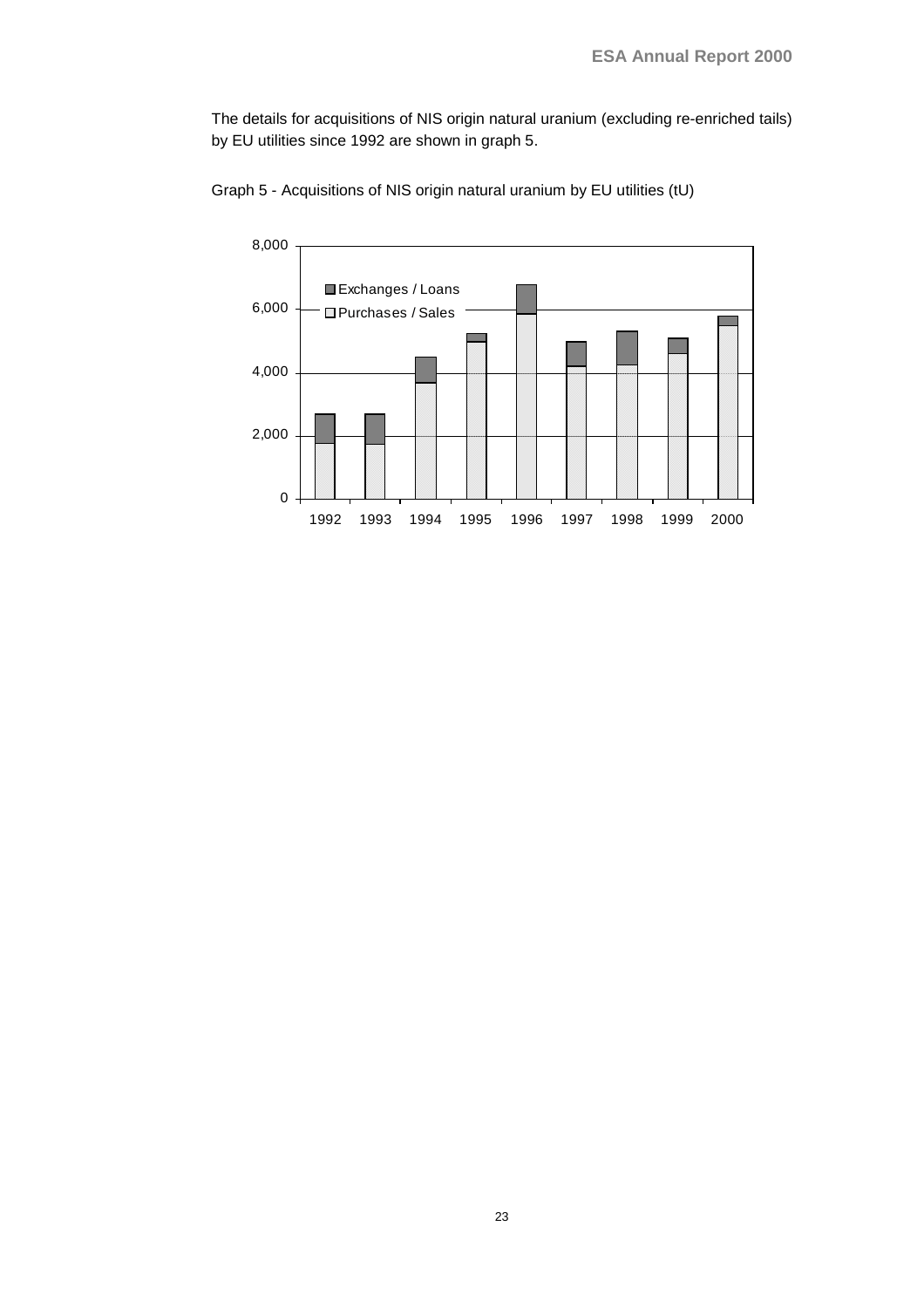## <span id="page-27-0"></span>**SPECIAL FISSILE MATERIALS**

### **CONCLUSION OF CONTRACTS**

The number of contracts and amendments relating to special fissile materials (enrichment, enriched uranium and plutonium for power and research reactors) which were dealt with during 2000 in accordance with the Agency's procedures is shown in table 4.

Table 4 - Special fissile material contracts concluded by or notified to the Supply Agency

| Contract Type <sup>(1)</sup>                                                                        | Number                |
|-----------------------------------------------------------------------------------------------------|-----------------------|
| A. Special Fissile Materials                                                                        |                       |
| Purchase (by a EU utility/user)<br>- multiannual<br>- spot                                          | 2<br>13               |
| Sale (by a EU utility/user)<br>- multiannual<br>- spot                                              | 2<br>38               |
| Purchase-sale (between two EU utilities/users)<br>- multiannual<br>- spot                           | 0<br>14               |
| Purchase-sale (intermediaries)<br>- multiannual<br>- spot                                           | 3<br>25               |
| Exchanges                                                                                           | 9                     |
| Loans                                                                                               | $\overline{7}$        |
| TOTAL, including <sup>(2)</sup><br>- Low enriched uranium<br>- High enriched uranium<br>- Plutonium | 113<br>57<br>23<br>35 |
| <b>Contract Amendments</b>                                                                          | $\overline{2}$        |
| B. Enrichment contracts <sup>(3)</sup>                                                              |                       |
| Multiannual                                                                                         | 10                    |
| Spot                                                                                                | 1                     |
| <b>Contract Amendments</b>                                                                          | 19                    |

#### Notes

(1) See explanations under table 3, as appropriate.

(2) Some contracts may involve both LEU and plutonium or HEU and plutonium.

(3) Contracts with primary enrichers only.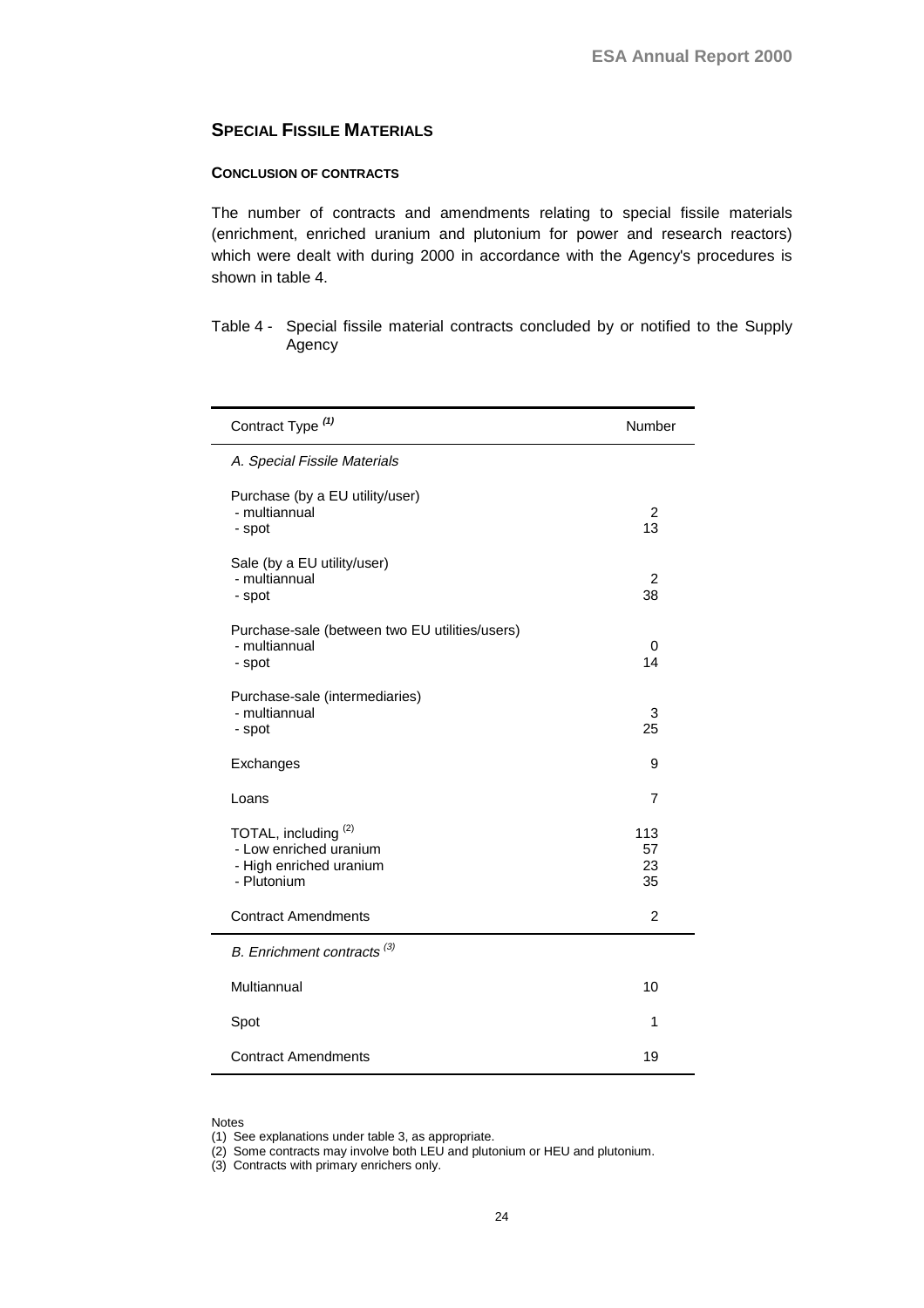## **DELIVERIES OF LOW ENRICHED URANIUM (LEU)**

In 2000, supply of enrichment services to EU utilities totalled approximately 9,700 tSW, delivered in 1,800 tLEU which contained the equivalent of some 15,200 tonnes of natural uranium feed. Some 75% of this separative work was provided by EU companies (Eurodif and Urenco). Deliveries of separative work under spot contracts were in the order of 3%.

Deliveries of Russian separative work under purchasing contracts represented 18% of the total; including exchanges, this figure increases to 22%. Supplies from the USA accounted for some 4%. Supply of enrichment (separative work) to EU utilities by origin since 1992 is shown in graph 6.



Graph 6 - Supply of enrichment (separative work) to EU utilities by origin

#### **ENRICHED URANIUM FOR RESEARCH REACTORS**

Enriched uranium for research reactors is normally supplied in two enrichment assays: just under 20% (LEU) and about 90% (HEU). Although the quantities involved represent a minor amount in terms of EU needs for enriched uranium, HEU supply is very important to the scientific community and for the production of isotopes for medical and industrial applications.

Supply of LEU to research reactors continued unhindered. Reactor requirements for HEU were met, but the source of future supplies continued to be the object of considerable attention (see also Chapter I). The Supply Agency continued to provide support to reactor operators in the procurement of fuels.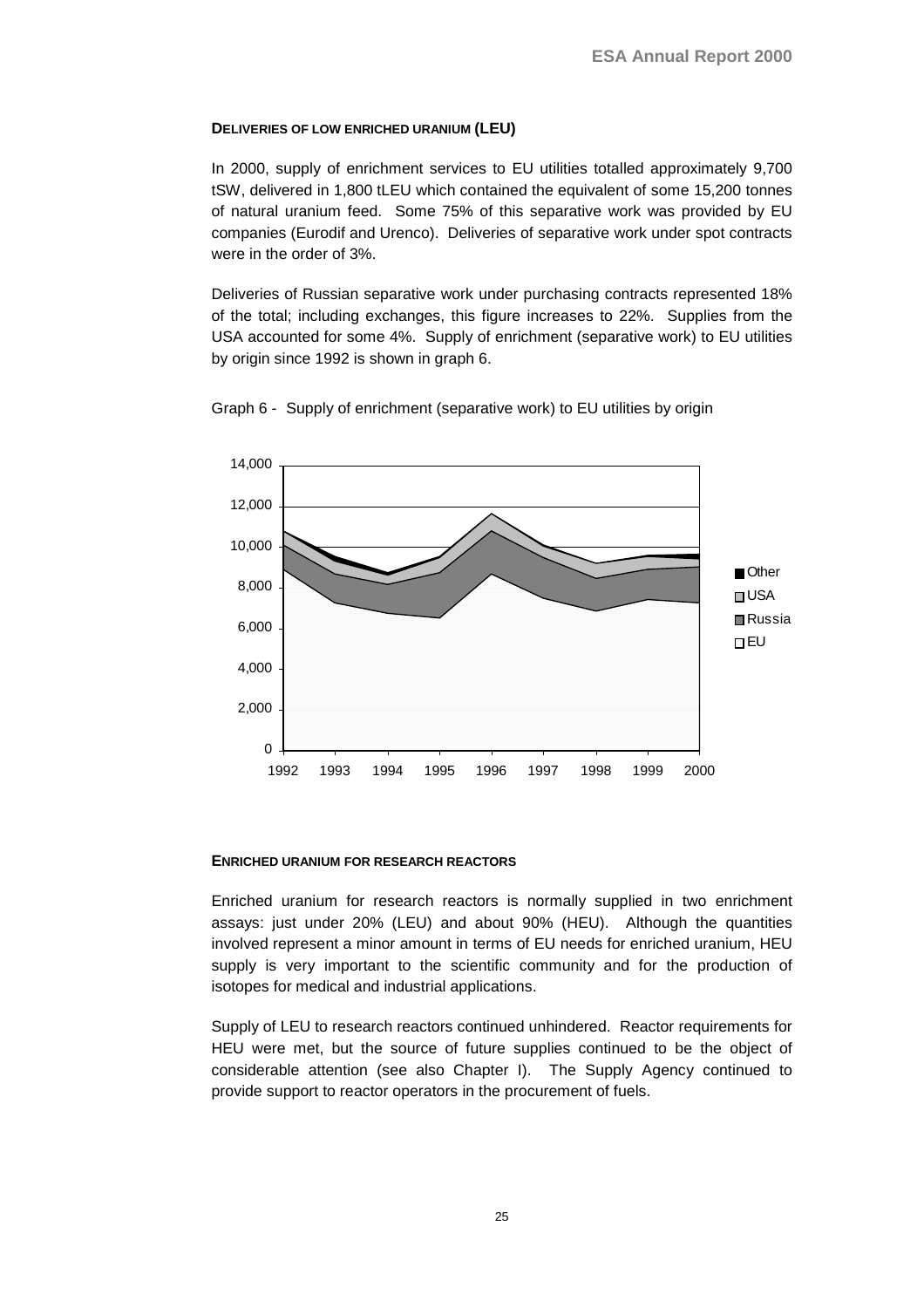### <span id="page-29-0"></span>**PLUTONIUM AND MIXED-OXIDE FUEL**

In 2000, transactions involving plutonium were again mainly related to its use for MOX fuel fabrication, and the Agency concluded 35 such contracts.

The use of MOX has contributed to a significant reduction in requirements for natural uranium and separative work in recent years. However, reprocessing and the use of MOX fuels continue to face increased difficulties because of the political decisions in some countries to postpone or to abandon this solution for the management of irradiated fuels.

The quantities loaded into EU reactors and the estimated savings from the use of MOX fuel are shown in table 5. It should be noted that published figures on natural uranium and separative work savings vary considerably; here, it was assumed that 1 tPu saves the equivalent of 120 tU as natural uranium and 80 tSW.

| Year  | kg Pu  |        | savings |
|-------|--------|--------|---------|
|       |        | t NatU | t SW    |
| 1996  | 4,050  | 490    | 320     |
| 1997  | 5,770  | 690    | 460     |
| 1998  | 9,210  | 1,110  | 740     |
| 1999  | 7,230  | 870    | 580     |
| 2000  | 9,130  | 1,100  | 730     |
| Total | 35,390 | 4,260  | 2,830   |

## Table 5 - Utilisation of plutonium in MOX in the EU and estimated natural uranium and separative work savings

## **COMMISSION AUTHORISATIONS FOR EXPORT**

The authorisation of the Commission is required for the export of nuclear materials produced in the Community, according to the provisions of Article 59(b) of the Euratom Treaty (and Article 62.1 (c) in the case of special fissile materials). Requests for these authorisations are submitted to the Commission by the Supply Agency.

During 2000, 3 authorisations were granted by the Commission for the export of 251 tLEU with enrichments below 5%, containing the equivalent to 1,336 tSW of EU origin over the period 2000-2003.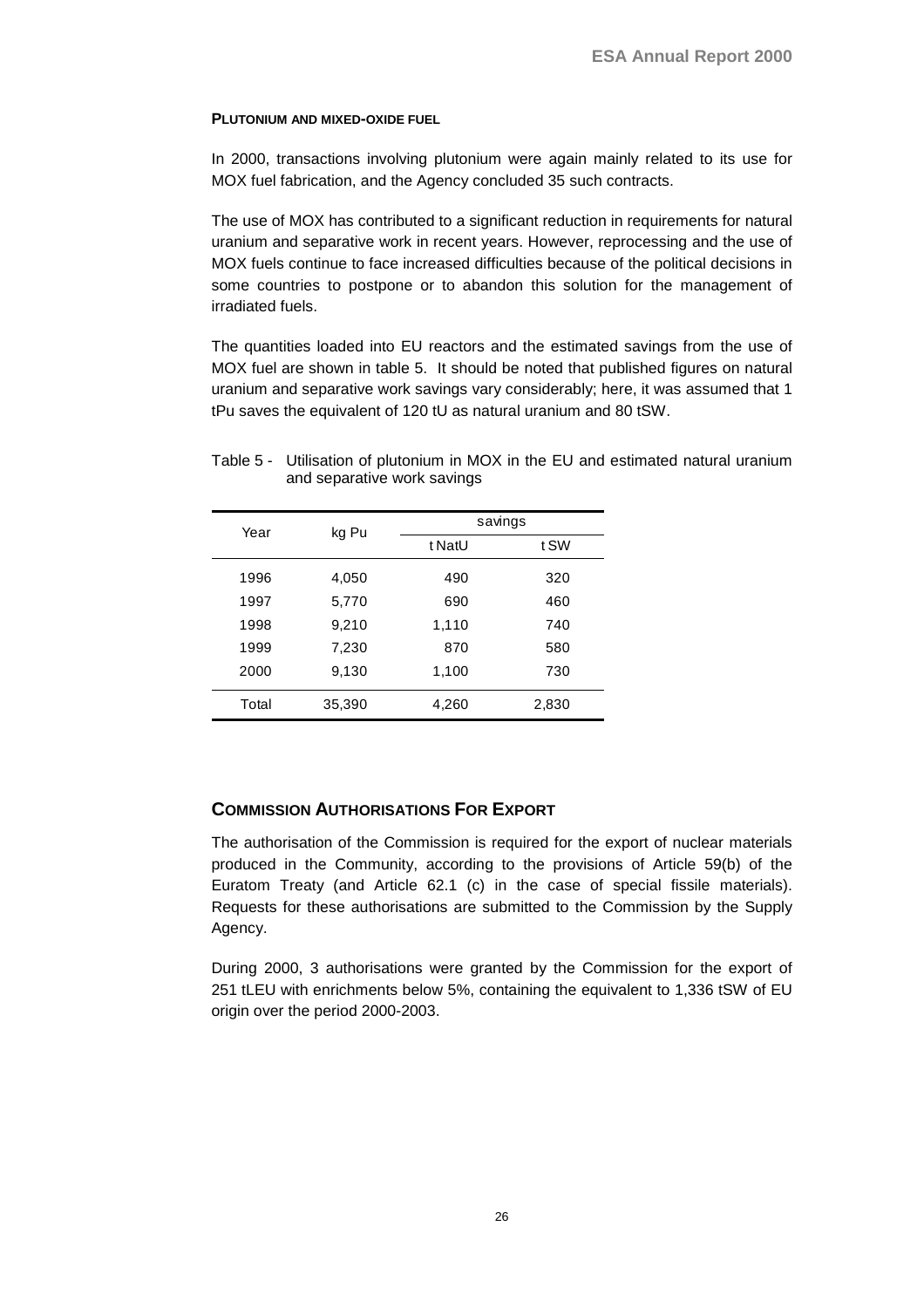## <span id="page-30-0"></span>**NUCLEAR ENERGY DEVELOPMENTS IN THE MEMBER STATES OF THE EUROPEAN UNION17**

## **BELGIË/BELGIQUE - BELGIUM**

#### **ENERGY POLICY**

The law of 29 April 1999 concerning the organisation of the electricity market was further put into effect. The steering committee of the regulator (Regulatory Commission of Electricity and Gas) was appointed, and the composition and working of its General Council was determined.

The clients consuming more than 20 GWh a year per site have been made eligible. Negotiations are on-going for the appointment of the transport grid manager. For the construction of electricity production facilities and direct lines, specific authorisation regimes have been established as required by the law.

The committee of experts charged with the examination of the future choices for electricity production (Ampère-Commission)18 has presented its report. With respect to nuclear energy some of its recommendations are:

- It is necessary to maintain a scientific and technological potential in order to assure an efficient production capability in optimal safety conditions. This includes the continuation of research and development in the nuclear field, as well as the existence of education programmes.
- The nuclear option should be kept open for the future, which means maintaining national know-how in the nuclear sector as well as participating in the research and development of future process. These should be evaluated on their merits.

The report will be submitted to the peer review of a group of 5 international experts.

#### **NUCLEAR ELECTRICITY GENERATION**

In 2000 Belgium's nuclear power plants (including the French share of Tihange 1) generated about 45.4 TWh. This is 2.7% lower than in 1999 due to the higher number of reloads in 2000 than in 1999. The nuclear share represents 56.8% of the country's total electricity production in 2000. The load factor of Belgium's nuclear power plants reached 90.7%.

#### **FUEL CYCLE DEVELOPMENTS**

The production of MOX fuel by BELGONUCLEAIRE in its Dessel plant amounted to 37 tonnes in 2000, to be used in Belgian, German and Swiss plants.

<sup>17</sup> This chapter comprises contributions made by the Member States.

<sup>18</sup> See footnote 4; website: http://www.mineco.fgov.be//energy/ampere\_commission/Rapport\_fr.htm.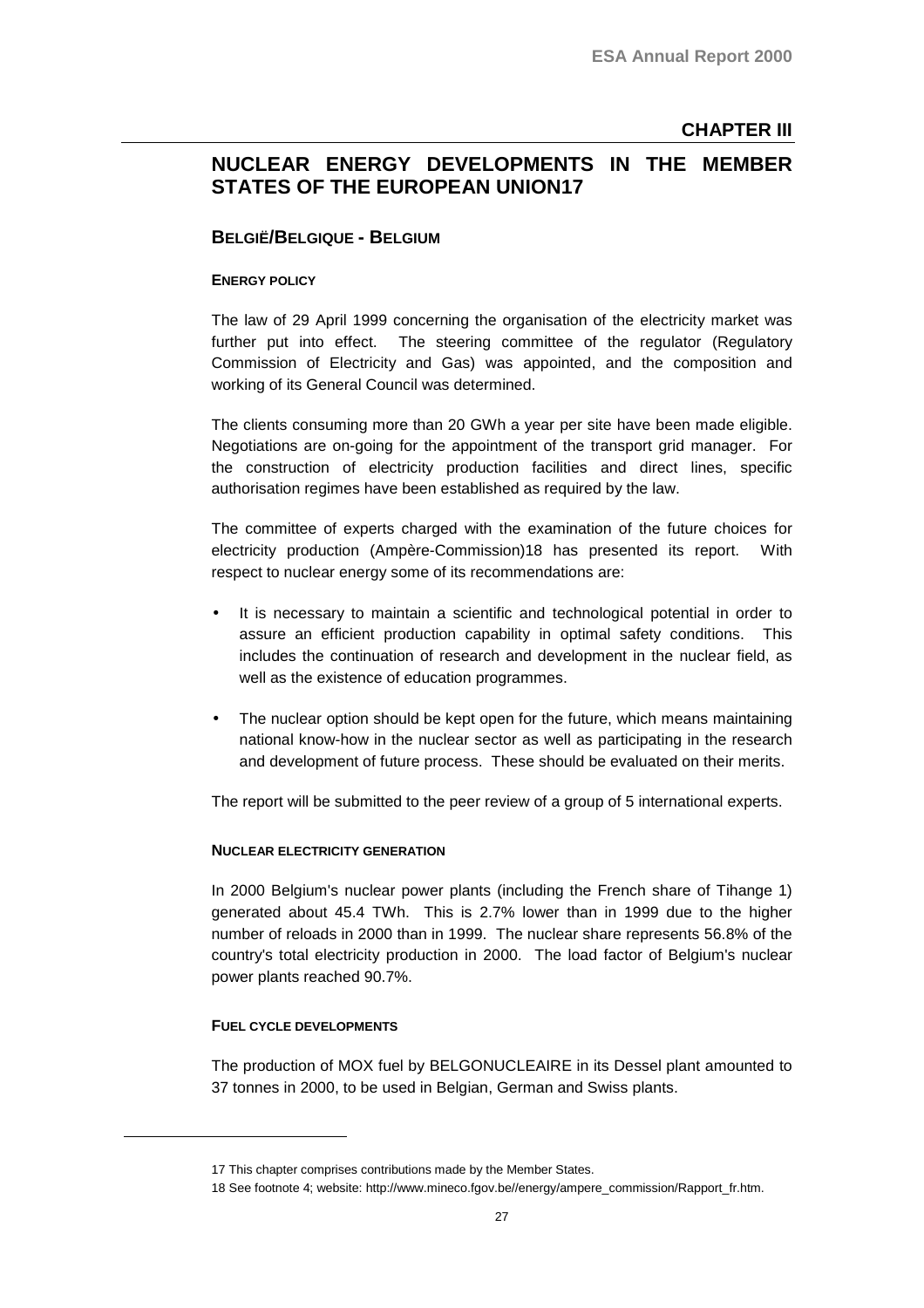8 fresh MOX fuel elements were loaded in 2000 in the Doel 3 unit and 8 fresh MOX fuel elements in the Tihange 2 unit. This brings the cumulated total to 96 fresh MOX elements loaded for the whole of Belgium.

In the course of 2000 two shipments of vitrified high level waste took place from La Hague to the temporary storage building of the BELGOPROCESS site at Dessel. The waste results from the reprocessing of Belgian spent fuel in France.

Work on the optimisation of the conditioning process of spent fuel continued.

With regard to R&D on the geological disposal of conditioned spent fuel and high level, medium level and long-lived waste, as already mentioned in previous reports, Belgium is extending its underground laboratory in order to demonstrate the feasibility of the underground disposal of high-level waste. The construction 'of a second access shaft was already completed in 1999. At the end of 2000, construction of the connecting gallery between this new shaft and the already existing underground laboratory was ready to go ahead.

The SAFIR 2 report, giving an overview of the results obtained so far and indicating future R&D orientations is in its final stage. At the year end it was undergoing a thorough examination by a national reading committee. After this it will be submitted to an international peer review.

During 2000, 342 spent elements were placed in 12 dry storage containers in the interim storage building at Doel. This brings the total to 834 spent fuel elements placed in 31 containers. At Tihange, 60 spent fuel elements were placed in the wet storage building, which brings their total to 635.

The work programme with respect to the disposal of low-level and short-lived waste has progressed well. Apart from several technical studies, two local partnerships have been formed, one at Dessel and one at Mol. At Fleurus-Farciennes an accompaniment committee has been set up pending the creation of a local partnership. The local partnerships are charged with preparing integrated projects, in which the disposal facility forms part of a more global development scheme of the region from the economic and social points of view.

#### **RESEARCH**

The BR2 research reactor at the Nuclear Research Centre at Mol continued its operation according to a schedule of 105 equivalent full power days. The BR2 was involved in the irradiation of LWR fuels (increased burn-up), LWR pressure vessel materials and LWR structural materials (irradiation assisted stress corrosion cracking) and fusion materials. Irradiations of advanced nuclear fuels were in preparation. The BR2 has continued with the production of radio-elements and silicon doping.

The work on the pre-design of an accelerator driven system (ADS), called MYRRHA, for multiple purposes has continued. The feasibility study has advanced well but will only be finished in the course of 2001.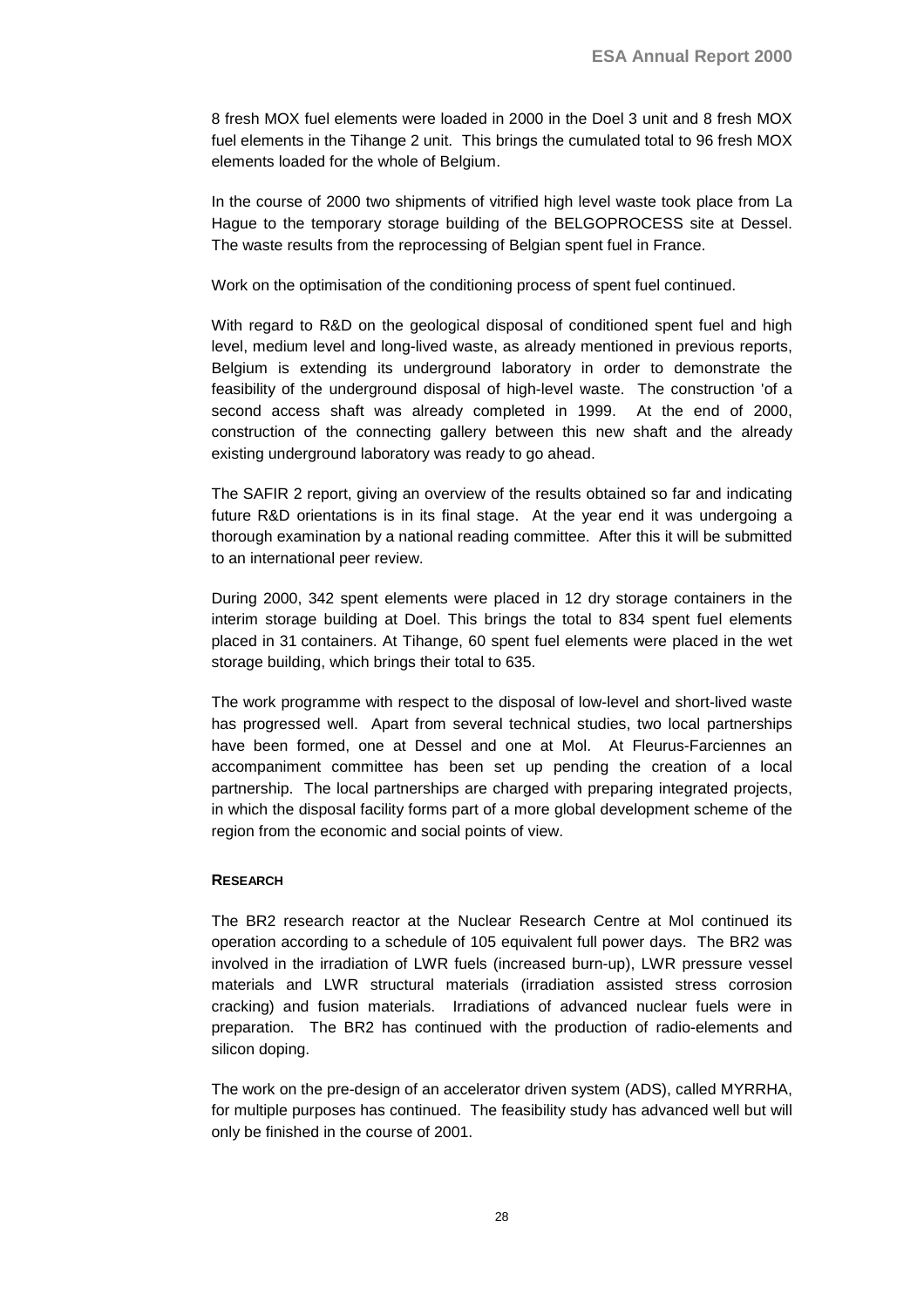## <span id="page-32-0"></span>**DANMARK - DENMARK**

Denmark has no nuclear power plants. The existing relatively small amount of Danish radioactive waste arises mainly from the operation of research reactors and from post-irradiation characterisation of experimentally produced fuel elements in the period 1970 to 1990 at Risø National Laboratory. In 1999 there were two reactors in operation at Risø National Laboratory: a 10 MW heavy water moderated reactor, DR3, used for basic research, silicon doping, and isotope production, and a small homogenous reactor, DR1, used for educational purposes. Another research reactor, DR2, has been decommissioned to stage 2, as were the Risø hot cells used in the post irradiation studies.

Following a year with uncertainties about leak tightness of the reactor tank, it was decided in September 2000 to close down the DR3 reactor permanently. DR1 is expected also to be permanently closed in the near future. Responsibility for the closed facilities and the remaining operating nuclear facilities, e.g. the waste management plant, will be transferred to a new organization: Danish Decommissioning, established under the Ministry of Information, Technology and Research. The organization will take care of planning and practical work in connection with future removal of the nuclear plants. A Danish repository for lowand intermediate level waste will be needed in this context, but at the end of 2000 there were no concrete plans for such a facility.

The remaining spent fuel from DR3 will be sent by ship to the United States according to the US policy for research reactor fuel of US origin. There are no plans for disposal of high-level waste in Denmark.

Low-level waste (LLW) and intermediate-level-waste (ILW) are collected, treated and stored in two intermediate storage facilities situated at Risø.

Solid LLW is compacted in drums and liquid ILW is treated in an evaporator and a bituminization plant. Between 1/2 and 2/3 of the LLW is produced by Risø National Laboratory, the rest comes from hospitals, industry, laboratories and other users of radioactive isotopes in Denmark. At the end of 2000 about 4,700 drums were stored in the facility for LLW. The facility has a capacity of about 5,000 drums. Decommissioning waste is expected to dominate future waste generation.

The storage facility for ILW is also used for long-lived LLW. At the end of 2000 about 130  $\text{m}^3$  long-lived ILW and LLW are stored in the facility. A small capacity extension was carried out in 2000.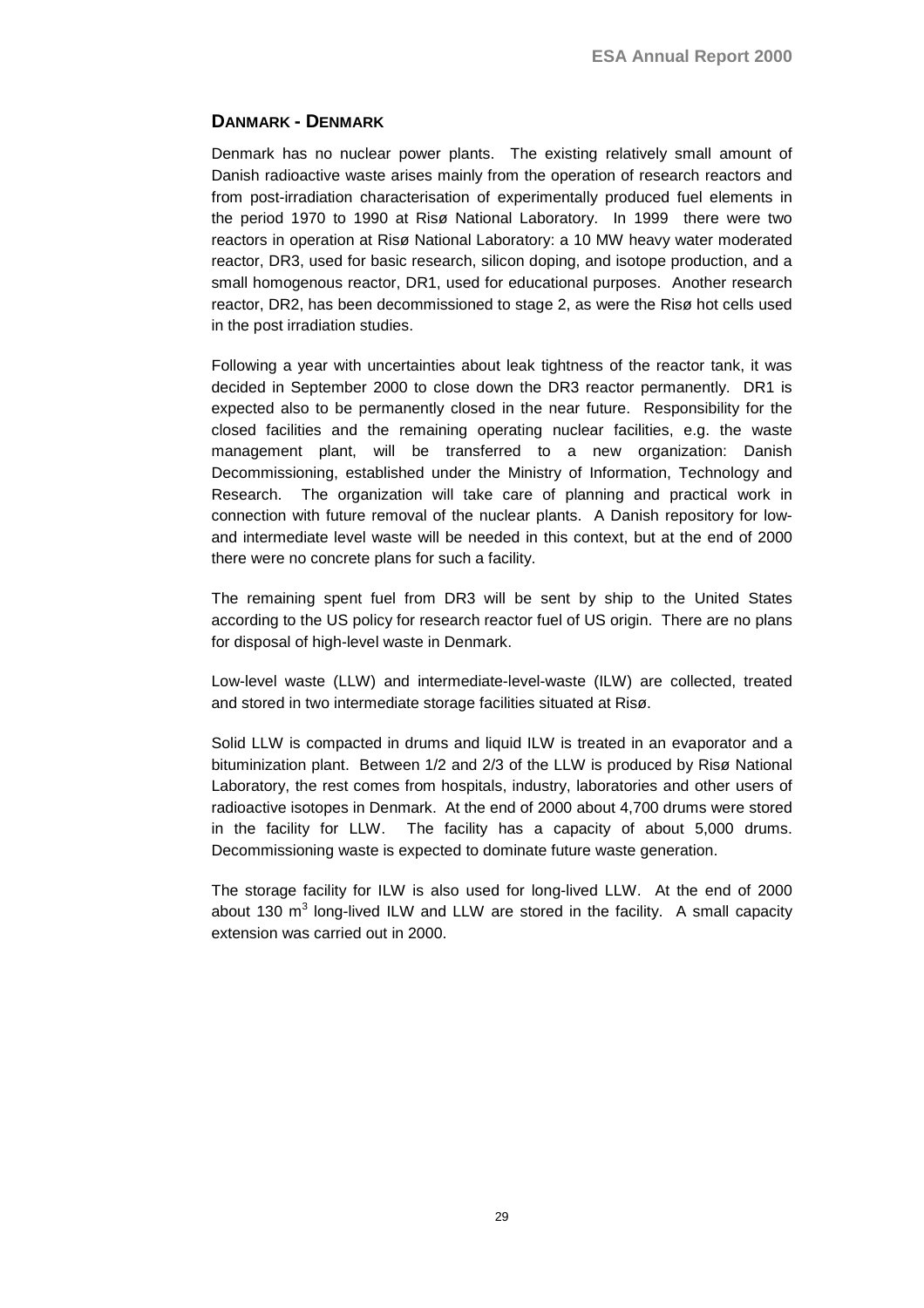## <span id="page-33-0"></span>**DEUTSCHLAND - GERMANY**

### **NUCLEAR ENERGY PRODUCTION.**

In 2000, the 19 commercial power plants connected to the grid produced about 168.4 TWh of electricity (gross) in Germany. To this should be added 1.2 TWh of electricity destined for the railway system and 0.05 TWh of steam supply from the Stade nuclear power plant. This represents the second-best result since the utilisation of nuclear energy started in Germany; it has been achieved through a further increased availability of the German nuclear power plants and the fact that longer outages did not occur. Nuclear power's share in public electricity supply amounted to about 34%.

## **ENERGY POLICY**

In a reaction to the growing resistance against nuclear energy in public opinion since the accidents of Three Mile Island and Chernobyl, the Federal Government has decided to terminate progressively the utilisation of nuclear energy. As an alternative, the Federal Government is at present preparing a sustainable energy policy with greater emphasis on renewable energy sources, on economising energy consumption and on improving the efficiency of non-nuclear plants.

There is a consensus that it is impossible to replace immediately or to save the share of nuclear energy in the electricity production, which amounts to more than 30%. This is reflected in the arrangement of 14 June between the Federal Government and the four largest electricity producers, whose conclusion can be considered to be the most important event in the area of nuclear energy policy in the year 2000. Accordingly the future exploitation of the existing nuclear power plants is to be limited in time; in exchange, it is envisaged to guarantee, for the remaining exploitation period, the undisturbed functioning of the nuclear power plants and the disposal of their waste while maintaining a high level of safety and respecting the requirements of the nuclear legislation.

The cornerstones of the arrangement are as follows:

- Based upon a calculated total lifetime of the installations of 32 calendar years, every nuclear power plant has had determined for it the quantities of electricity which it is allowed to continue to produce; the total is 2623 TWh. This figure includes 107 TWh for the Mülheim-Kärlich nuclear power plant, which will not be reconnected to the grid, and whose production allowance will be transferred to other plants. As a matter of principle, the attributed electricity production allowances can be transferred to other plants.
- Starting in mid-2005, direct storage will become the only means allowed of disposal of spent fuel elements. Until then, transport of spent fuel elements for reprocessing in France and the UK as well as to the central interim storage facilities Gorleben and Ahaus are permissible.
- The utilities will construct, at the nuclear power plants or in their vicinity, interim storage facilities for fuel element containers – applications for most of which have already been made since the end of 1999/beginning of 2000.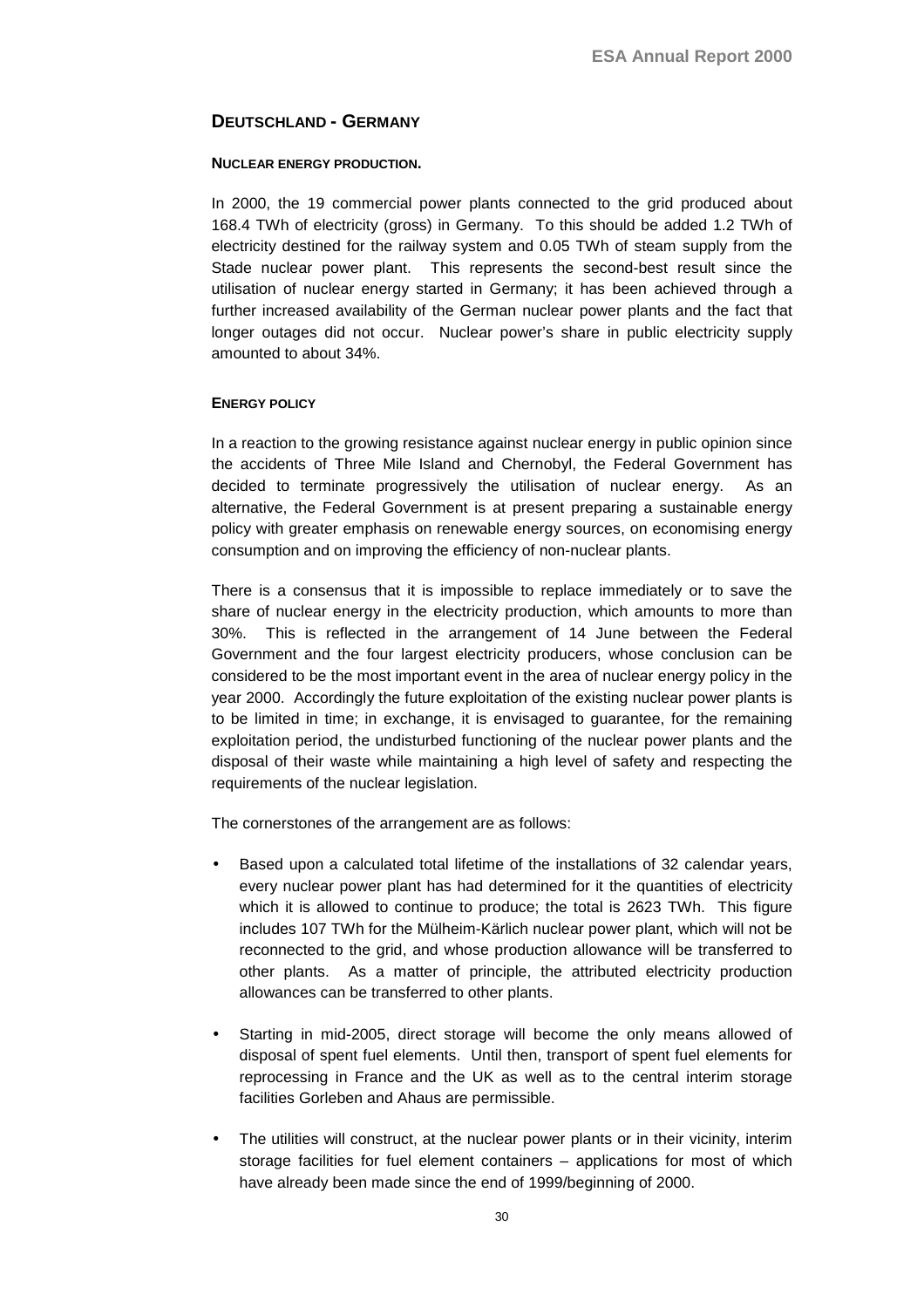- For the final disposal project Konrad, the « Planfeststellungsbescheid » is to be given. The exploration work on the suitability of the saliferous rock at Gorleben as a final disposal site for all kinds of radioactive waste is to be interrupted for 3- 10 years.
- The obligatory insurance for nuclear power plants will be increased to 5000 million German mark.
- The construction of new nuclear power plants will be forbidden ; research, especially on safety questions, remains free. The Atomic Law will be amended to eliminate the promotional aspects.

The participants agree to the arrangement provided that the new Atomic Law, including the reasons given for its adoption, translate the content of the consensus.

#### **DEVELOPMENT OF NEW REACTORS**

Work continued for the development of a European Pressurized Water Reactor (EPR) between the French and German partners, and for an innovative boiling water reactor with passively working components to control failures, financed by industry.

#### **TRANSPORT**

Transport of spent fuel elements from nuclear power plants, which had been interrupted in May 1998, still could not be undertaken in 2000. The reactor operators endeavoured to fulfil the measures imposed by the authorities relating to transports to the central interim storage facilities within Germany and to reprocessing facilities in Europe. In the Autumn of 2000, authorisations for transports were granted which will be effected during 2001. These include return transports of radioactive waste resulting from reprocessing in France, which has to be taken back in accordance with contractual obligations.

The extent of use of the central interim storage facilities in Ahaus and Gorleben remained unchanged. In 2000, no transports of spent fuel elements or of vitrified ingots of high-level waste (HLW) took place. The necessary reconstruction of a bridge made heavy duty transport by rail to Gorleben impossible. The construction was completed in January 2001. Since early 1998 six CASTOR containers with 28 vitrified ingots in each stand ready for transport in La Hague.

### **FUEL CYCLE**

In the course of 2000, the URENCO enrichment plant in Gronau reached a capacity of almost 1300 tSW/year. The installation operates at nearly 100% capacity. The enlargement of the plant to 1800 tSW/year continues according to plans. The construction of two additional enrichment halls has been completed.

In the context of the envisaged co-operation between Siemens AG and Framatome the ANF fuel fabrication plant in Lingen has been transferred as a 100% holding company to Siemens Nuclear Power GmbH (SNP). The annual capacity for the production of powder and pellets remained unchanged at 400 t U/a. For the first time it is planned to handle Enriched Reprocessed Uranium (ERU); an authorisation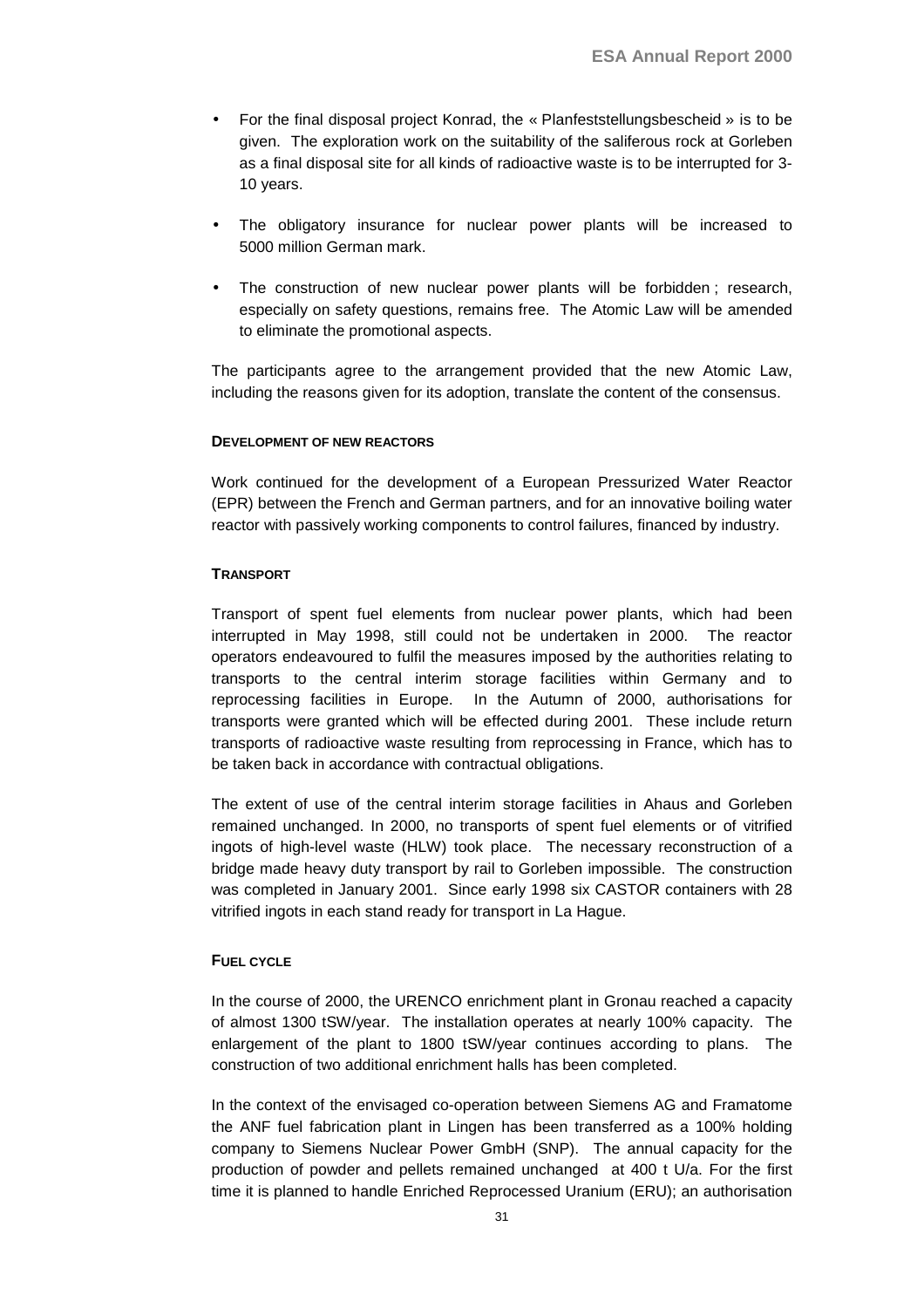for 50 t U/y has been applied for. Following recent events in the fuel cycle sector in third countries, the ANF fuel fabrication plant has been, on several occasions, examined by authorities and expert organisations; as a result, the impeccable observance of all requirements concerning the safety of the installation and the protection of data has been confirmed.

The treatment of leaching resulting from the reclamation of the closed Wismut mining site yielded in 2000 27.9 t of natural uranium.

## **DISPOSAL**

The pilot conditioning installation (PKA) at Gorleben obtained its operating licence on 20 December 2000. The activities remain limited to the repair of damaged containers for spent fuel elements or radioactive waste.

The exploration of the saliferous rock at Gorleben has been suspended. Since 1 October 2000 the mining operations are exclusively restricted to keeping the mine open and in safe conditions. The infrastructure sector on the 840m floor which includes workshop, storage and working rooms had been completed and partly installed prior to the moratorium. The argument that essential criteria had not been considered in the concept followed up to now, but which have been under discussion in scientific circles for several years, and which are additionally relevant, is used as the reason for the moratorium. The questions resulting from these discussions concerning the possibly improved suitability of alternative geological structures will be examined in the near future.

#### **WASTE**

At the final waste disposal facility at Morsleben, activities related to the maintaining of safe operation and work in the framework of the planning procedures for the shutdown of the facility. Among other things, the operator started the premature filling-in of one storage chamber in order to prevent the risk of falling-in of so-called «Lösern».

The status of the Konrad project for the final storage of radioactive waste with negligible development of heat did not change in 2000. With the intention of completing the procedure in 2001, the competent authorities arranged a reassessment of the expert opinions available in 2000 from the latest scientific and technical viewpoint. Even when the planning procedure will have been completed the realisation of the final storage facility can only be expected after the termination of the law suits which are likely to be introduced against the decision.

#### **SHUT DOWN AND DECOMMISSIONING**

The decommissioning of the «uranium treatment» section of the former fuel element installation in Hanau continued according to plan. The emptying of the MOX processing facility – a prerequisite for the decommissioning – continued to proceed without disturbance. 85% of the remaining plutonium inventory has been transformed into so-called storage elements to be transported to La Hague for reprocessing.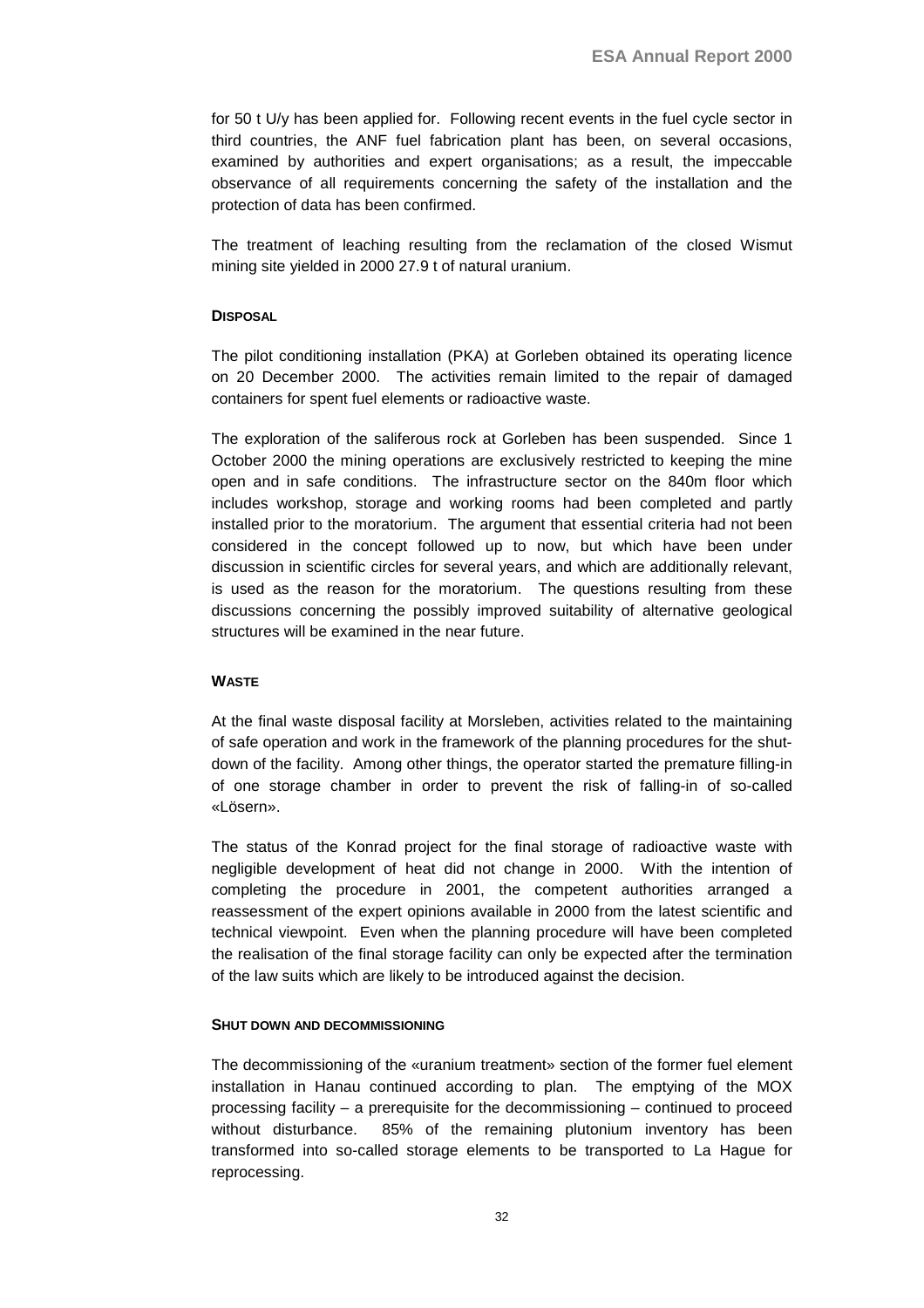<span id="page-36-0"></span>The remote handling installation for the decommissioning of highly radioactive components in the Karlsruhe reprocessing plant continued in an efficient manner and without noteworthy problems. The construction of the Karlsruhe vitrification installation (VEK) at the site of the plant, which should allow the solidification of highly radioactive fluid waste material resulting from the reprocessing, progressed according to plan.

## **ELLAS - GREECE**

Greece has no nuclear power plants. Electricity is produced by plants fuelled with lignite or oil and by hydroelectric plants. At the National Center for Scientific Research (NCSR) "Demokritos", GRR-1, a 5 MW Research Reactor is in operation for basic and applied research, radioisotope production and other applications.

Two subcritical assemblies are used for education at the Athens Polytechnic University and at Thessaloniki University. Spent nuclear fuel is sent by sea to the USA according to the policy of acceptance of research reactor fuel of US origin for permanent disposal.

Low-Level and Intermediate-Level Waste are treated and stored at NCSR- "Demokritos" site. Greece's nuclear policy objectives place a strong emphasis on radiation protection and emergency preparedness.

## **ESPAÑA - SPAIN**

Gross nuclear power production in Spain in the year 2000 was 62 094 GWh, about 28% of total national production. Operation of the nuclear park has been satisfactory, as in previous years, reaching average load factor values of 90.9% and an availability factor of 93.1%. The main points to be noted for the year 2000 in the various nuclear power sectors are as follows.

#### **NUCLEAR INSTALLATIONS**

During the year, an increase in power of 48.95 MWe was authorised for Unit II of the Ascó nuclear plant, this being an increase in thermal power. The nominal power of the national nuclear park therefore now stands at 7 798 MWe.

In 2000, the companies owning the Almaraz and Trillo nuclear power plants reached an agreement to restructure the management divisions of the two plants by combining their operation, management and administration, but leaving the ownership of the two plants unaffected.

#### **FRONT END OF THE NUCLEAR FUEL CYCLE**

In 2000, Planta Quercus, the manufacturer of uranium concentrates owned by ENUSA Industrias Avanzadas, S.A. previously Empresa Nacional del Uranio, S.A. (ENUSA), continued operating at below design capacity, in the year 2000 producing 251 tU in  $U_3O_8$ , using mineral previously extracted from the mine, located on the same site. At the end of the year, all production at the mine stopped because of the shortage, at current market prices, of economically exploitable mineral resources. The Juzbado (Salamanca) nuclear fuel plant, which is owned by ENUSA Industrias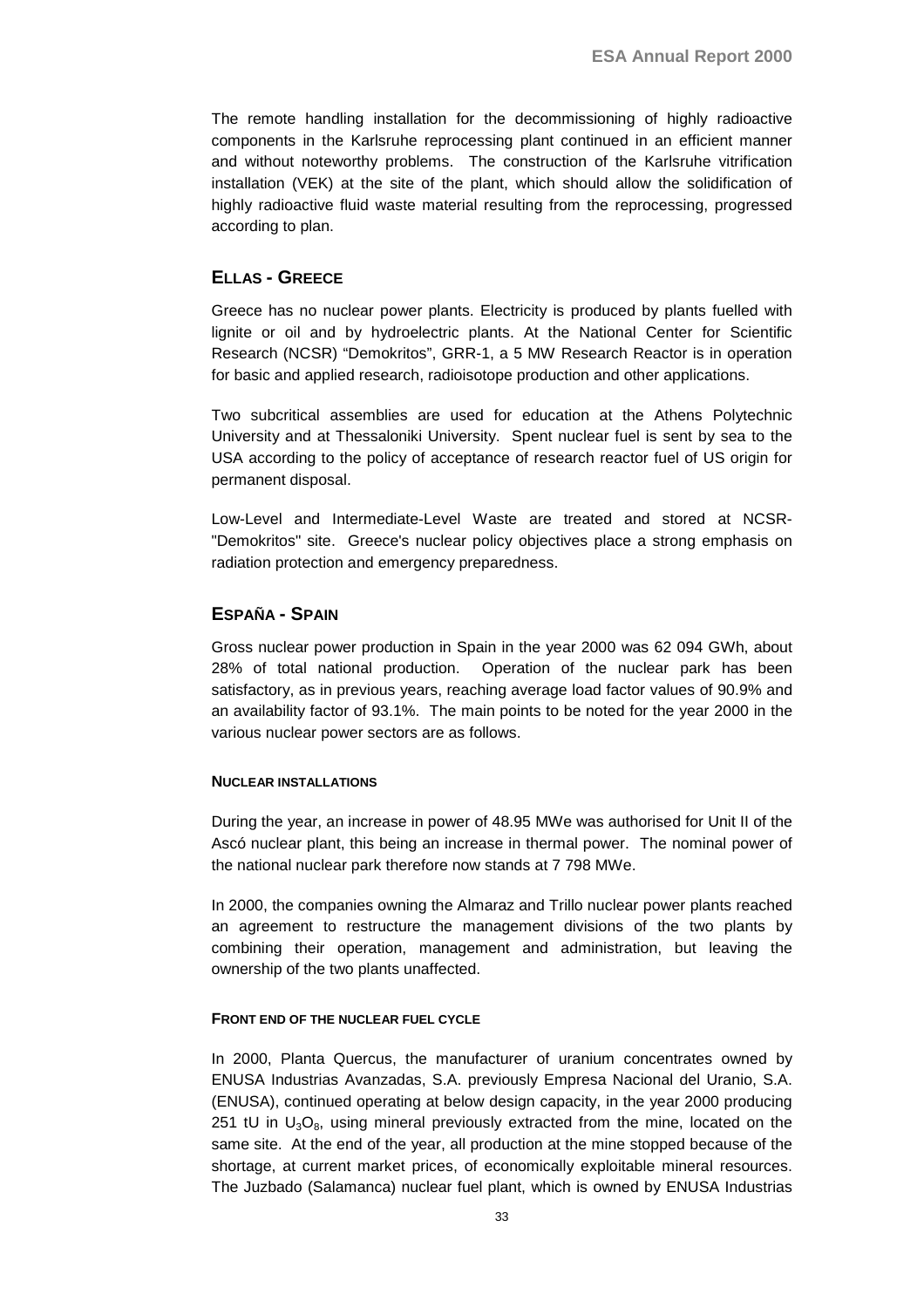Avanzadas, S.A., continued in 2000 with the production of PWR and BWR fuel elements for Spanish and other European nuclear power plants. During the year, it produced 635 elements containing 198.6 tonnes of uranium: 305 for PWRs and 330 for BWRs.

210 fuel elements were exported to Finland, Belgium, Germany and Sweden.

#### **BACK END OF THE NUCLEAR FUEL CYCLE**

The storage facility for intermediate and low-level radioactive waste at Sierra Albarrana (El Cabril) owned by Empresa Nacional de Residuos Radioactivos, S.A. (ENRESA) continues to operate satisfactorily. During the year, 213 consignments of waste were received, filling 367 containers on the site. On 31 December 2000, 3 244 containers were in storage; 36% of storage capacity is in use, and saturation is expected to occur around 2016.

In the Trillo nuclear power plant, work continues on the construction of the special temporary storage facility, which will accommodate the plant's spent fuel in metal containers after the full storage capacity will be in use in 2002. This work began in December 1999. At the end of 2000 the project was 53% of the way towards its target and is expected to be completed in July 2001.

In 2000, the first two dual-purpose metal containers for the storage and transport of waste fuel elements for use in the storage facility of the Trillo nuclear power plant were manufactured by Equipos Nucleares, S.A., in Santander. Each is capable of holding 21 of the plant's spent fuel elements. Six further containers are expected to be delivered in 2002 and 2003. The two units will be delivered to the power plant at the end of the first half of 2001.

#### **DECOMMISSIONING**

The work authorised at the beginning of 1998 on the decommissioning of the Vandellos I power plant continues. On 31 December 2000 the project was 59% complete, slightly ahead of schedule. The activities authorised, leading to "level 2", are expected to be completed by the end of 2002, after which the expected waiting period of 30 years will begin. During the year 2000, the main tasks carried out were: dismantling of active parts, the isolation of the reactor openings, the decontamination of walls and the dismantling of conventional components.

With regard to the decommissioning of the ARGUS experimental reactor at Universidad Politécnica de Cataluña in Barcelona, no decommissioning as such was carried out in 2000 since administrative procedures still have to be completed. Decommissioning is expected to take one year.

#### **REGULATORY DEVELOPMENT**

In 2000, Nuclear Power Plant Information Committees were set up under the Regulation on Nuclear and Radioactive Installations approved at the end of 1999. These committees, which will be operational during the construction, operation and decommissioning of the nuclear power plants, consist of representatives of the public administrations involved and the chief official from each facility.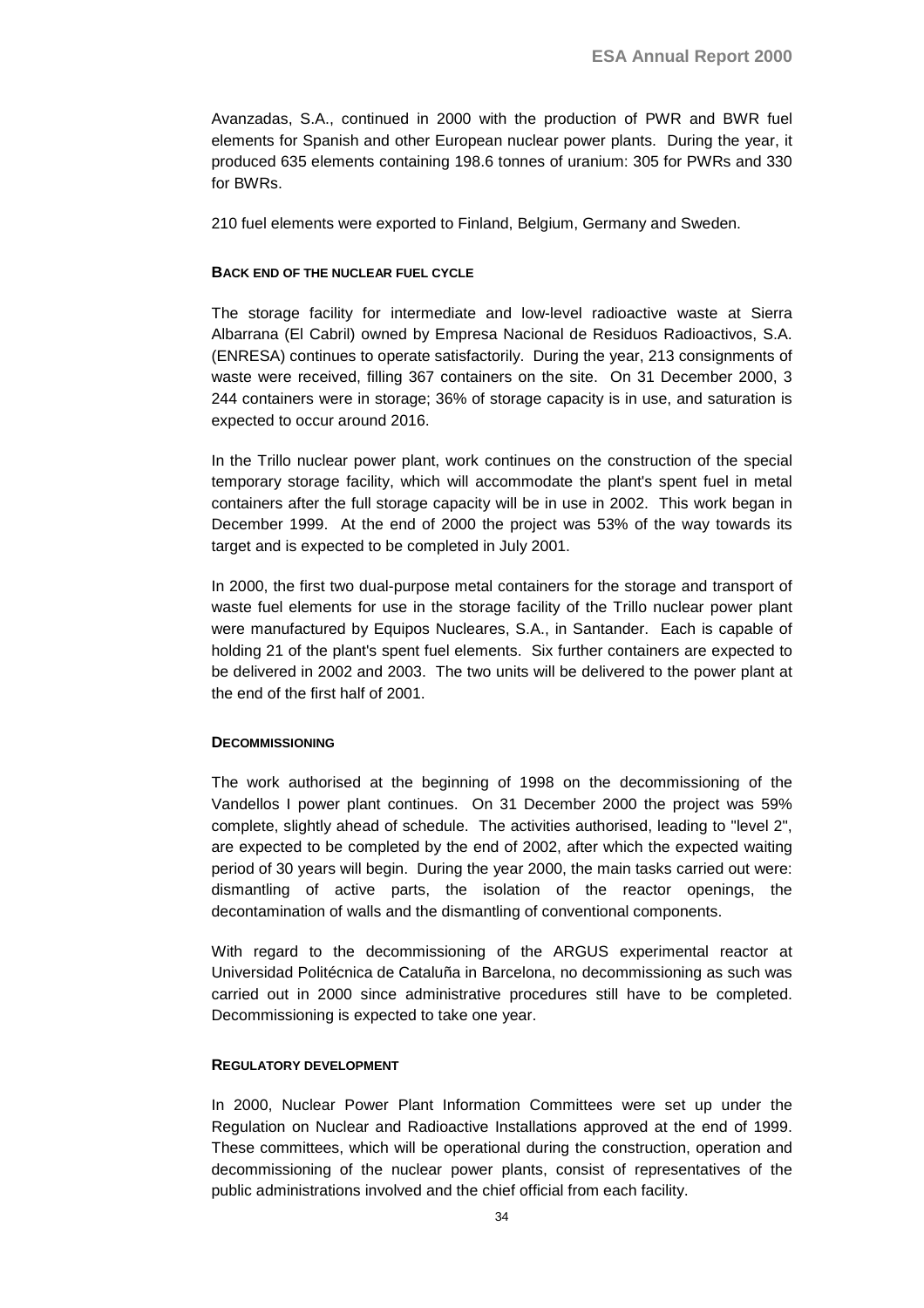## <span id="page-38-0"></span>**FRANCE**

#### **HIGHLIGHTS**

At 31 December 2000, the French nuclear facilities numbered 58 pressurised water reactors in operation (thirty-four of 900 MW, twenty of 1300 MW and four of 1450 MW), and one fast reactor (Phénix).

Nuclear industry organisation underwent two main developments. First, the European Commission declared compatible with the common market the decision of Framatome and Siemens to merge their respective nuclear businesses in a joint venture. This operation will create the world leader for the engineering, construction, services and the supply of fuel assemblies for light water reactors.

Secondly, the French Government announced a reorganisation plan of the French nuclear industry. This operation will create a single industry holding, divided in two main parts: on the one side the nuclear business with Cogéma, on the other side Framatome activities and electronics and information technology business with Framatome connectics, as well as CEA parts in ST-Microelectronics. Structured business units will be created for each line of activity.

Research on nuclear waste management continued in 2000. As far as geological disposal research is concerned, the drilling of an underground laboratory shaft began in a clay formation in Eastern France, where this installation was licensed in 1999. The consultation organised for finding sites in order to install in addition a granite-located waste laboratory did not succeed because of strong opposition. Yet the French Government held firm to its intention to proceed with a second laboratory in granite and to continue with the consultation.

Finally, the three eminent persons, Messrs Charpin, Dessus and Pellat, who were commissioned to propose a report on nuclear electricity production costs, gave an account to the French Prime Minister of their work. Their report confirmed the firm competitiveness of nuclear kWh and the strong benefit of nuclear energy vis-à-vis fossil fuel price fluctuations. 19

#### **NUCLEAR POWER AND ELECTRICITY GENERATION IN 2000**

Gross national consumption of electricity rose to 441 TWh, an increase of 2.4% compared with 1999. The export balance increased compared with 1999 and amounted to 72.7 TWh.

Total net production of electricity rose to 517 TWh, i.e. 3.3% more than in 1999. Nuclear power stations produced 395 TWh, representing approximately 76% of domestic production. Thermal production from fossil fuels was 50 TWh, an increase of 2.7% compared with 1999. Hydroelectric production decreased by 6.1% compared with 1999 and amounted to 72 TWh.

<sup>19</sup> Rapport au Premier ministre "Etude économique prospective de la filière électrique nucléaire" by J.M. Charpin, B. Dessus, R. Pellat. website (available in French and in English): http://www.plan.gouv.fr/organisation/seeat/nucleaire/accueilnucleaire.html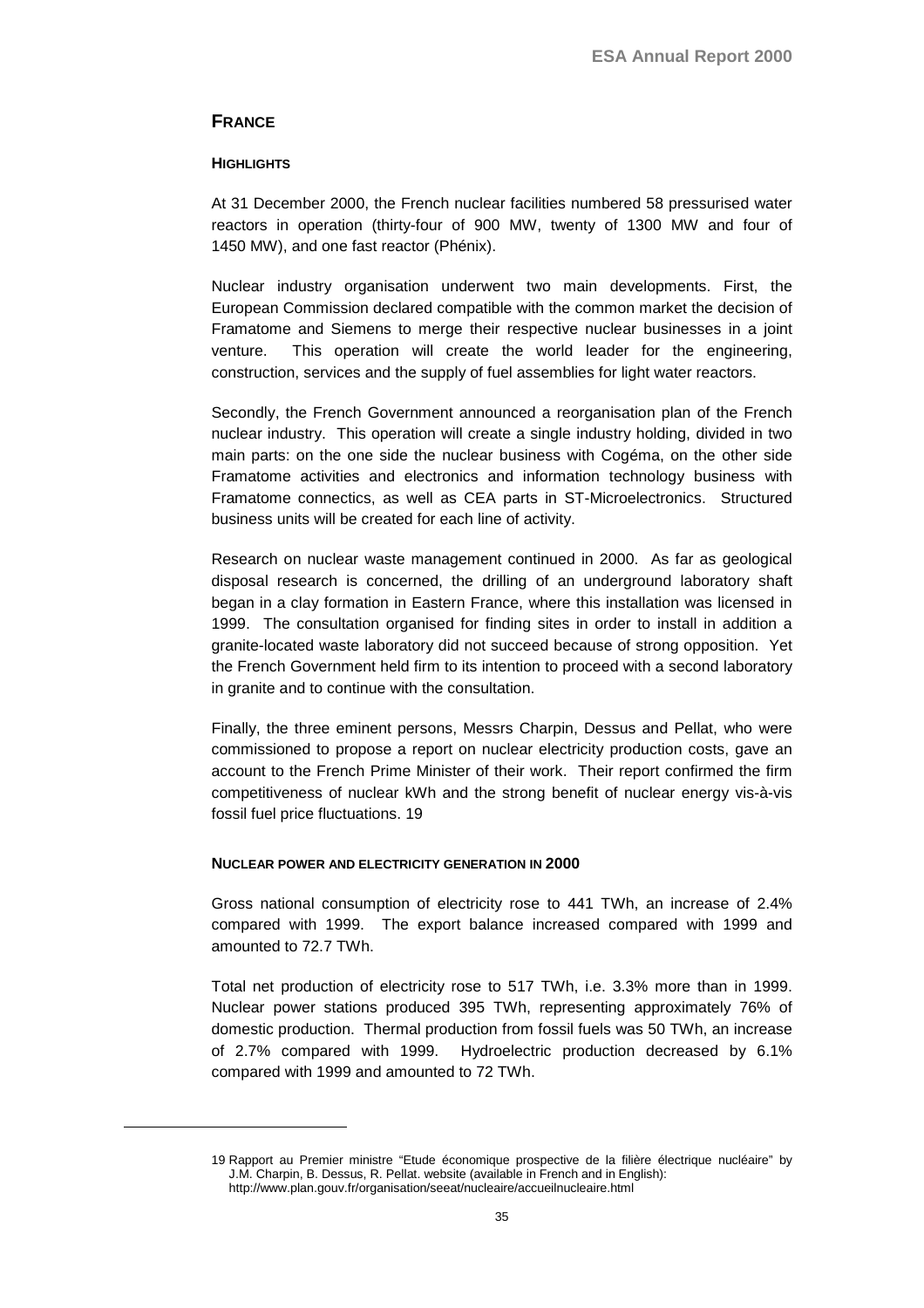As regards nuclear operation, 2000 showed an increase in availability factor, which was 80.4% compared to 79.3% in 1999. This increase was limited by the unavailability at the beginning of the year of the Blayais 1 and 2 units as a consequence of the storm that occurred in late December 1999.

The Chooz B1 and Chooz B2 units have been in commercial operation since May 2000 and September 2000, respectively.

A new record in daily peak domestic consumption was reached on January 12, 2000 and amounted to 72.4 GigaWatt (72 400 MegaWatt). The previous record was established on December 21, 1999 at 71.9 GW.

The programme of testing and replacing vessel heads has continued. Since 1994, 38 vessel heads out of the 54 in operation have been replaced. Also, 7 steam generator replacements have been achieved since 1995.

At the end of 1999, 20 reactors were operating with MOX fuel and 20 reactors with 4%  $U_{235}$  fuel elements.

#### **URANIUM MINING**

In 2000, the uranium production amounted to 319 tU in concentrates, 27.3% down as compared with 1999.

Production managed by Cogéma in Canada amounted to about 3750 tU. The Cluff Lake closure was postponed to 2001 due to the occurrence of high grade ore in 2000. McClean Mill performed at nominal capacity throughout the year. Cogéma's share of McArthur River and Key Lake production was 1197 tU.

In Niger, the production was 2898 tU, close to the 1999 figure, in spite of a three months strike at the Somaïr site.

#### **URANIUM CONVERSION**

In 2000, the two COMURHEX plants of Malvezi and Pierrelatte operated satisfactorily, reaching a good level of production. No new project is in progress. The headquarters of COMURHEX have moved from Velizy to the site of Pierrelatte.

#### **URANIUM ENRICHMENT**

In 2000, Eurodif supplied about a quarter of world-wide enrichment needs, and delivered its services to more than 30 power utilities. The ongoing regeneration programme of Georges BESSE plant, launched in 1999, allows Eurodif to look forward the next 15 years with great confidence.

#### **REPROCESSING**

The UP2 and UP3 plants operated very satisfactorily during 2000: 810 tons of oxide fuel were reprocessed in UP2 and 387 t in UP3. The cumulative quantity of spent fuel reprocessed in the La Hague plants is 16 296 tons since 1976.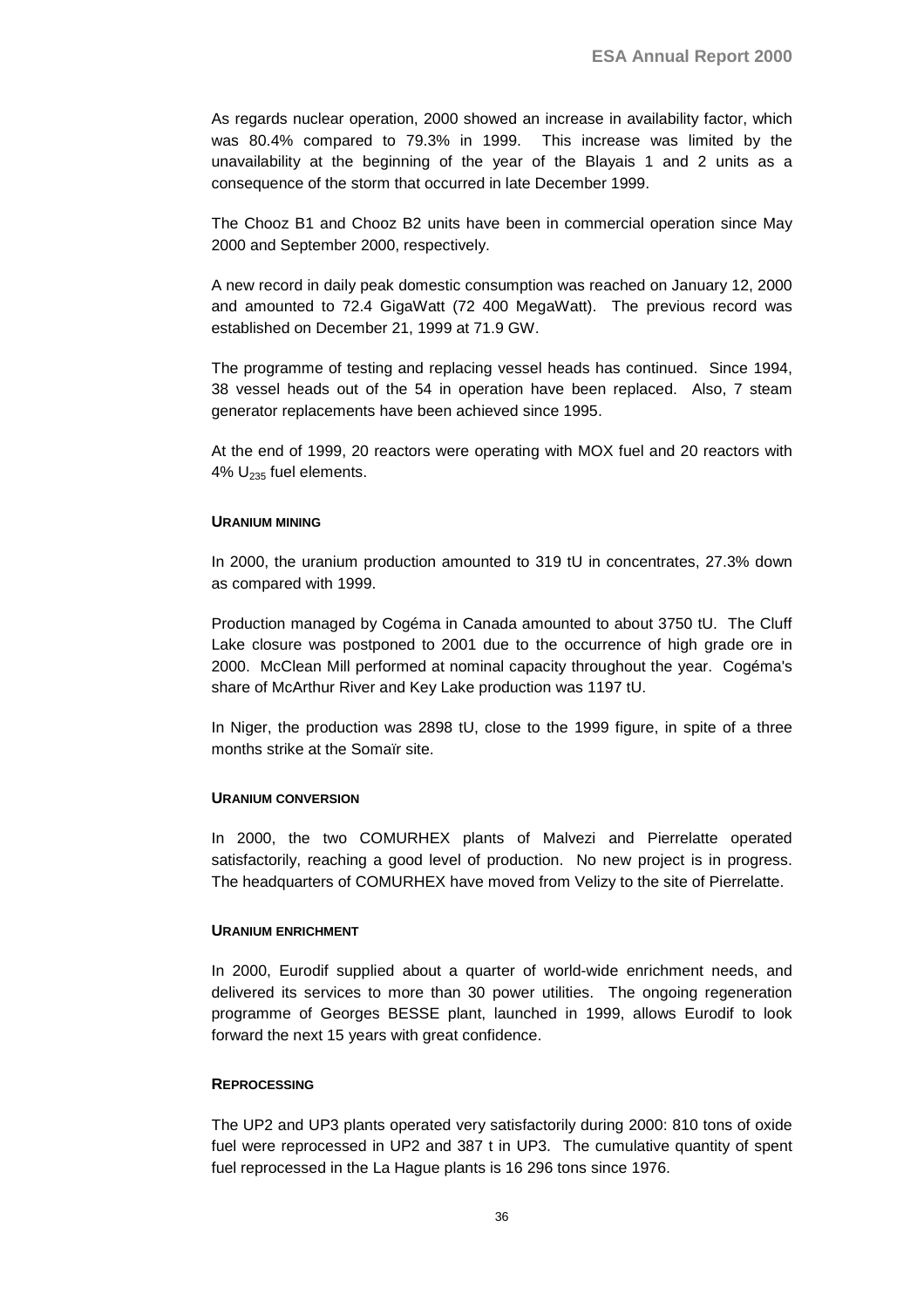## <span id="page-40-0"></span>**IRELAND**

Ireland does not have a nuclear power industry and there are no plans for such. Ireland's nuclear policy objectives place a heavy emphasis on the enhancement of nuclear safety, radiation protection and emergency preparedness world-wide. Ireland remains opposed to the operation and expansion of the nuclear industry, particularly in the UK, because of its proximity to Ireland and the scale and complexity of its nuclear activities. Ireland is also concerned about the safety of many nuclear plants in Central and Eastern Europe. In the implementation of its nuclear policy, the Irish Government is advised and assisted by the Radiological Protection Institute of Ireland.

### **ITALIA - ITALY**

The Italian electricity supply market is now in a deep transition phase, due to the ongoing liberalisation process, related to the EU Council Directive 96/92, and to the ENEL privatisation process. The EU Directive was sanctioned in Italy by legislative Decree nº 79 of 16 March 1999.

In this context, specifically according to the above mentioned Decree, all ENEL's liabilities and assets (and all capabilities and resources) connected to nuclear power have been assigned to a newly established company SOGIN (Società Gestione Impianti Nucleari). SOGIN is operational since 1 November 1999; its shares were transferred to the Ministry of Finance from 3 November 2000; nevertheless SOGIN will act according to guidelines issued by the Ministry of Industry.

Based on governmental policies, the nuclear sector in Italy is now limited to the closure of previous ENEL activities for energy generation and decommissioning of nuclear power plants. Facilities for fabrication of nuclear fuel and for its management, which were also built in the past, are today no longer in operation.

The Ministry of Industry statement outlines three main goals:

- Treatment and conditioning within a 10 year period, of all liquid and solid radioactive waste currently in on-site storage, mostly arising from the operation of the plants, with a view to subsequent transport to a national waste repository.
- Site selection and construction of a national repository for low and intermediate level waste, also within 10 years; the same site would be used for temporary storage of high level long-lived radioactive wastes, in particular spent fuel and wastes resulting from reprocessing.
- Decommissioning of the nuclear plants in about 20 years from now, proceeding directly to the dismantling stage in order to reach the site release with no radiological constraints.

SOGIN therefore has planned the activities in view of the DECON (prompt dismantling) strategy, in order to meet the Ministry requirements; this also considering that an adequate financing procedure has been defined by the Government in order to meet the related costs.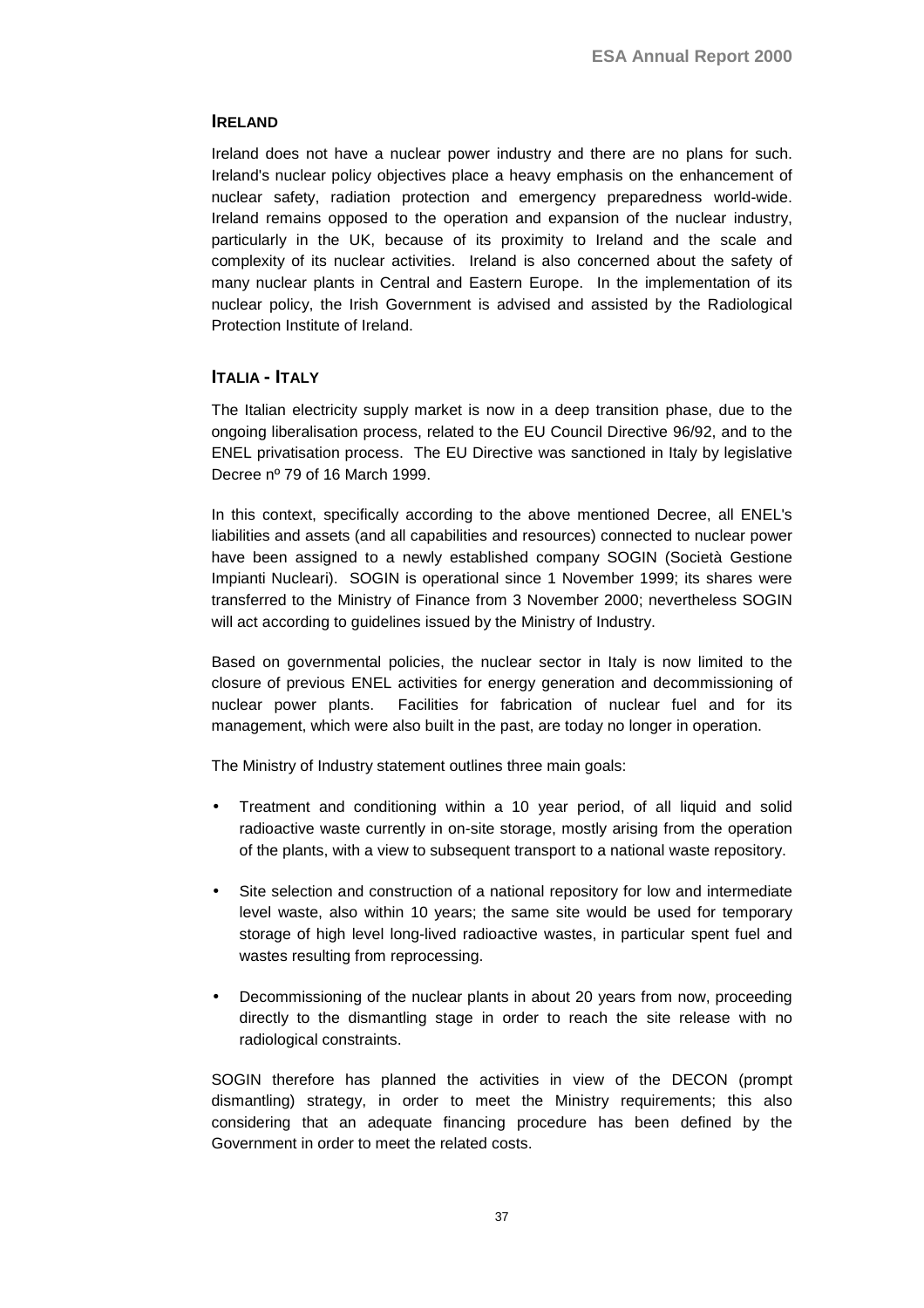<span id="page-41-0"></span>As a matter of fact, the problem of decommissioning is linked to the availability of a repository of radioactive waste and to its utilisation. The Ministry of Industry planned the availability of the national repository as follows: selection of the site in 2001; start of construction in 2005; and availability for operation from January 2009. The national repository will be used for (i) the disposal of operational waste produced during the life of NPPs or by the other facilities; (ii) for the disposal of the decommissioning waste of all nuclear related facilities (mainly from NPPs); (iii) for the disposal of waste deriving from hospitals, research institutes and universities; (iv) for the interim storage of irradiated fuel in dry containers.

Regarding the nuclear power plant fuel, in the mid 90s ENEL has decided to cease nuclear fuel reprocessing, on the basis of an economic and technical evaluation, and to proceed with Interim Dry Storage of the remaining spent fuel of light water reactors. As a consequence of that decision, the fuel under contracts already signed will be reprocessed, and the remaining fuel will be stored in dry containers (casks) licensed for transport and storage awaiting transfer to the national interim storage mentioned above.

A comprehensive programme is under way at ENEA (the Italian Agency for New Technologies, Energy, and the Environment) for the management of liquid and solid waste, nuclear materials and irradiated fuel elements still present in its nuclear fuel cycle facilities no longer in operation (EUREX Plant, ITREC Plant, Plutonium Laboratory and Hot Cell Facility). The most urgent target is the solidification of liquid wastes stocked at the EUREX and ITREC reprocessing facilities. A first result has been obtained with the cementing of all liquid wastes stored at the ITREC plant, which was completed in November 2000. The basic design and preliminary safety report for a vitrification unit to be installed at the EUREX plant is now under review by the Italian Environmental Protection Agency (ANPA).

The company FN (Fabbricazioni Nucleari, the former industrial nuclear fuel fabrication plant) has completed all the preliminary operations and it is ready to start dismantling operations as soon as the required authorisation will be granted. As mentioned above, following specific governmental policies, all activities performed in this field by ENEA and FN will be carried out by a dedicated consortium of SOGIN, ENEA and FN, formally constituted at the end of 2000, which will act as the co-ordinating body for all decommissioning activities in Italy.

### **NEDERLAND - NETHERLANDS**

#### **ENERGY POLICY CONSIDERATIONS**

The two principal objectives of the Netherlands government's energy policy are accelerating the pace of liberalisation and meeting its objectives in the areas of renewable energy and energy efficiency.

Originally it was decided that the liberalisation of the electricity and gas markets would take place gradually with a relatively long transitional period (from 1-1-1999 until 2007). But at the end of 1999 for a number of reasons the Government decided to open the electricity and gas markets entirely by 2004. The government further aims to deregulate the market for green power as early as 2001.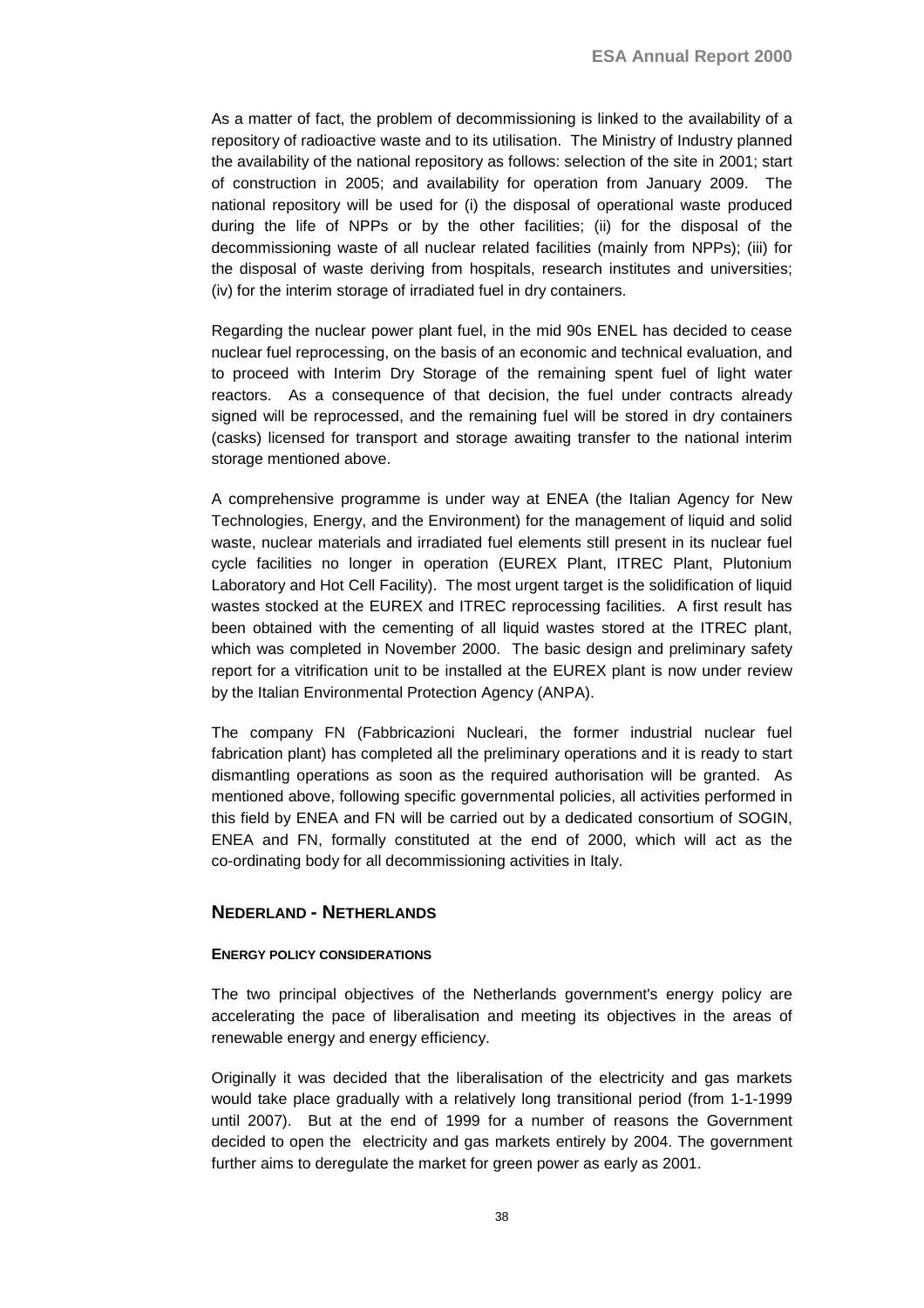Furthermore the Netherlands has committed itself to ambitious targets in order to reduce emissions of greenhouse gases. The pace of improvement in energy efficiency is to be increased from 1.5 to 2 percent a year. The share of renewable energy is to grow to 5 percent by 2010 and 10 percent by 2020.

#### **NUCLEAR ELECTRICITY AND CONSUMPTION**

Netherlands' only nuclear power plant in operation is the Borssele NPP, which dates from 1973, and is a PWR of 450 MW. It had an excellent year in 2000. The power plant's availability (load factor) was 93.5%. In 2000, the Borssele NPP produced 3.7 TWh electricity which was consumed totally in the Netherlands itself. The share of nuclear in total electricity production (centralised and decentralised) is 4%, in central electricity production it is 6%.

The reactor has to close down at the end of 2003 since its operating licence granted by the Government is only valid until that date. Last year, this licence was declared invalid by the Council of State, following examination of a law suit brought in November 1999 by a group of individuals, mainly Borssele personnel. In reaction, the Dutch government stated that the Council had not condemned the government's intention of phasing out nuclear power in the Netherlands, but had only stated that the legal procedure being used was incorrect. Since the Dutch government strongly believes there is in fact an agreement with Borssele's owner EPZ to shut down the plant by the end of 2003 and noticing that EPZ takes the standpoint this is not the case, the government decided to bring the case to a civil court. To this end, EPZ has been summoned in December, 2000.

#### **NUCLEAR FUEL CYCLE DEVELOPMENTS**

#### ENRICHMENT

On 4 March 2000 the Treaty of Almelo, which covers collaboration in the development and exploitation of the gas centrifuge process for producing enriched uranium, completed 30 years of existence. To mark this anniversary, on 9 March 2000, the Minister of Economic Affairs of the Netherlands, Mrs. A. Jorritsma, officially inaugurated the fifth enrichment facility of Urenco Nederland, the SP 5. It will have a capacity of 1000 tonnes separative work per year, and will bring the total capacity of the Dutch site in Almelo to 2500 tonnes separative work per year.

On 5 December 2000 Urenco's three uranium enrichment plants - at Almelo in the Netherlands, Capenhurst in the United Kingdom and Gronau in Germany, achieved the landmark delivery of 50 million Separative Work Units (SWU). At the end of 2000 Urenco's total installed capacity approached 4.8 million SWU per annum. And it is supplying around 12% of the total world demand for enrichment.

On 7 December 2000, USEC Inc filed a petition with the United States Department of Commerce (DOC) and the International Trade Commission (ITC), alleging that Urenco has shipped enriched uranium to the USA in violation of anti-dumping and countervailing duty laws. The petition sought the imposition of anti-dumping and countervailing duties. The DOC decided to open up an investigation on 27 December 2000, and the ITC is expected to make a preliminary determination on whether USEC is threatened with material injury in early 2001.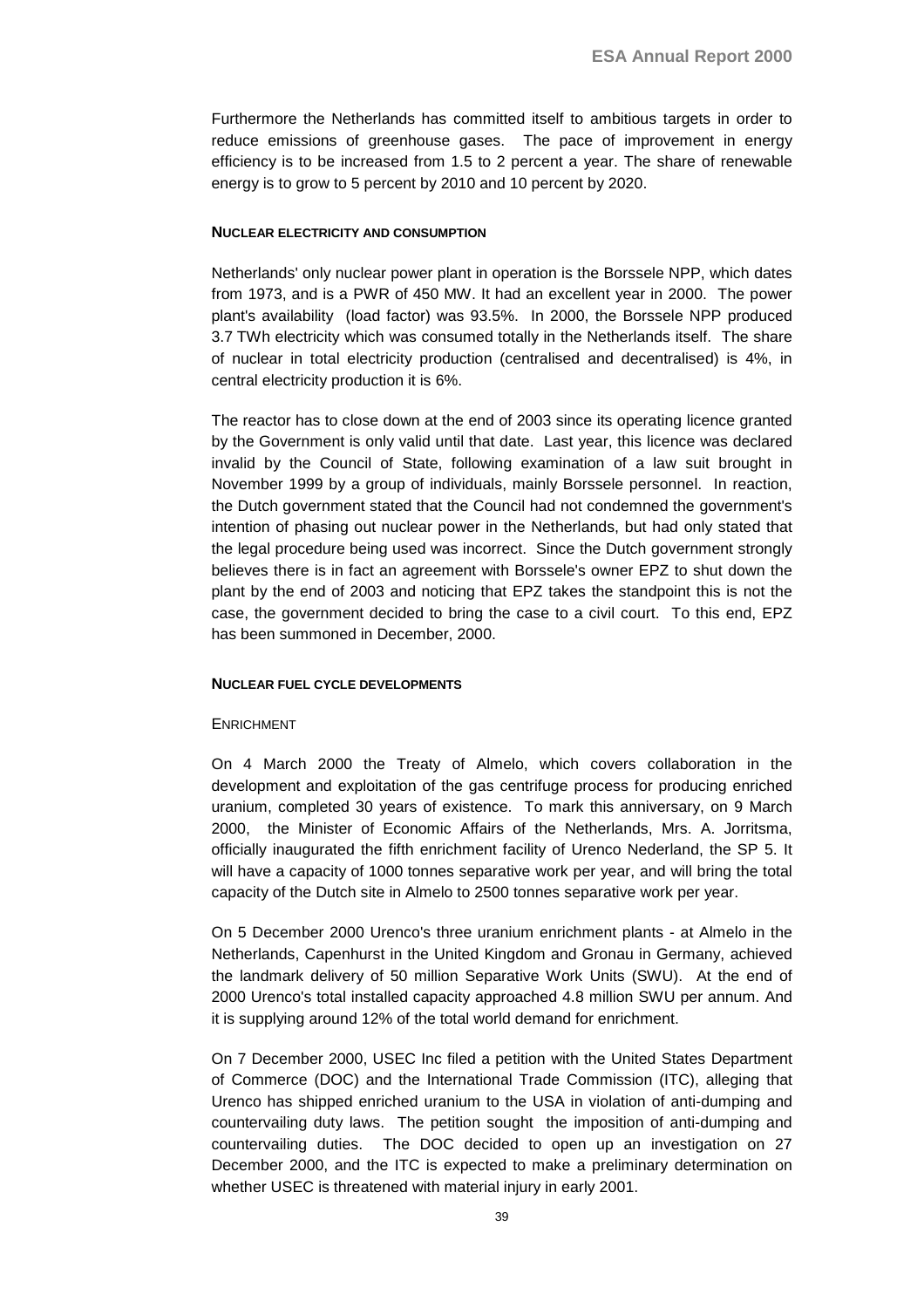#### RADIO-ACTIVE WASTE POLICY AND DEVELOPMENTS

COVRA is responsible for the treatment and storage of all kinds of radioactive waste. Some 90 per cent of COVRA's shares are held by the main waste producers, which are the nuclear facilities at Dodewaard (30 per cent), and Borssele (30 per cent), as well as the Energy Research Foundation (30 per cent) at Petten. The remaining 10 per cent are held by the State, where the Ministry of Public Housing, Spatial Planning and Environment acts as the State's representative. Decisions which are of concern to the shareholders must be agreed unanimously, which means that every shareholder, including the State, has the right to veto any decision.

Due to the future discontinuation of the use of nuclear energy for electricity production, plans to change the ownership of COVRA into a State-owned company are in an advanced stage. By the end of 2000 all the shareholders agreed in principle to implement these plans. In December 2000 the Dutch government informed Parliament about this intention to change ownership of COVRA into a State-owned company. Implementation of this intention will be completed somewhere during the year 2001.

#### **DECOMMISSIONING**

On the question of the applicable strategy for the decommissioning of the Dodewaard reactor an in-depth study was carried out by the Delft University of Technology in co-operation with the Dutch Economics Institute (NEI). Three strategies have been considered: rapid decommissioning within ten years, postponed decommissioning within 50 years and in situ decommissioning. Summarising the conclusions it appeared that essentially the financial aspects are decisive. Therefore the Government decided in favour of postponed decommissioning.

#### NUCLEAR RESEARCH

Medical activities are at the moment the most important pursuit of the High Flux Reactor in Petten. In recent years a centre of excellence has been created around this reactor that has transformed the Petten site into Europe's "Medical Valley". The centre is the major producer in Europe of medical radio-isotopes, several millions of patients inside and outside Europe are treated with these radiopharmaceuticals. Petten also provides for other therapeutical treatment like BNCT, the Boron Neutron Capture Therapy, which is currently applied, on a trial basis, to brain cancer patients.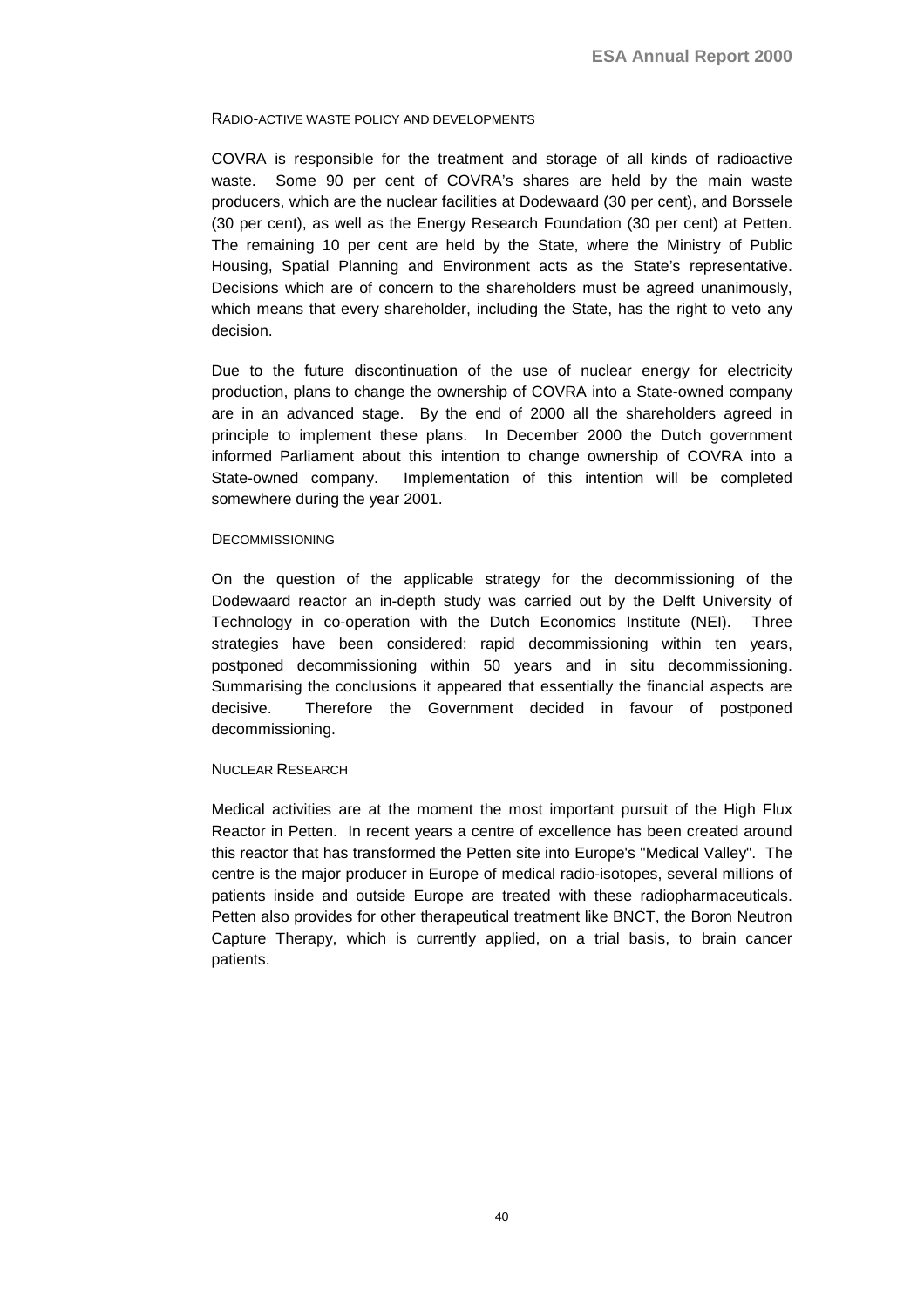## <span id="page-44-0"></span>**ÖSTERREICH - AUSTRIA**

## **ENERGY POLICY**

The Austrian energy policy goals laid down by the Federal Government in 1996, and declared to the International Energy Agency, have remain unchanged since then. Austria's energy supply system is committed to the following four goals: security, (cost)efficiency, environmental compatibility, and social acceptability.

These energy policy goals align with those of the EU and the principles of the International Energy Agency. In order to achieve these objectives the Federal Government uses the strategies of promoting the rational use of energy (improvements in energy efficiency) and of renewable sources of energy.

These strategies are complemented by a number of activities in various energy policy action fields such as the liberalisation of energy markets, diversification of energy sources, diversification of suppliers, IEA crisis-mechanisms, mandatory oil stocks, prohibition of nuclear energy, and price monitoring.

## **AUSTRIA AND THE EUROPEAN UNION**

For Austria, among all international fora, the EU is certainly the dominating driving force for intensified international co-operation. Due to this co-operation a large number of activities in many fields of energy policy have been carried out. Examples include:

- a directive on energy efficiency (SAVE II programme);
- renewable sources of energy (the ALTENER II-Programme);
- minimum stocks of crude oil and/or petroleum products;
- the directive on the single market in natural gas;
- coal: the promotion of clean solid fuel technologies (the CARNOT-Programme):
- the directive on the single market in electricity;
- the Energy Programmes within the Framework-Programme for Research, technological Development and Demonstration (ENERGY),
- co-operation with non-member countries in the energy sector (the SYNERGYprogramme).

## **NO UTILISATION OF NUCLEAR ENERGY IN AUSTRIA**

Austria does not operate any nuclear power plant. The origin of this situation goes back to a law of 1978 establishing the prohibition of nuclear power plants on Austrian territory. This was the legal consequence of a referendum in November 1978 resulting in a negative vote against the nuclear power plant project Zwentendorf. The events in Chernobyl in 1986 reinforced this parliamentary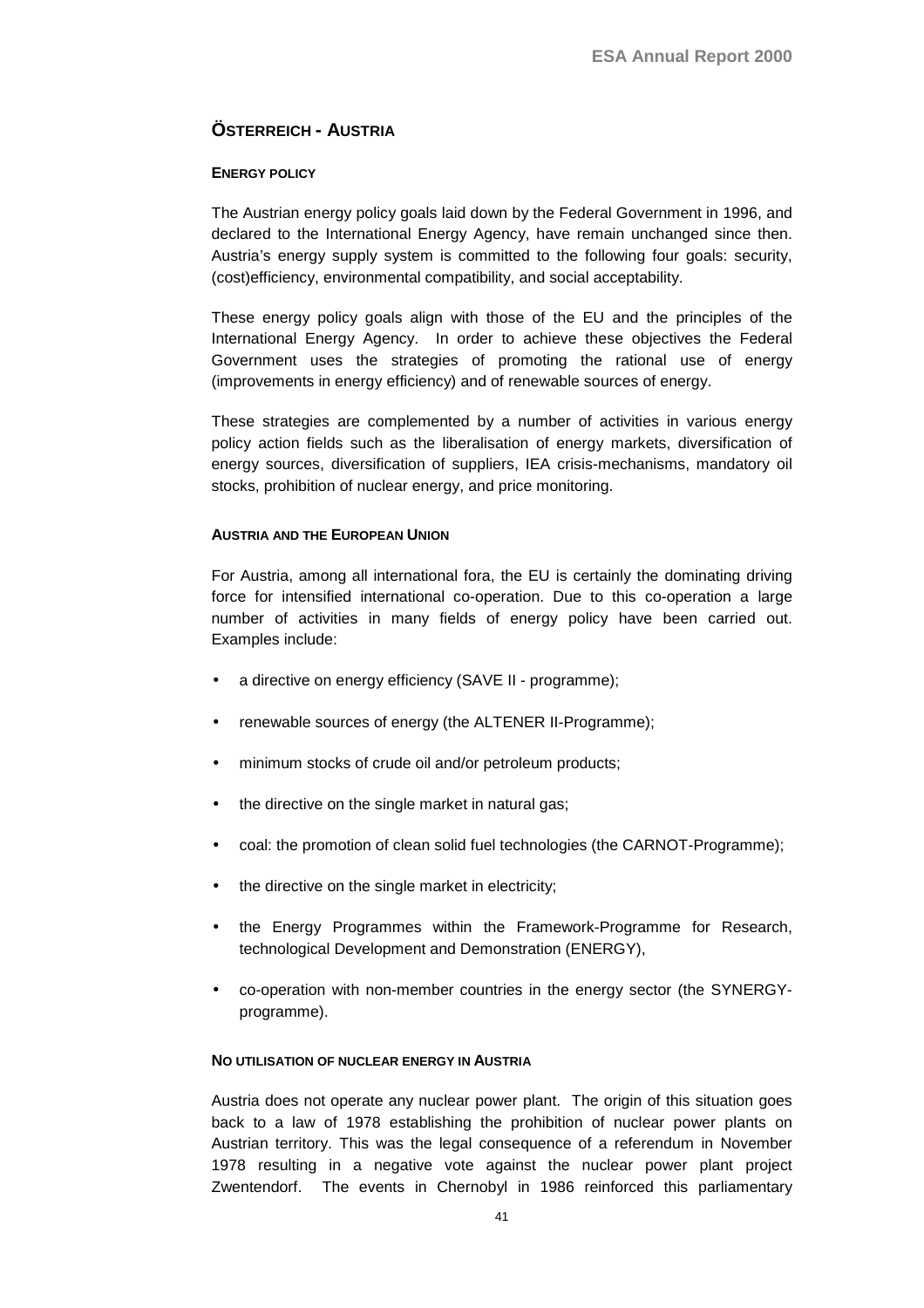<span id="page-45-0"></span>decision and further strengthened the opposition of the Austrian population against nuclear power.

### **RESEARCH REACTORS**

Austria has no nuclear power plants. However, three research reactors are in operation in Vienna, Seibersdorf and Graz. With respect to the ASTRA Reactor in Seibersdorf it has been decided to close down the reactor and to begin with the appropriate steps to put the reactor definitely out of operation. The shipment of ASTRA spent fuel from Seibersdorf to Savannah River Site in the USA will take place in May 2001. The overall situation for the remaining other two reactors, as already reported in the annual report 1999, remains unchanged.

## **RADIOACTIVE WASTE**

Since Austria does not operate nuclear power plants, there is no major production of high level radioactive waste (HLW). Consequently, there is no need for intermediate or final storage capacities in Austria for HLW. The relatively small quantities of HLW resulting from the Austrian research reactors are covered by a framework contract for "US-origin nuclear fuel" and will be returned to the USA.

Low and medium level waste (L/MLW) from hospitals, industry and research laboratories (30-40 tons/year) is being collected and treated by and at the Austrian Research Centre Seibersdorf. The research centre is equipped with suitable facilities to process and condition low and medium level waste, e.g. incinerator, supercompactor and waste water evaporator. As a conditioning process, cementing is predominantly used.

## **INTERIM STORAGE FACILITY**

On the basis of a Joint Agreement between the Republic of Austria, the community of Seibersdorf and the Austrian Research Centre Seibersdorf, the intermediate storage facility is scheduled to be operated until 2012 on the site of the research centre with a capacity of 15000 drums of conditioned waste. After that, the waste would be transferred to a final storage facility which is planned to be built on a site which is to be selected at the beginning of the next decade.

## **PORTUGAL**

## **ENERGY POLICY CONSIDERATIONS**

Portugal's energy policy objectives are to reduce its dependence on imported energy and oil in particular, and to develop and diversify domestic energy sources and suppliers; to reduce the environmental impact of energy production and use; to reduce the energy bill; and to increase efficiency of energy supply and conservation.

These objectives have been pursued mainly through the introduction of natural gas, the increase in the use of renewable sources, and the promotion of energy efficiency and conservation.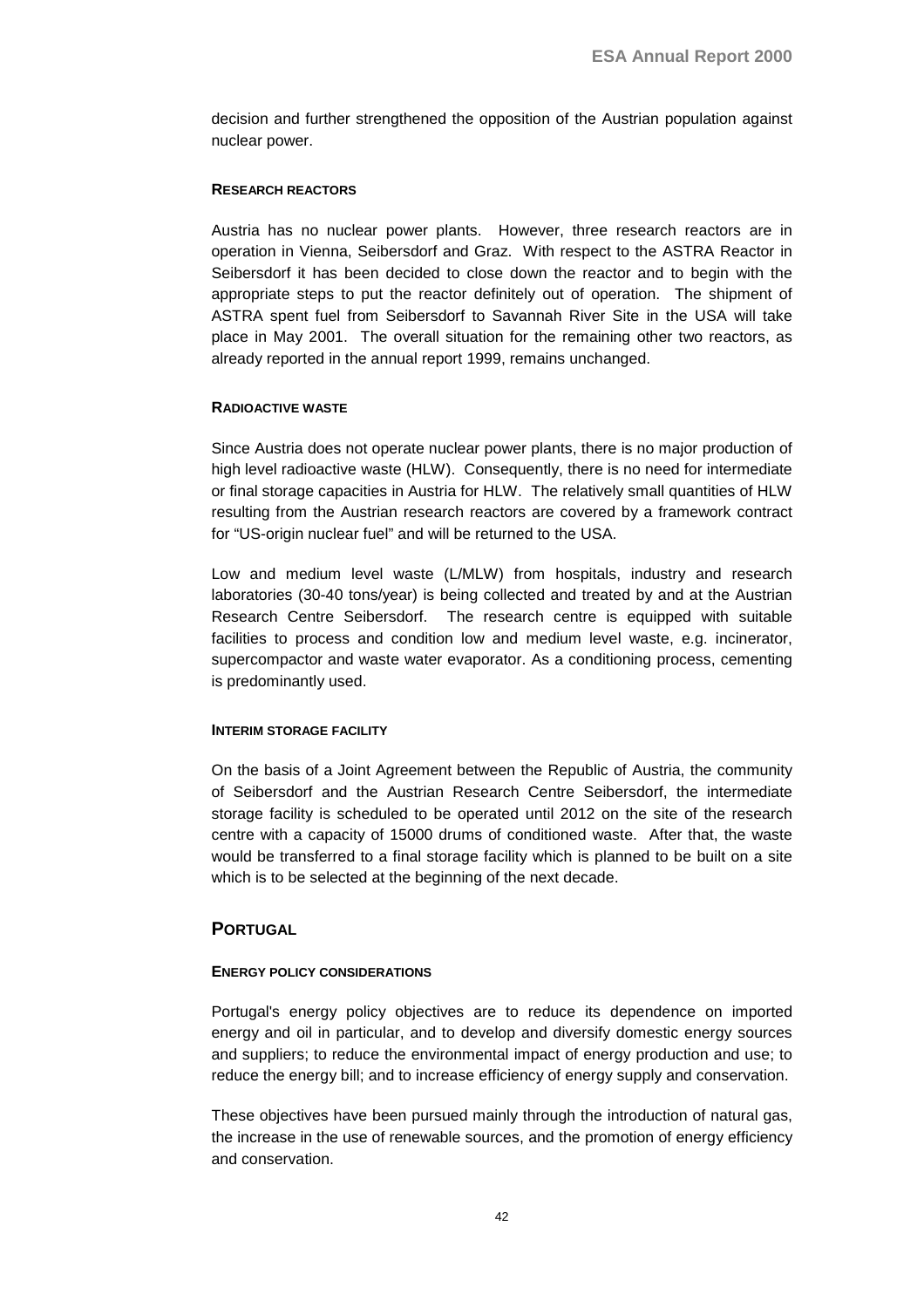Domestic energy production was somewhat less than 11% of total energy supply. All domestic energy production is from renewable sources, mainly from hydro which can vary dramatically by up to 50%. The energy supply per capita of some 2 toe is in spite of strong growth still substantially below the EU average of 3.8 toe.

Oil continues to be the dominant fuel, while coal contributes with some 15% and natural gas with 3% of total primary energy supply.

Coal is almost entirely used in the coal fired power plants of Sines (1200 MWe) and Pego (615 MWe). Natural gas supply amounted to 2.1 bcm in 1999, most of which (1.04 bcm) was used in the Tapada do Outeiro Combined Cycle Gas Turbine Power Plant. Provisional figures for 2000 point out to a gas supply in the order of 2.3 bcm.

Natural gas is imported mostly from Algeria through a pipeline; a small portion comes from Nigeria in the form of liquefied gas which is delivered via the Spanish Huelva terminal. A Liquefied Natural Gas (LNG) terminal is expected to start operation at Sines, south of Lisbon, by the year 2003 with a capacity of 2.4 bcm per year, which can be extended to 4.8 bcm/year.

As far as electricity supply is concerned, total installed capacity in 2000 was 10 Gwe (hydro 4.4 GW<sub>e</sub>, oil 2.6 GW<sub>e</sub>, coal 1.8 GW<sub>e</sub>, natural gas  $0.9$  GW<sub>e</sub>, renewable 0.3 GWe). Gross electricity generation in 2000 was 39.0 TWh (33% hydro), which represents a 14% increase over 1999. However, electricity consumption in 2000 was 38 TWh, 5.6% higher than in the previous year.

#### **NUCLEAR ELECTRICITY GENERATION**

Portugal has no plans for the time being to use this source of energy.

#### **FUEL CYCLE DEVELOPMENTS**

Uranium (yellow cake) production remains at a very low level and amounted to 15 t $U_3O_8$  (13.3 tU) in 2000.

#### **RESEARCH REACTORS**

The RPI (Reactor Português de Investigação), a 1 MWe swimming pool reactor and the only one in operation in the Iberian Peninsula, still has a stock of fuel sufficient for its operation until May 2006, at the current regime. All the fuel stored will be returned to the USA under the "US Foreign Research Reactor Spent Nuclear Fuel Receipt Programme".

Negotiations concerning the purchase of fresh fuel will also include discussions on the final disposal of the irradiated fuel, have not yet been formally initiated. The utilisation of the reactor has been increasing in the past years with the demands from both Portuguese and foreign institutions.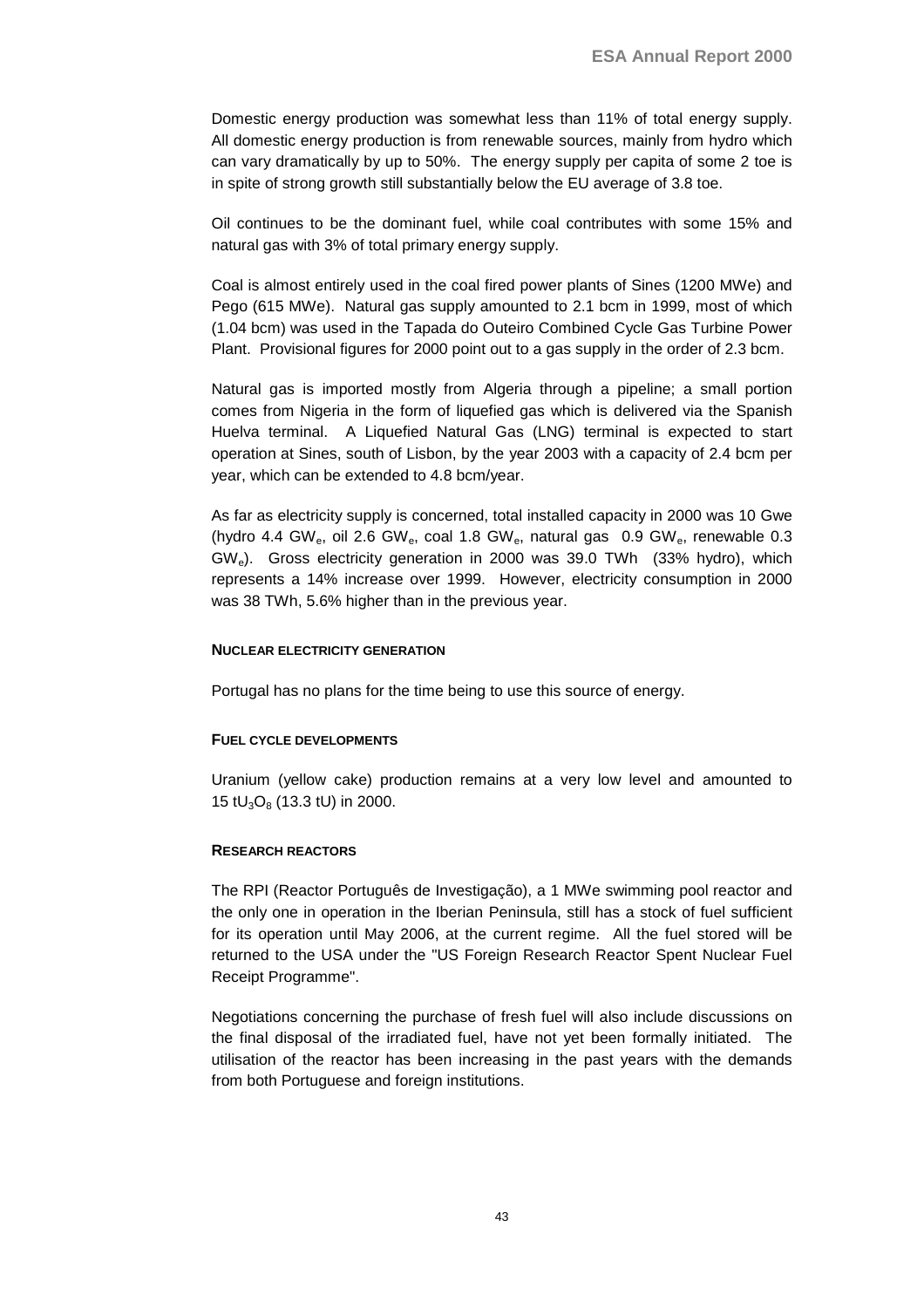## **SUOMI - FINLAND**

### **ENERGY POLICY CONSIDERATIONS**

In order to fulfil the obligations of the Kyoto Protocol, work on a national climate strategy was started in 1999. This work has taken place under the guidance of six ministers (chairperson: Minister of Trade and Industry). The year 2000 was devoted to preparation of a number of scenarios in order to study different means to influence the energy consumption, as well as to accelerate the transformation of the energy production into a less greenhouse gas intensive direction. The effectiveness and costs of these means were included in the calculations. Also the role of nuclear power was studied during the work and especially a scenario including a new nuclear power unit starting in 2010. The strategy itself is expected to be ready for a parliamentary debate during the first half of 2001.

In November 2000, Teollisuuden Voima Oy (TVO) filed an application requesting the Government to state formally, in accordance with the Nuclear Energy Act, that a project to build a new nuclear power unit is in line with the overall good of the society. According to the application, the 1000-1600 MWe LWR unit will be built on either one of the existing nuclear power plant sites. According to the Finnish nuclear legislation, such a decision in principle is a necessary prerequisite for obtaining later a construction licence. The Government's decision is expected during 2001. To be effective, a positive statement must then be endorsed by the Parliament.

### **NUCLEAR ELECTRICITY GENERATION AND ELECTRICITY CONSUMPTION**

The total amount of electricity produced by the four nuclear power units in 2000 was 21.5 TWh. This corresponded to 30.3% of the electricity generation and 27.3% of the electricity supply in Finland. The capacity factors of the units varied between 84.8 and 95.7%.

## **RADIOACTIVE WASTE POLICY AND DEVELOPMENTS**

In December 2000, the Government made a formal statement that the project developed by Posiva Oy for a final disposal facility of spent nuclear fuel is in line with the overall good of the society, as far as it refers to the spent fuel used in the existing nuclear power plants. Posiva Oy, a company jointly owned by the two nuclear power companies in Finland, submitted in May 1999 an application for this kind of a statement. The location specified in the application is near the Olkiluoto nuclear power plant site. The project consists of an encapsulation plant and a repository. To be effective, this statement still must be endorsed by the Parliament. The Parliament's decision is expected during the first half of 2001.

## **RESEARCH REACTOR**

The only research reactor in Finland, a 250 kW Triga Mark II reactor, was, as before, used for boron neutron capture therapy (at the reactor site), research, education and isotope production.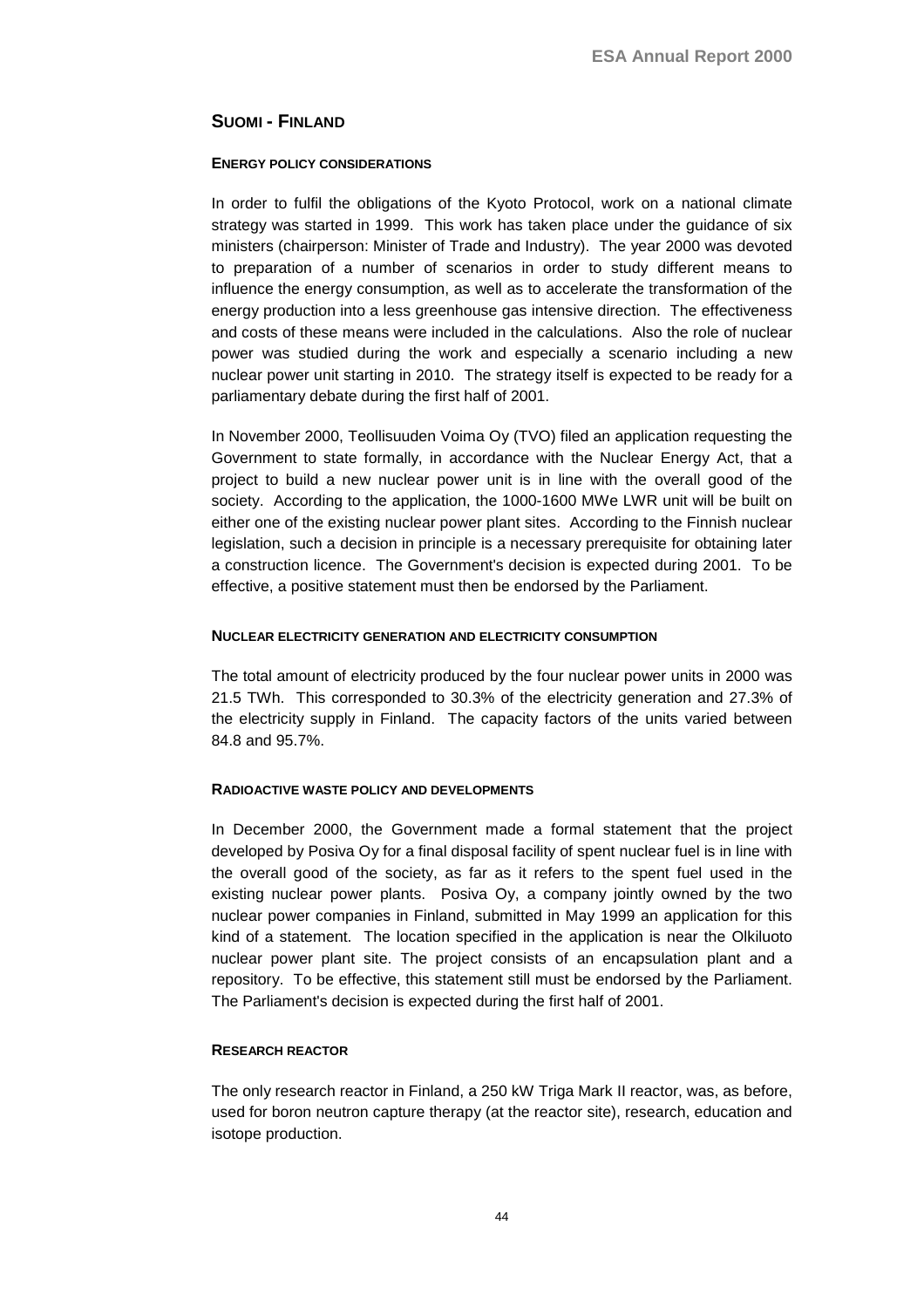## **SVERIGE - SWEDEN**

#### **ENERGY POLICY CONSIDERATIONS**

The closure of one reactor in the Barsebäck plant in 1999, which initiated the nuclear power phase-out in Sweden, shall - according to an earlier decision by Parliament - be followed by the closing down of the plant's second reactor not later than 1 July 2001. In its decision, however, Parliament made it a condition that the loss of electricity production must be compensated by an increase in electricity supply from other energy sources and a reduction in electricity use. When discussing the matter in December 2000, Parliament shared the Government's view that these conditions are not yet fulfilled, but they are expected to be so before the end of 2003. The conditions will be examined again during the autumn of 2001.

### **NUCLEAR ELECTRICITY GENERATION AND CONSUMPTION**

The total production of electricity in Sweden in 2000 was 140.4 TWh and consumption 145.1 TWh. The eleven nuclear power reactors generated 54.8 TWh, compared with 70.1 TWh in 1999. Following the unusually high water flow to the reservoirs, hydro electricity production was at record level 76.4 TWh, about 15 TWh higher than a normal year. Consequently the nuclear power capacity was not fully utilised and the production was somewhat cut back for commercial reasons by approximately 11.7 TWh.

The average availability of the power stations was high, but varied considerably between individual reactors (from 57% for Ringhals 1 – closed down during the autumn for repair work on the core spray - up to 95% for Forsmark 3).

All supplies of nuclear fuel materials and services were made in time and without any problems, as were all transports of radioactive waste and spent fuel.

## **NUCLEAR FUEL CYCLE DEVELOPMENTS**

In April 2000 ABB's sale of its entire nuclear operations to BNFL was finalized. At the Westinghouse Atom fuel fabrication plant 317 tons of uranium dioxide powder were converted and 180 tons of fresh fuel were produced during 2000. More than half of the production was for the export market.

#### **RADIOACTIVE WASTE POLICY AND DEVELOPMENTS**

Work has commenced to expand the Swedish central interim storage facility for spent nuclear fuel (CLAB). A new rock cavern has been excavated, which will be ready to accommodate an additional 3.000 tons of spent fuel by the end of 2003.

The major safety assessment of the complete deep repository system which SKB, the Swedish Nuclear Fuel and Waste Management Co., submitted to the Government in 1999 has been circulated for consideration and to an international peer review. In the autumn the Swedish safety authorities submitted their recommendation, based on the review process, to the Government. Their conclusion was that the safety assessment provides a comprehensive illustration of most safety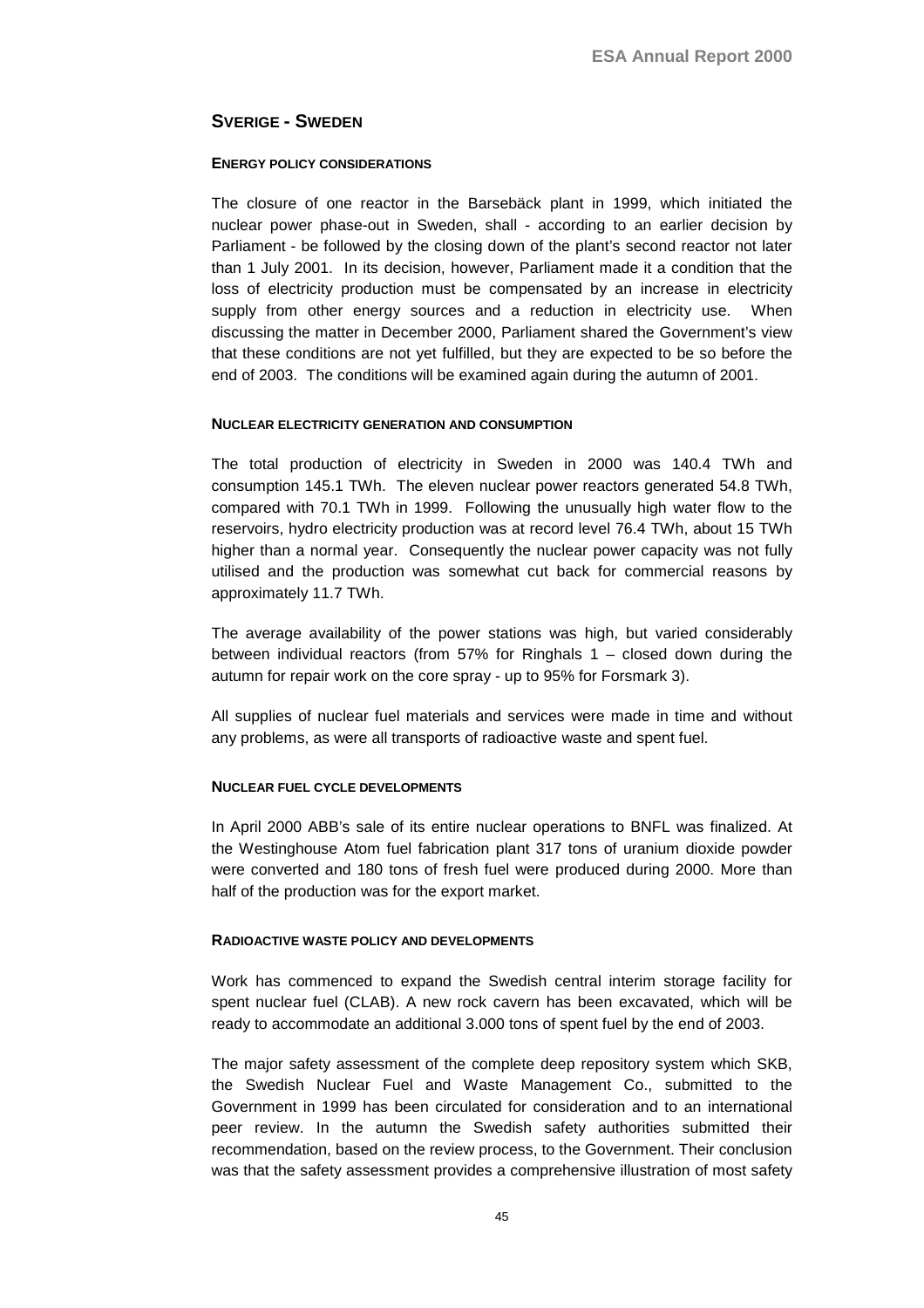and radiation issues and that there remain questions that have to be clarified in the future stages of the siting process.

In September 2000 the international EC-supported Prototype Repository Project was started. The project objective is to investigate, on a full scale, the integrated performance of engineered barriers and near-field rock of a simulated deep repository in crystalline rock.

During 2000 feasibility studies for the siting of a deep repository were completed in the six municipalities that have participated in the siting process on a voluntary basis. The feasibility reports indicate several potential locations.

In December 2000 SKB submitted the supplementary accounts which the Government requested in its decision on the RD&D-Programme 98, including basis material for site selection, and a programme for the site investigations. Of the siting alternatives SKB also suggested three sites for further investigations including geoscientific studies with test drilling and environmental impact assessments.

The Studsvik centre provides different types of nuclear services to power plants and other nuclear installations. The European operations focus on the treatment of low level waste in its incineration and melting facilities. The rebuilt and extended melting facility was taken into operation at the beginning of 2000, and the services were extended with a steel shot blasting plant for mechanical decontamination of metal scrap.

The fee during 2001 for the waste management activities and future decommissioning of all Swedish reactors was lowered in December 2000 to an average of 0,010 SEK per KWh.

#### **RESEARCH REACTORS**

At Studsvik both the R2 (a 50 MW MTR used for fuel testing, fuel investigations, silicon doping and isotope production) and the R2-0 (1 MW) reactors have operated at full capacity. Both reactors provided neutrons for basic research for the Neutron Research Laboratory in Sweden. The new Boron Neutron Capture Therapy facility at the R2-0 reactor was taken into operation. The aim is to treat patients suffering from brain tumours with neutron radiation. The new facility for production of iodine-125, used for treatment of prostate cancer, was also in operation.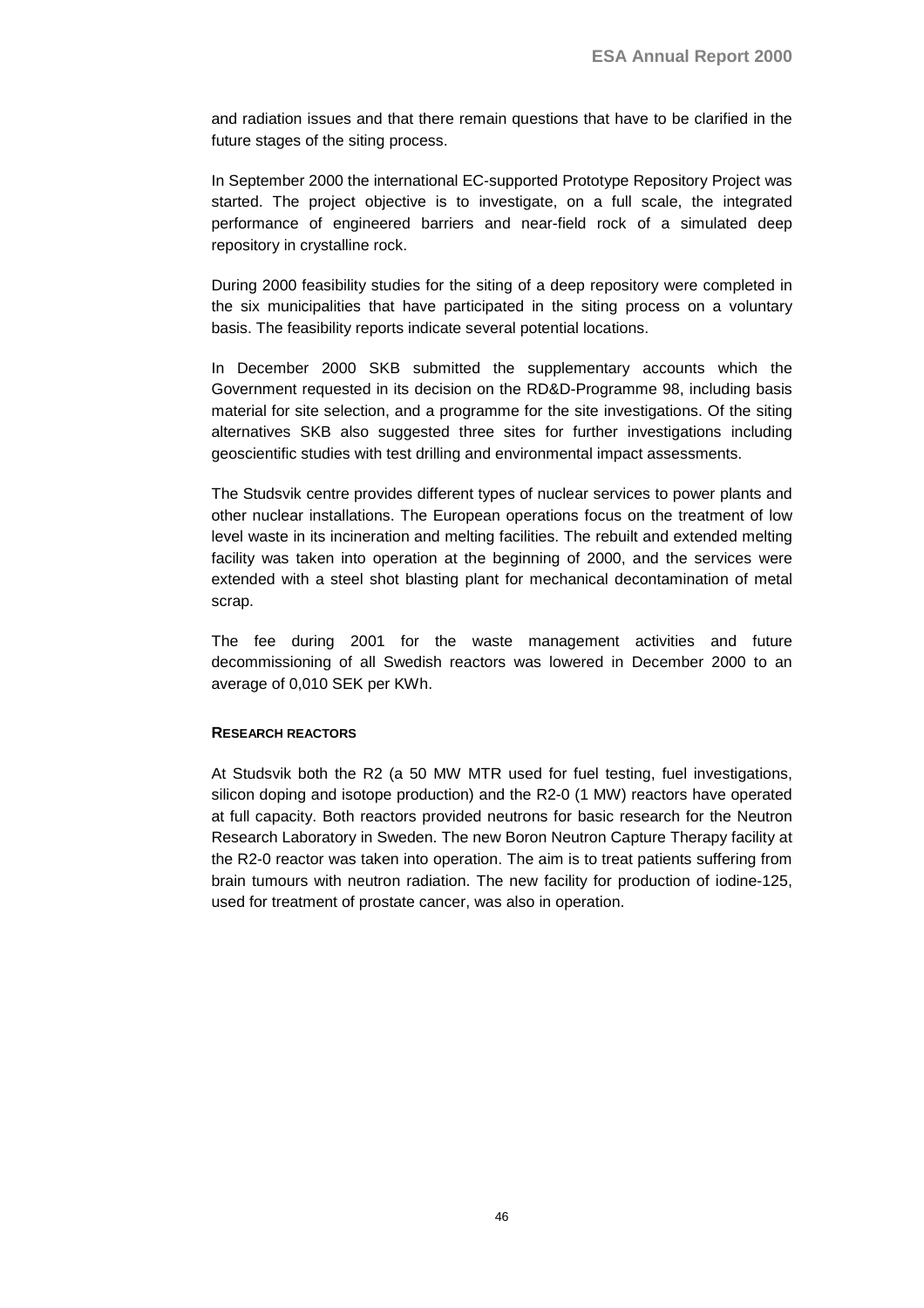## **UNITED KINGDOM**

## **ENERGY POLICY CONSIDERATIONS**

The Government's broad energy policy objective is to ensure secure, diverse and sustainable supplies of energy at competitive prices. The Government believes that existing nuclear stations should continue to contribute both to electricity supply and reduction of  $CO<sub>2</sub>$  emissions as long as they can do so to the high safety and environmental standards which are currently observed. As with other forms of generation in the UK, it is for the market to take the initiative for proposals for new generating capacity. There are no plans to build new nuclear plants at this point in time.

Early in 2000, the Government announced that the decision to introduce a public private partnership (PPP) into BNFL is unlikely to take place before the latter part of 2002, following two reports issued by the UK regulator, which were critical of BNFL's management and safety culture. The introduction of any PPP remains subject to the company's progress towards achieving a range of health, safety and environmental targets.

In May 2000, BNFL announced a lifetime strategy for its fleet of magnox stations. The strategy provides a phased programme for the cessation of electricity generation and has been announced ahead of time in order to bring clarity to BNFL's business plan and certainty about the future for those concerned. This will also mean that the magnox reprocessing plant (B205) at Sellafield will close once all the fuel has been processed, thought to be around 2012.

## **NUCLEAR ELECTRICITY GENERATION AND CONSUMPTION**

The UK's nuclear power stations supplied 78.3 TWh in 2000, compared with 87.7 TWh in 1999. This represented 22% of total electricity supplied in 2000 (compared with 25.5% in 1999).

## **INTERNATIONAL ACQUISITIONS**

In July 2000, British Energy plc (BE) announced that it will lease Ontario Power Generation's (OPG) Bruce A and B power units until 2018 (with an option to extend until 2043). Liability for decommissioning the stations remains with OPG. Under the commercial arrangements they will also be responsible for disposal of spent fuel and waste arising from generation during the lease period. BE have applied to the Canadian Regulators for a licence to operate the two units and if issued, the agreement is expected to be finalised in summer 2001.

In June 2000, BNFL announced that it had taken a 20% stake in Eskom's Pebble Bed Modular Reactor (PBMR) feasibility study to develop a 114 MW reactor. If the necessary regulatory considerations are met, construction of a demonstration module is expected to begin in 2001 and commercial operations commence in 2005.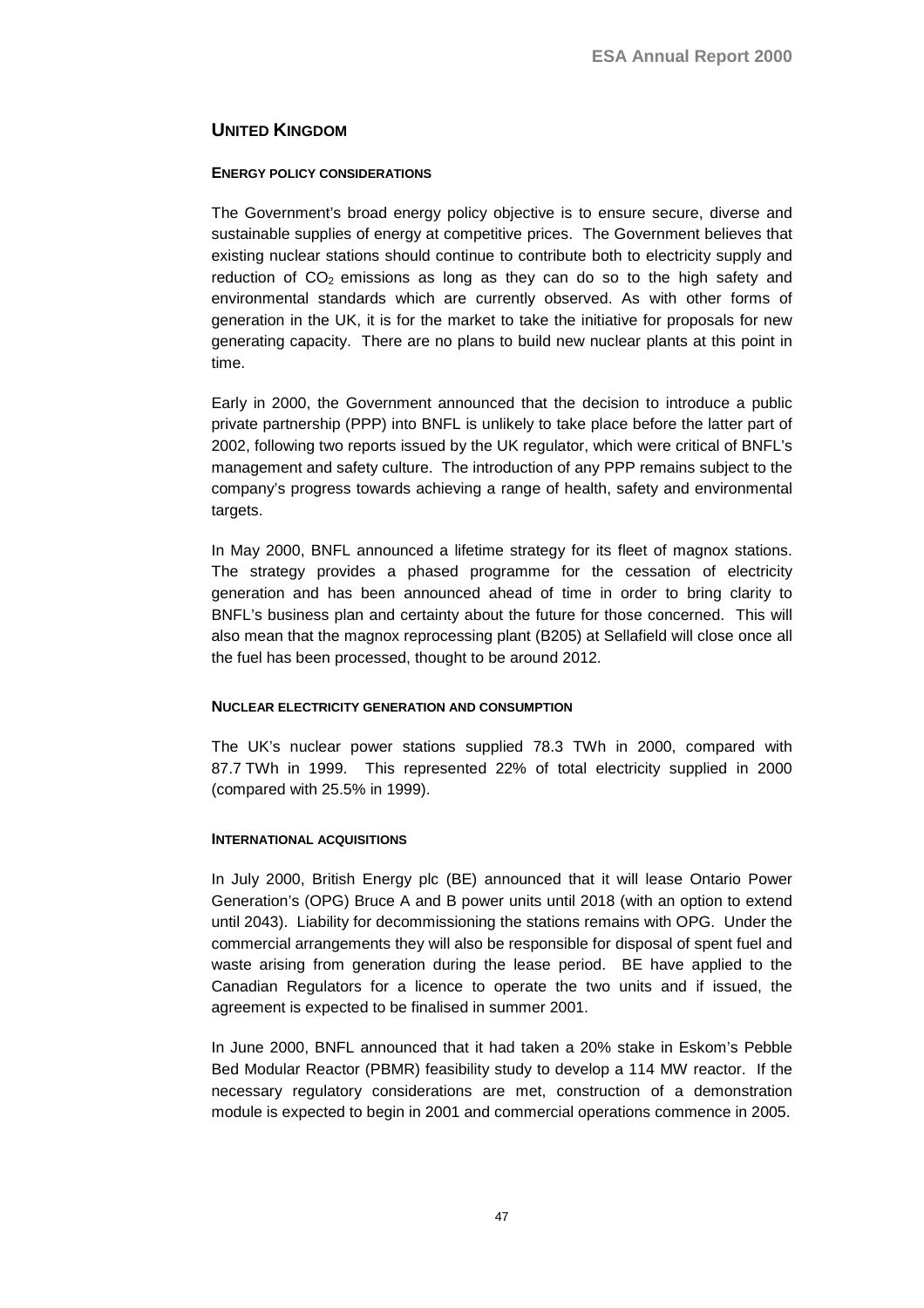BNFL also announced the completion of the purchase of ABB's nuclear business, which will be operated as part of BNFL's subsidiary Westinghouse. The integration of the companies is expected to be completed by the end of 2001.

#### **FUEL CYCLE DEVELOPMENTS**

Urenco has continued to expand its enrichment capacity in line with increased business commitments reaching a total capacity across its three sites of 4800 tonnes of separative work (tSW) at the end of 2000. Meanwhile, discussions are ongoing with other companies who had expressed an interest in purchasing shares in Urenco currently held by German utilities and the Dutch Government.

In December 2000 the US Enrichment Corporation (USEC) filed a petition in the United States under anti-dumping legislation making allegations that Urenco had traded unfairly in the US market. Urenco has strongly refuted such allegations.

In February 2000, the Health and Safety Executive (HSE) published a report surrounding the falsification of secondary quality control data at BNFL's MOX Demonstration Facility at Sellafield. The report concluded that safety culture had to be improved but that the affected MOX fuel would be safe in use. An agreement was reached with the Japanese government whereby the fuel at the centre of this falsification report would be returned from Japan to the UK.

Following an earlier decision not to accept any new reprocessing contracts at Dounreay, in April 2000 the Government launched a public consultation on the options being proposed for the future management of the Dounreay Prototype Fast Reactor (PFR) fuels. A decision on the three possible options is expected early in 2001. In October 2000, UKAEA published its decommissioning plan for the Dounreay fast reactor and reprocessing site. The operation is expected to take 50- 60 years.

The Government's policy is that radioactive wastes should be managed in ways that protect the safety of the public, the workforce and the environment, now and in the future. This is a complex issue and the UK Government and the Devolved Administrations will publish a consultation paper setting out detailed proposals as soon as they are ready. This paper will begin the process that will lead to the implementation of a radioactive waste management policy capable of commanding widespread support across the UK.

#### **RESEARCH REACTORS**

The UK currently has one operating civil nuclear research reactor, belonging to Imperial College, part of London University. Others await decommissioning, are in the process of being decommissioned, or have been fully decommissioned.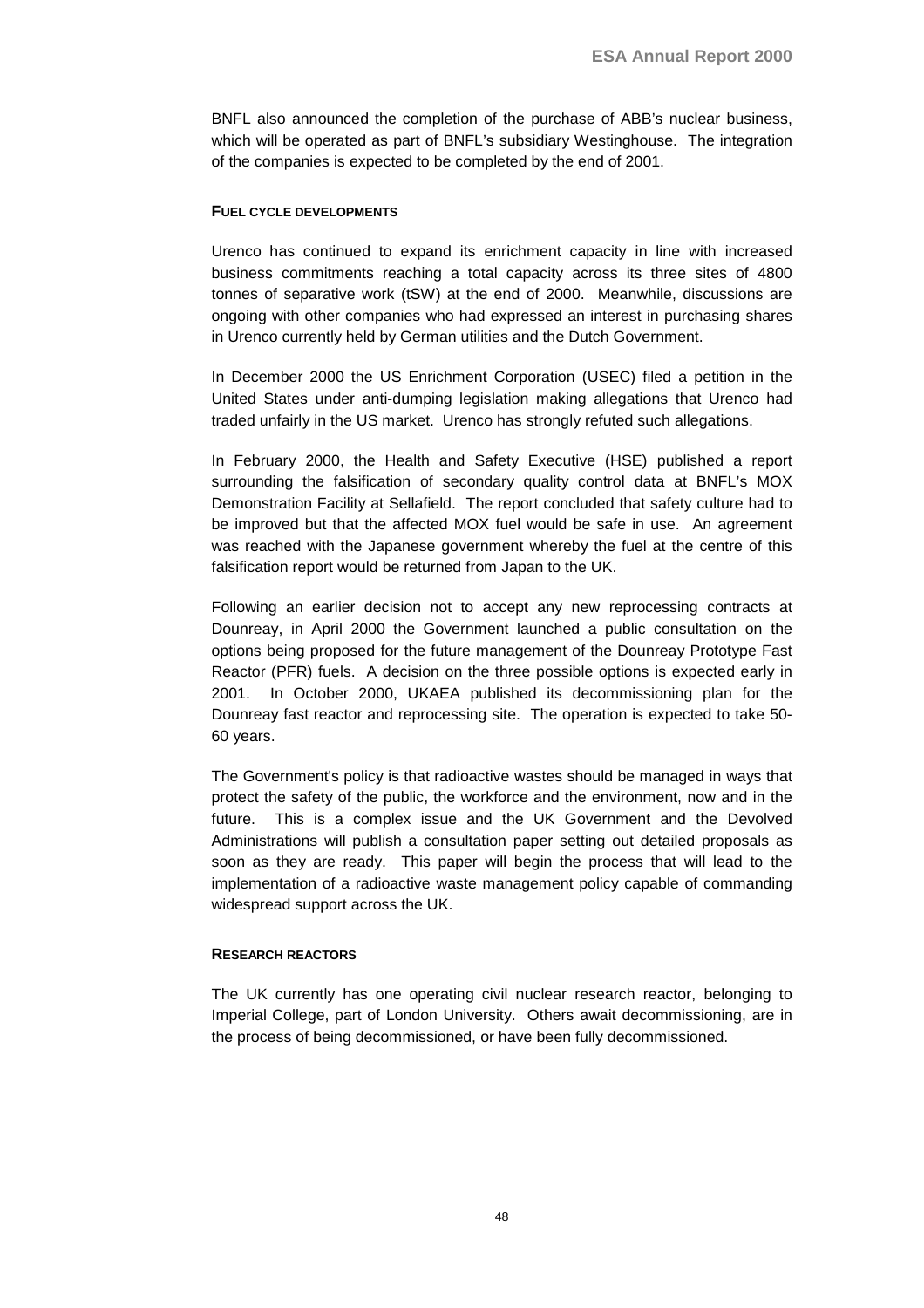## <span id="page-52-0"></span>**INTERNATIONAL RELATIONS**

#### **INTRODUCTION**

European Union (EU) operators acquire nuclear materials and services from a number of external supplying countries. Moreover, some EU operators also process materials on behalf of foreign clients. While in the European Union, nuclear materials in the civil fuel cycle are subject to the safeguard provisions of the Treaty establishing the European Atomic Energy Community (Euratom or the Community) and, as appropriate, also to the agreements entered into by the Community, its Member States and the International Atomic Energy Agency (IAEA). In addition, nuclear materials transferred between the Community and three non-Community countries - Australia, Canada and the USA - are subject to international agreements concluded between the Community and the country concerned. These agreements provide for some additional conditions which apply to such materials. Furthermore, transfers of nuclear materials with some other countries are or may become covered under agreements with the European Community and Euratom of a more general nature.

The Agency has compiled a compendium of agreements to which the European Atomic Energy Community is a party and which relate to nuclear fuel supply20.

Under the provisions of the Euratom Treaty, international agreements are negotiated on behalf of the Community by the European Commission in accordance with directives issued by the Council of Ministers. Where these agreements relate to the supply of nuclear materials or services, the Euratom Supply Agency takes part in the Commission's negotiating team and in any ongoing consultations with the authorities of the countries concerned. Developments in relation to these agreements during the year relevant to nuclear fuel supplies are reported below.

## **BILATERAL NUCLEAR CO-OPERATION AGREEMENTS**

#### **EURATOM/AUSTRALIA**

There were no developments concerning this Agreement during the year. Trade in Australian uranium continued normally.

#### **EURATOM/CANADA**

A routine consultation as provided for by the Euratom/Canada Agreement was held in March between Commission and Canadian officials. This meeting provided an opportunity for the two sides to review the operation of the Agreement, to update each other on policy developments in the EU and Canada, and to exchange views on the uranium market.

<sup>20</sup> This document is published by the Office for Official Publications of the European Communities, Luxembourg under reference n° ISBN 92-828-0091-1.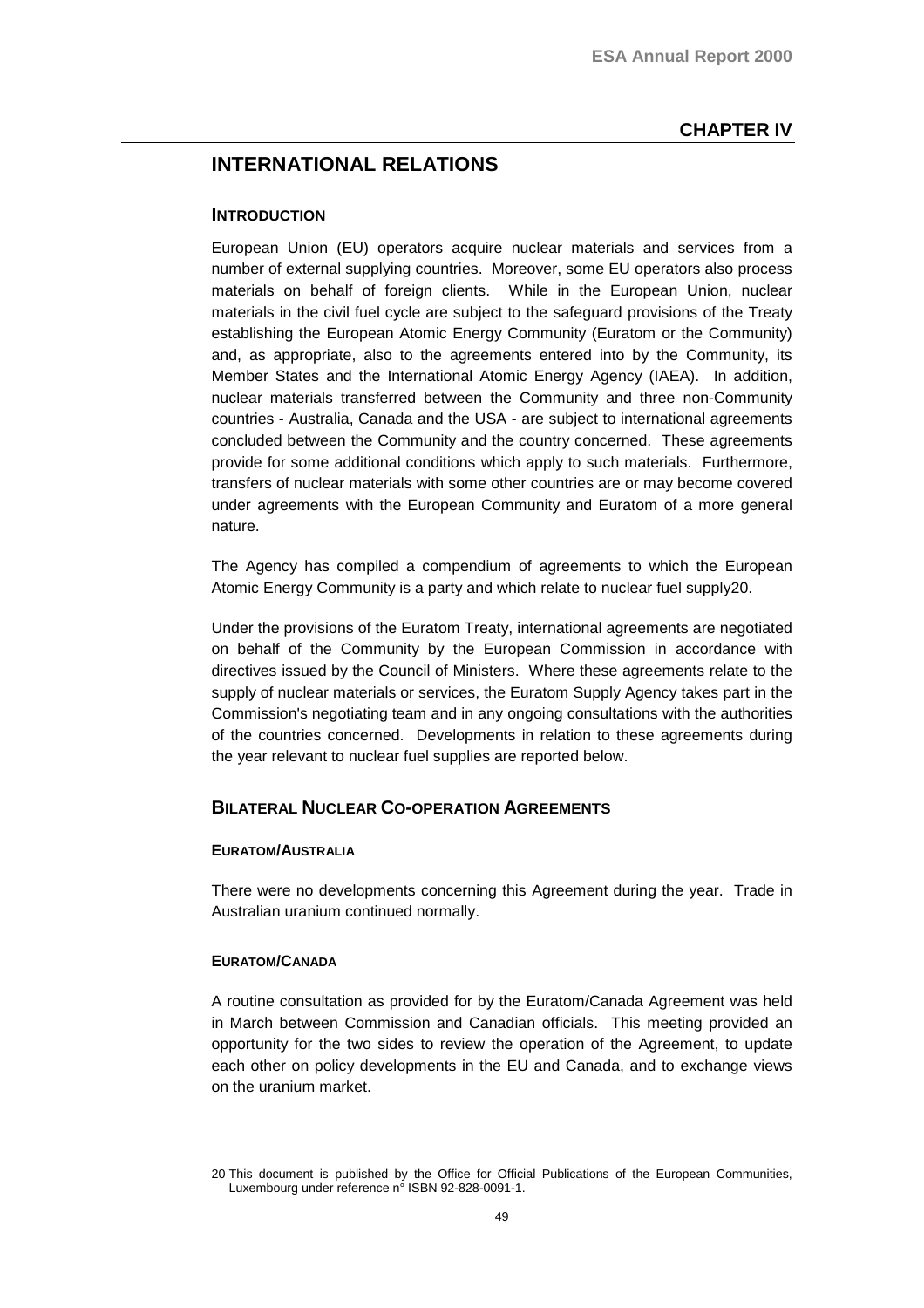#### **EURATOM/USA**

In the framework of the Euratom/US agreement, the US authorities added Brazil, Kazakhstan, Romania and Ukraine to the list of destination countries for which generic prior consent is granted for re-transfers from the EU of certain non-sensitive nuclear materials.

#### **RETRANSFERS**

Under the terms of the Community's agreements with Australia, Canada and the USA, these supplier countries retain the right of consent, albeit in a long-term programmatic framework, over the retransfer from the Community of nuclear materials subject to those agreements to other countries outside the Community.

Under the Euratom/Canada agreement, simplified procedures relating to re-transfers of certain Canadian-obligated nuclear items are in place for most of the Community's nuclear trading partners. In the case of the Euratom/Australia Agreement, re-transfers from the Community of Australian obligated material can take place, subject to certain notification conditions, to countries with which Australia has a co-operation agreement in place for activities for which Australia has accepted those countries as a destination. Again, this includes most of the Community's nuclear trading partners.

Under the Euratom/US agreement, a mechanism providing for advance generic consent for re-transfers of nuclear items subject to the agreement is in place based on a list of destinations outside the EU which includes most of the Community's nuclear trading partners. Advance generic consent for re-transfers to Japan and Switzerland of plutonium, including plutonium contained in mixed oxide fuel, is maintained under this agreement.

Applications for retransfer consents falling outside the generic consents provided for under the above agreements are handled by the Supply Agency. During 2000, 3 such re-transfers were approved.

In this context, the Agency and the Commission continued to consult with Australian, Canadian and Russian authorities with the aim of trying to resolve the impediments preventing the retransfer of Australian and Canadian obligated depleted uranium to Russia for re-enrichment.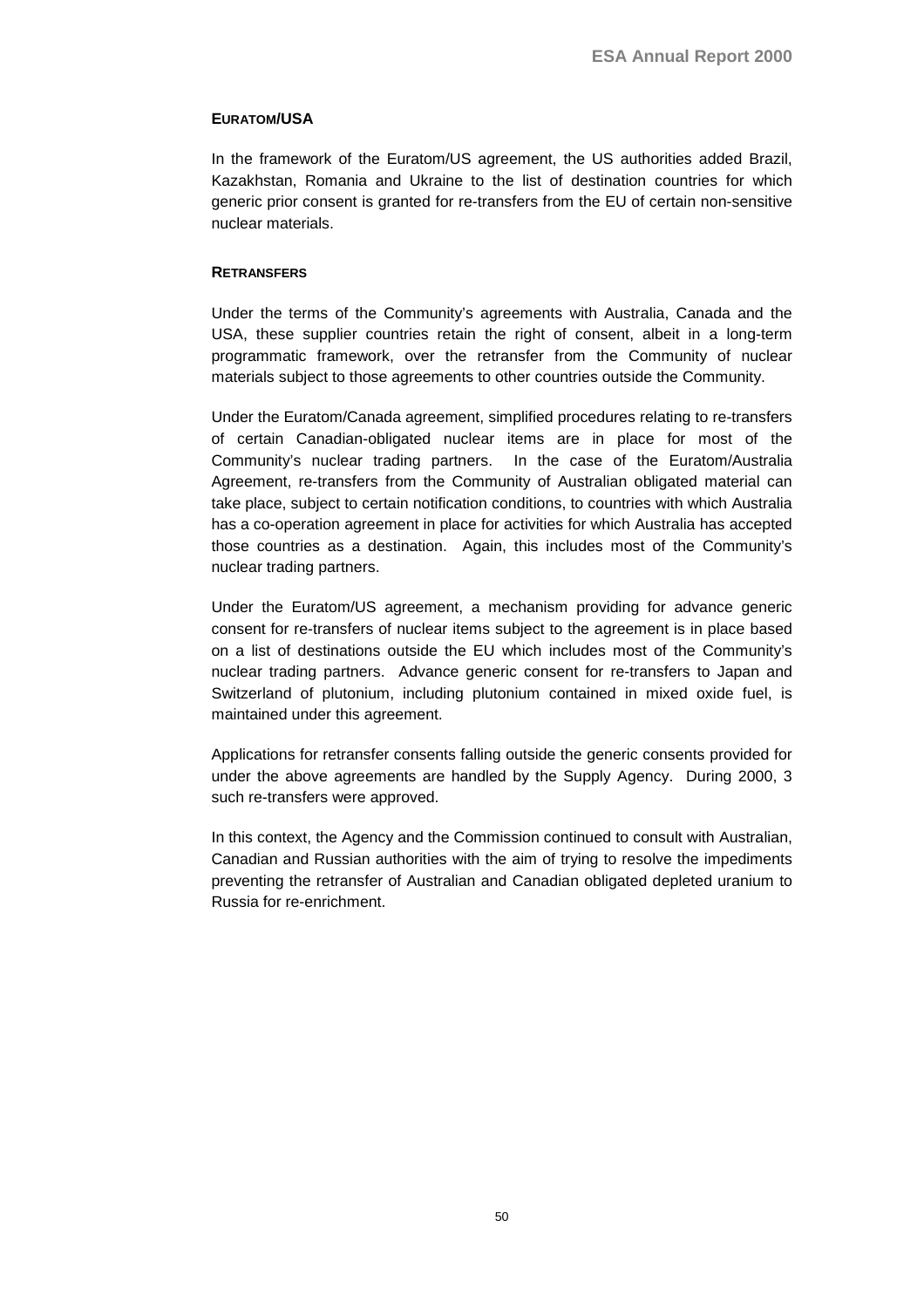## <span id="page-54-0"></span>**BILATERAL RELATIONS IN THE NUCLEAR FIELD WITH OTHER COUNTRIES**

#### **THE RUSSIAN FEDERATION**

No major progress could be recorded towards a possible arrangement on trade in nuclear materials as envisaged in the EU/Russia Partnership and Co-operation Agreement. The matter, however, remains on the agenda of the two parties.

### **UKRAINE**

On the basis of the directives, approved by the Council in April 1999, to negotiate a nuclear co-operation agreement with Ukraine, the Commission prepared a draft agreement which was handed over to Ukraine in March 2000. No further developments occurred.

### **KAZAKHSTAN AND UZBEKISTAN**

The Partnership and Co-operation Agreements of the European Union with Kazakhstan and Uzbekistan include commitments to conclude nuclear trade agreements with these countries. The Council issued negotiating directives to the Commission in early 2000. On that basis, the Commission prepared draft agreement texts, which will be transmitted to Kazakhstan and Uzbekistan early in 2001. Both draft agreements are wide in scope, conceived as framework agreements that foresee the possibility of concluding implementing agreements on specific areas such as nuclear applications in medicine and agriculture. Negotiations will start whenever the countries concerned are ready.

#### **JAPAN**

Two rounds of negotiations on the planned nuclear co-operation agreement between Japan and Euratom were held, in April 2000 and June 2000. At the EU/Japan summit held in July 2000, the leaders of Japan and the EU affirmed that the parties would "make utmost efforts with <sup>a</sup> view to concluding an agreement between the Government of Japan and the European Atomic Energy Community for co-operation in the peaceful uses of nuclear energy, to make long-term co-operative arrangements in the field of peaceful and non-explosive uses of nuclear energy in <sup>a</sup> predictable and practical manner, which take into account the needs of their respective nuclear energy programmes". Momentum was maintained on this dossier during the autumn, and further negotiations are expected to take place early in 2001.

## **CHINA**

Exploratory talks were held in Beijing in November 2000 between the Commission and China on a possible nuclear co-operation agreement. The talks confirmed the mutual desire to expand preparatory work on both sides and a common view on the suitable scope of such an agreement. The Commission reported to the Council, recommending that negotiating directives should now be formulated.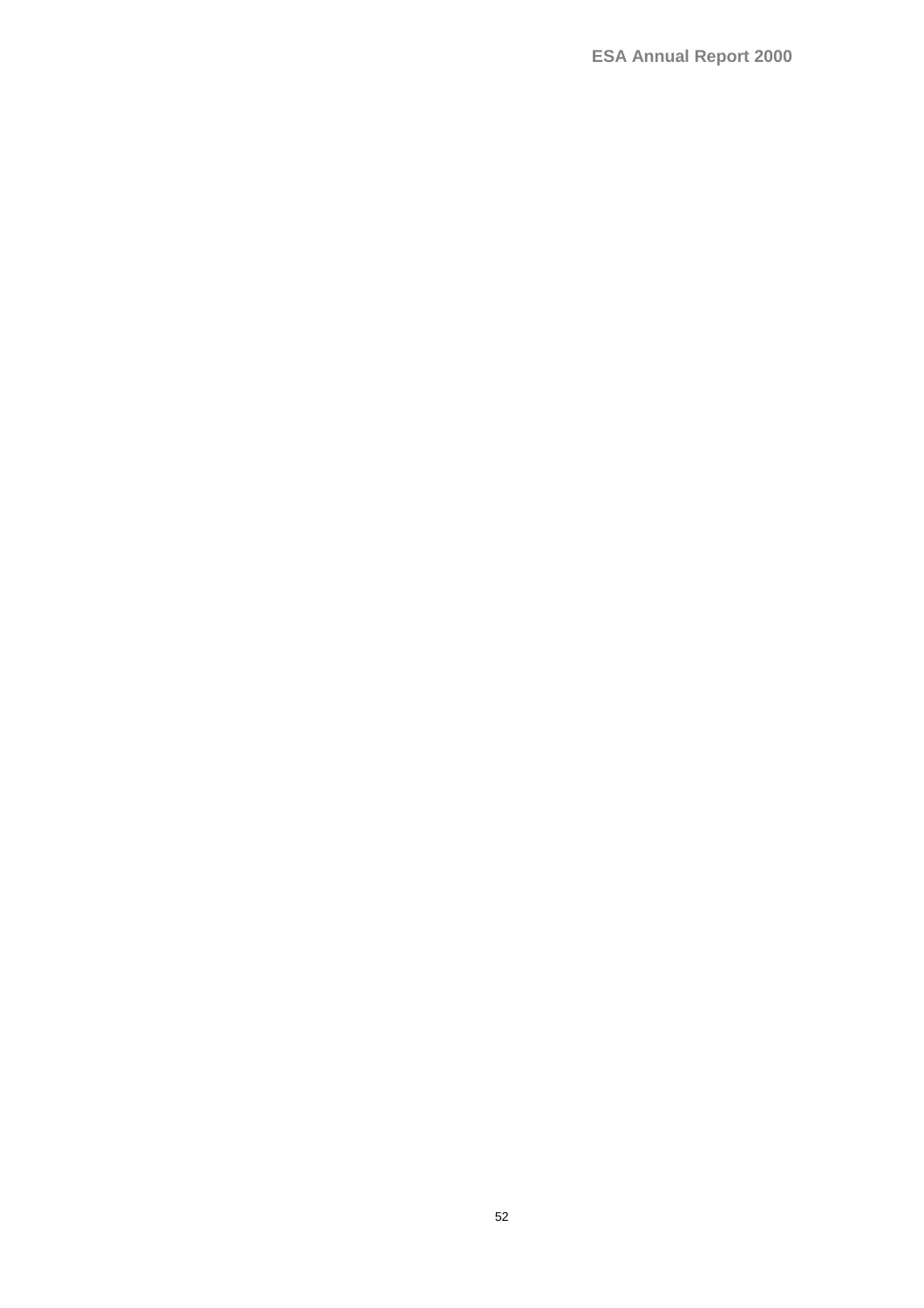## <span id="page-56-0"></span>**ADMINISTRATIVE REPORT**

## **PERSONNEL**

The staff establishment of the Agency at the end of 2000 was 19.

## **FINANCE**

The Agency's expenditure in 2000 amounted to  $\epsilon$  154 346. This amount was financed principally by a subvention from the budget of the Commission, as a result of a Council decision of 1960 to postpone the introduction of a charge on transactions to defray the operating expenses of the Agency as provided by the Euratom Treaty.

## **ADVISORY COMMITTEE**

In 2000, the Advisory Committee held two meetings. During the year, the Agency consulted extensively with the industry and the Committee on the supply policy and the appropriateness of adapting its application in view of developments in NIS republics and the lifting of restrictions in the United States, in particular the separate treatment of the individual republics Kazakhstan, Uzbekistan and Ukraine. A paper setting out the potential adaptations was prepared in the Bureau, and received broad support in the Committee.

The Agency briefed the Committee on a number of other events of special interest to the nuclear community, such as the new dual use regulation and the publication of the Commission's Green Paper on Security of Energy Supply. The Committee will participate actively in the debate on the Green Paper and intends to issue an opinion on the document. At the end of 2000, the filing of an anti-dumping petition in the United States against European enrichers attracted special attention.

The Agency informed the Committee of developments in the field of nuclear fuel supply and related issues. The Committee was kept informed of developments related to the nuclear co-operation agreements with the United States, Canada and Australia. The Commission services also reported to the Committee on progress concerning potential new Euratom nuclear co-operation agreements (Japan, Ukraine, Kazakhstan and Uzbekistan), as well as on the exploratory talks held with China. Likewise, updates were provided on the Commission's work in the framework of the General Agreement on Trade and Services (GATS) 2000 negotiations.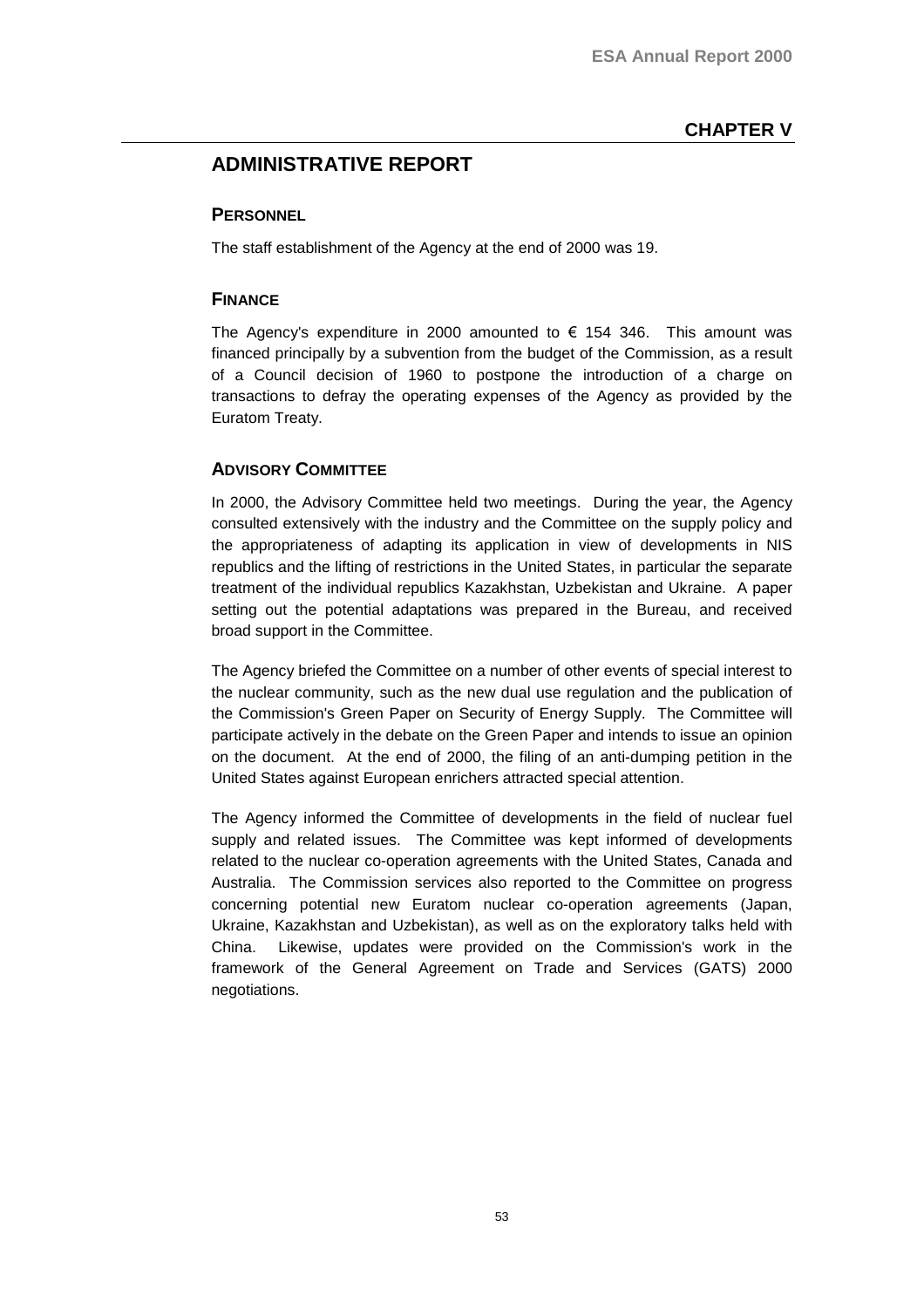## <span id="page-57-0"></span>**ORGANISATIONAL CHART**

(as at 31 December 2000)

| Director General                                          | M. GOPPEL             |
|-----------------------------------------------------------|-----------------------|
| Assistant to the Director General                         | D. MONASSE (a.i.)     |
| Nuclear fuels supply contracts<br>and research            | <b>J.C. BLANQUART</b> |
|                                                           | J. MOTA               |
|                                                           | A. BOUQUET            |
|                                                           | P. BOUCHAUD-BEULÉ     |
| General Affairs;<br>Secretariat of the Advisory Committee | D.S. ENNALS           |
|                                                           | G. MUIJZERS           |

## **ADVISORY COMMITTEE OF THE SUPPLY AGENCY**

| Chairman      | Mr. S. SANDKLEF<br>(Vattenfall Fuel, Sweden) |
|---------------|----------------------------------------------|
| Vice-Chairmen | Mr. L.-F. DURRET                             |

(Cogéma, France)

Mr. C. GIMENO SANZ (Nuclear Safety Council, Spain)

### **WORKING PARTY**

Chairman Mr. M. S. TRAVIS

Vice-Chairmen Mr. G. PAULUIS

(Rio Tinto Mineral Services, UK)

(Synatom, Belgium)

Mr. J. HUBER (E-ON Kernkraft, Germany)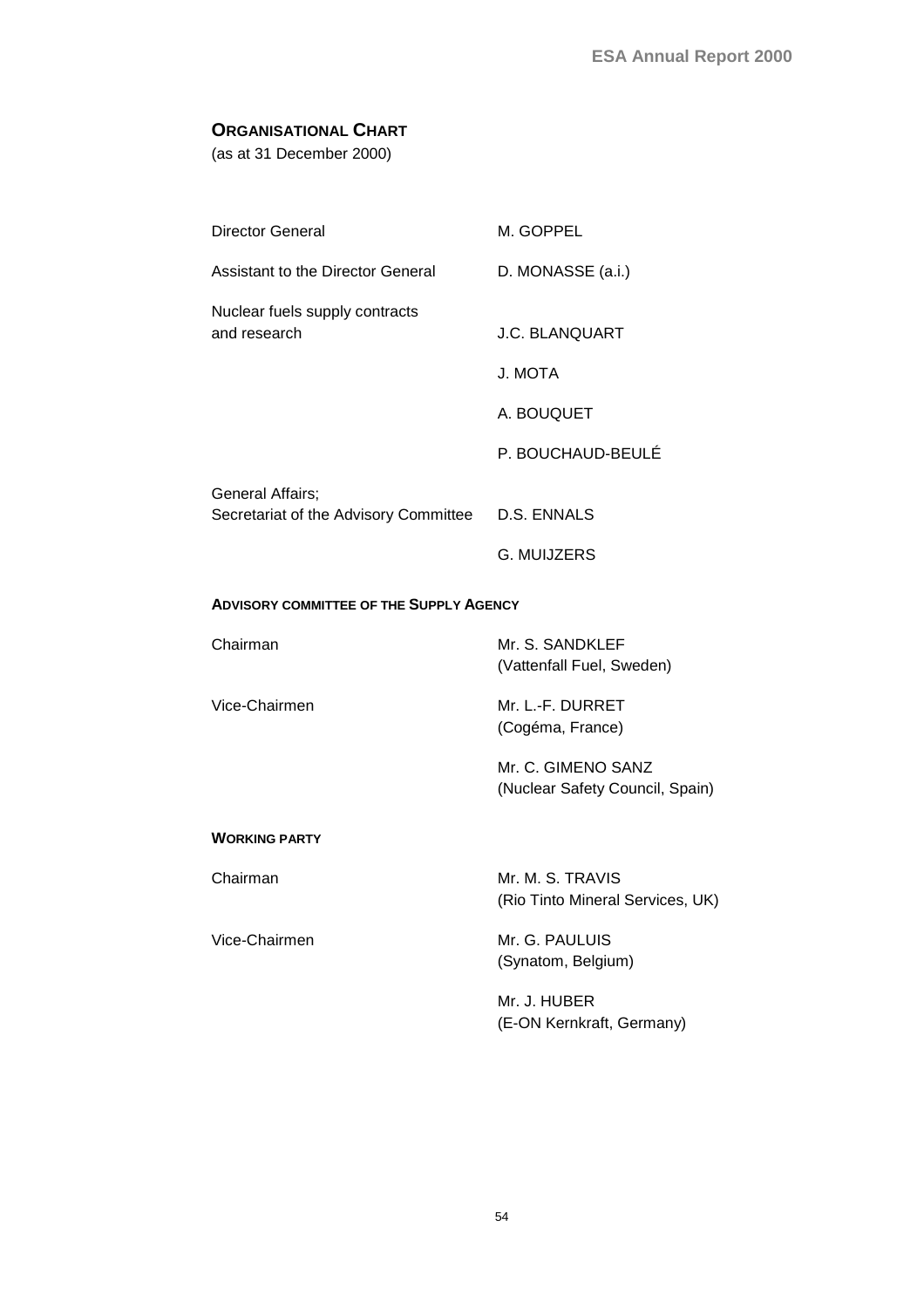### **ADDRESS FOR CORRESPONDENCE**

Euratom Supply Agency Rue de la Loi, 200 L102 02/16 B - 1049 Brussels

#### **OFFICE ADDRESS**

Rue de la Loi, 102 B - 1040 Brussels

#### **TELEPHONE**

+32.2.299.11.11

### **TELEFAX**

+32.2.295.05.27

## **E MAIL**

esa@cec.eu.int

### **WEBSITE**

This report is also accessible on the Supply Agency's website:

http://europa.eu.int/comm/euratom/index\_en.html

A limited number of paper copies of this report may be obtained, subject to [availability,](http://europa.eu.int/comm/euratom/index_en.html) [from](http://europa.eu.int/comm/euratom/index_en.html) [the](http://europa.eu.int/comm/euratom/index_en.html) [above](http://europa.eu.int/comm/euratom/index_en.html) [address.](http://europa.eu.int/comm/euratom/index_en.html)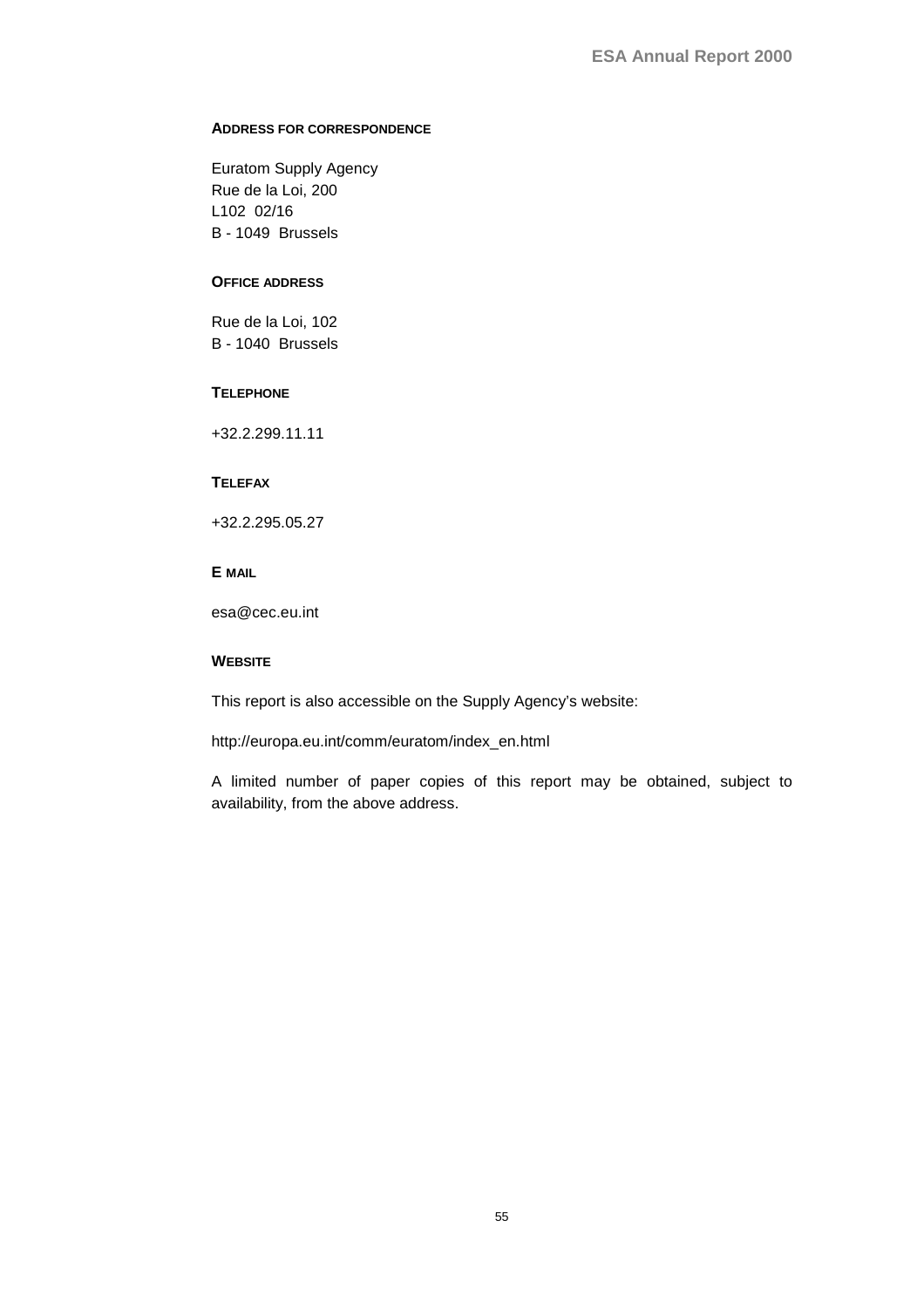## **ANNEX 1**

# **FUEL LOADED INTO EU REACTORS AND DELIVERIES OF FRESH FUEL UNDER PURCHASING CONTRACTS**

<span id="page-59-0"></span>

|       | Fuel loaded |                  |                      | Deliveries        |        |                   |
|-------|-------------|------------------|----------------------|-------------------|--------|-------------------|
| Year  | LEU<br>(tU) | Feed eq.<br>(tU) | Enrich. eq.<br>(tSW) | Natural U<br>(tU) | % spot | Enrichm.<br>(tSW) |
| 1980  |             | 9,600            |                      | 8,600             | (4)    |                   |
| 1981  |             | 9,000            |                      | 13,000            | 10     |                   |
| 1982  |             | 10,400           |                      | 12,500            | $<$ 10 |                   |
| 1983  |             | 9,100            |                      | 13,500            | < 10   |                   |
| 1984  |             | 11,900           |                      | 11,000            | < 10   |                   |
| 1985  |             | 11,300           |                      | 11,000            | 11.5   |                   |
| 1986  |             | 13,200           |                      | 12,000            | 9.5    |                   |
| 1987  |             | 14,300           |                      | 14,000            | 17.0   |                   |
| 1988  |             | 12,900           |                      | 12,500            | 4.5    |                   |
| 1989  |             | 11,800           |                      | 13,500            | 11.5   |                   |
| 1990  |             | 15,400           |                      | 12,800            | 16.7   |                   |
| 1991  |             | 15,000           | 9,200                | 12,900            | 13.3   | 10,000            |
| 1992  |             | 15,200           | 9,200                | 11,700            | 13.7   | 10,900            |
| 1993  |             | 15,600           | 9,300                | 12,100            | 11.3   | 9,100             |
| 1994  | 2,520       | 15,400           | 9,100                | 14,000            | 21.0   | 8,800             |
| 1995  | 3,040       | 18,700           | 10,400               | 16,100            | 18.1   | 9,600             |
| 1996  | 2,920       | 18,400           | 11,100               | 15,900            | 4.4    | 11,700            |
| 1997  | 2,900       | 18,200           | 11,000               | 15,600            | 12     | 10,100            |
| 1998  | 2,830       | 18,400           | 10,400               | 16,100            | 6      | 9,200             |
| 1999  | 2,860       | 19,400           | 10,800               | 14,800            | 8      | 9,700             |
| 2000  | 2,500       | 17,400           | 9,800                | 15,800            | 12     | 9,700             |
| Total | 19,570      | 300,600          | 100,300              | 279,400           |        | 98,800            |

Note: The figures for natural uranium deliveries in 1998 and 1999 as published in the Annual Report 1999 were revised to reflect additional information provided by some utilities after the publication of that report (from 15,800 and 14,700 tU respectively).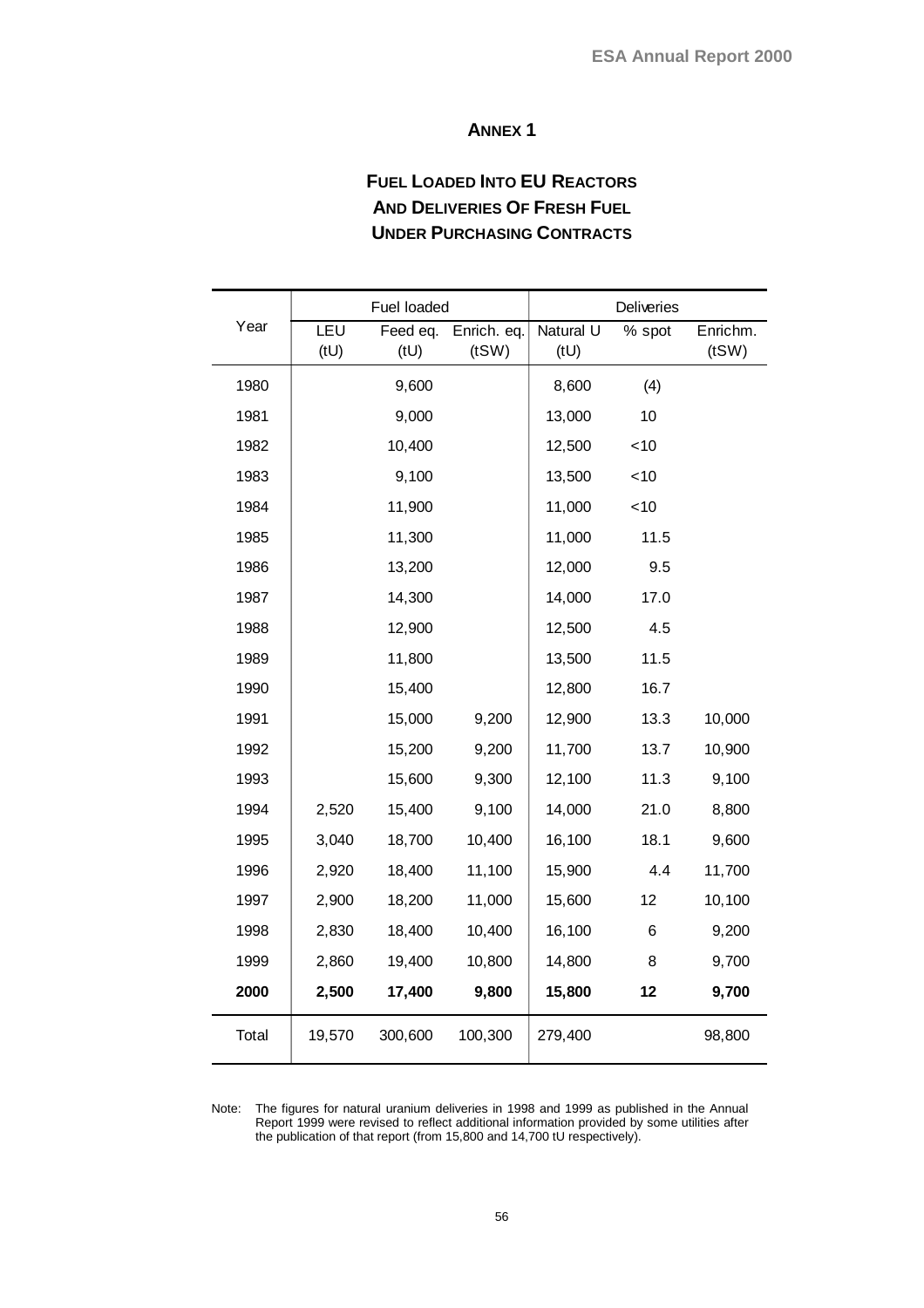## **ANNEX 2**

# **ESA AVERAGE PRICE FOR MULTIANNUAL AND SPOT CONTRACTS INVOLVING NATURAL URANIUM**

| Year | Multiannual contracts |                                      | Spot contracts | Exch.rate                            |           |
|------|-----------------------|--------------------------------------|----------------|--------------------------------------|-----------|
|      | euro/kgU              | US\$/IbU <sub>3</sub> O <sub>8</sub> | euro/kgU       | US\$/IbU <sub>3</sub> O <sub>8</sub> | US\$/euro |
| 1980 | 67.20                 | 36.00                                | 65.34          | 35.00                                | 1.39      |
| 1981 | 77.45                 | 33.25                                | 65.22          | 28.00                                | 1.12      |
| 1982 | 84.86                 | 32.00                                | 63.65          | 24.00                                | 0.98      |
| 1983 | 90.51                 | 31.00                                | 67.89          | 23.25                                | 0.89      |
| 1984 | 98.00                 | 29.75                                | 63.41          | 19.25                                | 0.79      |
| 1985 | 99.77                 | 29.00                                | 51.09          | 15.00                                | 0.76      |
| 1986 | 81.89                 | 31.00                                | 46.89          | 17.75                                | 0.98      |
| 1987 | 73.50                 | 32.50                                | 39.00          | 17.25                                | 1.15      |
| 1988 | 70.00                 | 31.82                                | 35.50          | 16.13                                | 1.18      |
| 1989 | 69.25                 | 29.35                                | 28.75          | 12.19                                | 1.10      |
| 1990 | 60.00                 | 29.39                                | 19.75          | 9.68                                 | 1.27      |
| 1991 | 54.75                 | 26.09                                | 19.00          | 9.05                                 | 1.24      |
| 1992 | 49.50                 | 24.71                                | 19.25          | 9.61                                 | 1.30      |
| 1993 | 47.00                 | 21.17                                | 20.50          | 9.23                                 | 1.17      |
| 1994 | 44.25                 | 20.25                                | 18.75          | 8.58                                 | 1.19      |
| 1995 | 34.75                 | 17.48                                | 15.25          | 7.67                                 | 1.31      |
| 1996 | 32.00                 | 15.63                                | 17.75          | 8.67                                 | 1.27      |
| 1997 | 34.75                 | 15.16                                | 30.00          | 13.09                                | 1.13      |
| 1998 | 34.00                 | 14.66                                | 25.00          | 10.78                                | 1.12      |
| 1999 | 34.75                 | 14.25                                | 24.75          | 10.15                                | 1.07      |
| 2000 | 37.00                 | 13.12                                | 22.75          | 8.07                                 | 0.92      |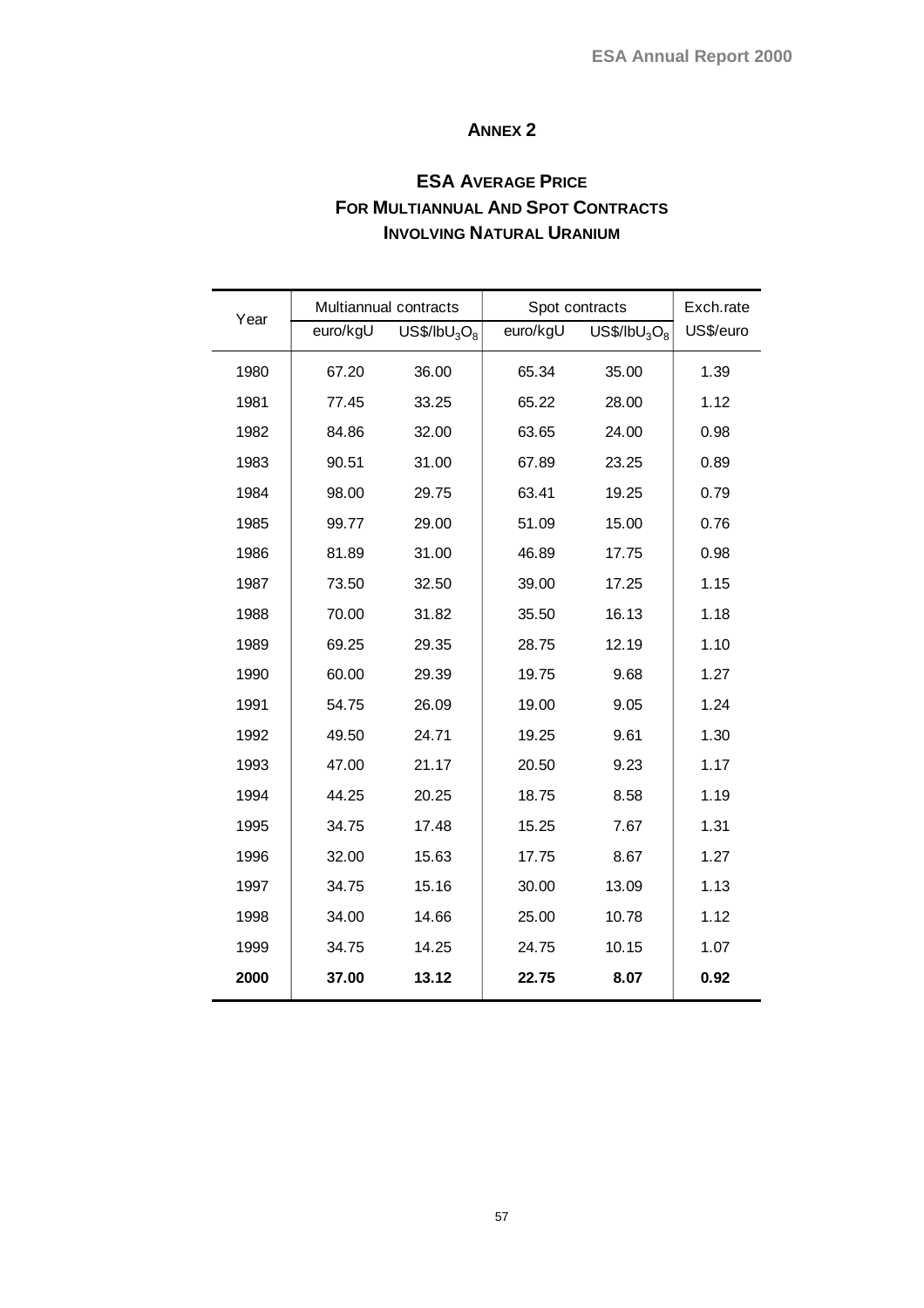## **ANNEX 3**

# **QUESTIONS RAISED BY THE COMMISSION GREEN PAPER "TOWARDS A EUROPEAN STRATEGY FOR THE SECURITY OF ENERGY SUPPLY"**

| $\mathbf{1}$   | Can the European Union accept an increase in its dependence on external energy<br>without<br>compromising<br>its<br>security<br>of<br>supply<br>and<br>European<br>sources<br>competitiveness? For which sources of energy would it be appropriate, if this were<br>the case, to foresee a framework policy for imports? In this context, is it appropriate<br>to favour an economic approach: energy cost; or geopolitical approach: risk of<br>disruption? |
|----------------|--------------------------------------------------------------------------------------------------------------------------------------------------------------------------------------------------------------------------------------------------------------------------------------------------------------------------------------------------------------------------------------------------------------------------------------------------------------|
| $\overline{c}$ | Does not Europe's increasingly integrated internal market, where decisions taken in<br>one country have an impact on the others, call for a consistent and co-ordinated<br>policy at Community level?                                                                                                                                                                                                                                                        |
| 3              | Are tax and state aid policies in the energy sector an obstacle to competitiveness in<br>the European Union or not? Given the failure of attempts to harmonise indirect<br>taxation, should not the whole issue of energy taxation be re-examined taking<br>account of energy and environmental objectives?                                                                                                                                                  |
| 4              | In the framework of an ongoing dialogue with producer countries, what should<br>supply and investment promotion agreements contain? Given the importance of a<br>partnership with Russia in particular, how can stable quantities, prices and<br>investments be guaranteed?                                                                                                                                                                                  |
| 5              | Should more reserves be stockpiled - as already done for oil - and should other<br>energy sources be included, such as gas or coal? Should the Community take on a<br>greater role in stock management and, if so, what should the objectives and<br>modalities be? Does the risk of physical disruption to energy supplies justify more<br>onerous measures for access to resources?                                                                        |
| 6              | How can we develop and ensure better operation of energy transport networks in<br>the European Union and neighbouring countries so as to enable the internal market<br>to function properly and guarantee security of supply?                                                                                                                                                                                                                                |
| 7              | The development of some renewable energy sources calls for major efforts in terms<br>of research and technological development, investment aid and operational aid.<br>Should co-financing of this aid include a contribution from sectors which received<br>substantial initial development aid and which are now highly profitable (gas, oil,<br>nuclear)?                                                                                                 |
| 8              | Seeing that nuclear energy is one of the elements in the debate on tackling climate<br>change and energy autonomy, how can the Community find a solution to the<br>problem of nuclear waste, reinforcing nuclear safety and developing research into<br>reactors of the future, in particular fusion technology?                                                                                                                                             |
| 9              | Which policies should permit the European Union to fulfil its obligations under the<br>Kyoto Protocol? What measures could be taken in order to exploit fully potential<br>energy savings which would help to reduce both our external dependence and $CO2$<br>emissions?                                                                                                                                                                                    |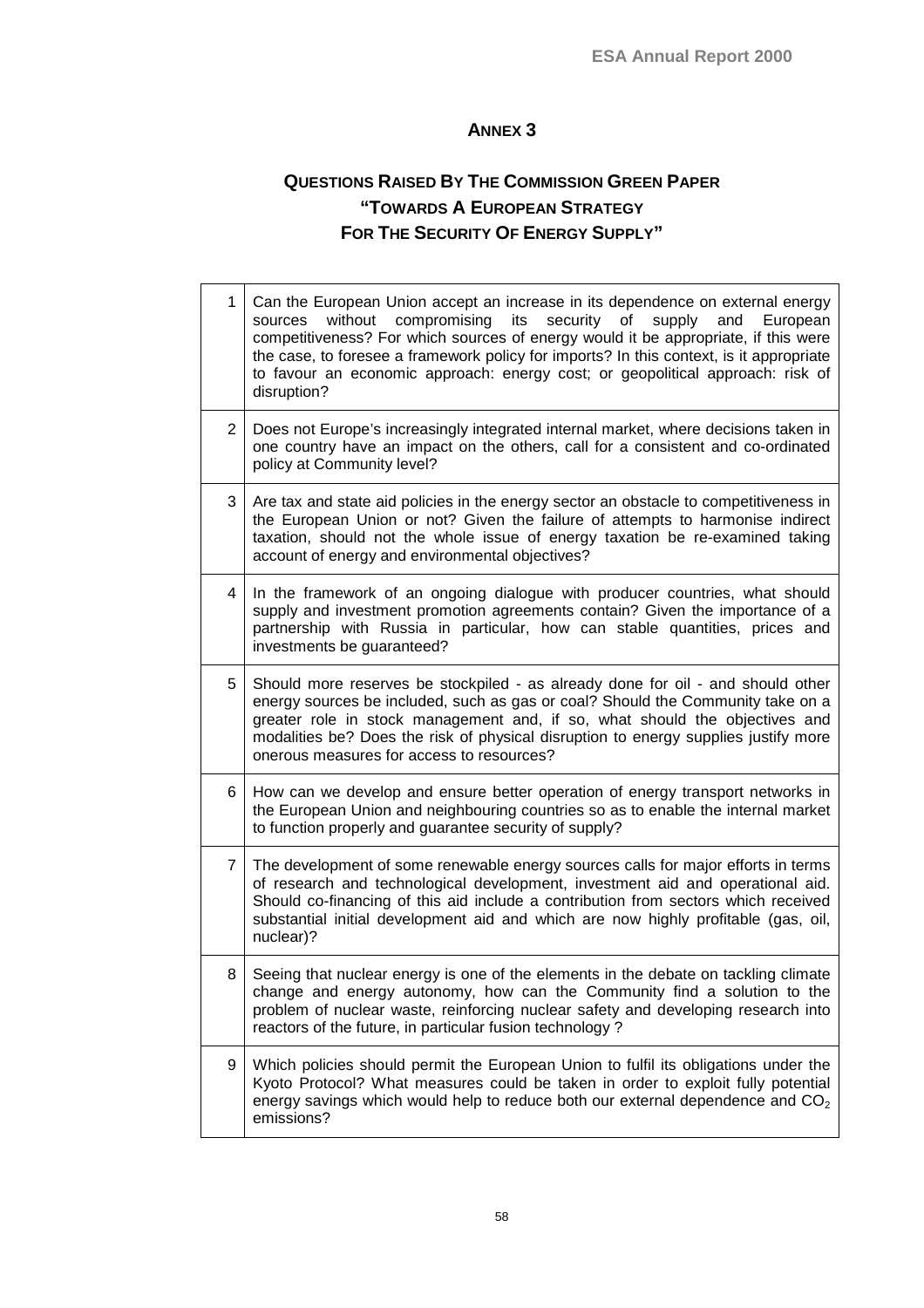| 10              | Can an ambitious programme to promote biofuels and other substitute fuels,<br>including hydrogen, geared to 20% of total fuel consumption by 2020, continue to<br>be implemented via national initiatives, or are co-ordinated decisions required on<br>taxation, distribution and prospects for agricultural production?                                                                                                                      |
|-----------------|------------------------------------------------------------------------------------------------------------------------------------------------------------------------------------------------------------------------------------------------------------------------------------------------------------------------------------------------------------------------------------------------------------------------------------------------|
| 11              | Should energy saving in buildings (40% of energy consumption), whether public or<br>private, new or under renovation, be promoted through incentives such as tax<br>breaks, or are regulatory measures required along the lines of those adopted for<br>major industrial installations?                                                                                                                                                        |
| 12 <sup>1</sup> | Energy saving in the transport sector (32% of energy consumption) depends on<br>redressing the growing imbalance between road and rail. Is this imbalance<br>inevitable, or could corrective action be taken, however unpopular, notably to<br>encourage lower use of cars in urban areas? How can the aims of opening up the<br>sector to competition, investment in infrastructure to remove bottlenecks and<br>intermodality be reconciled? |
| 13              | How can we develop more collaborative visions and integrate the long-term<br>dimension into deliberations and actions undertaken by public authorities and other<br>involved parties in order to evolve a sustainable system of energy supply. How are<br>we to prepare the energy options for the future?                                                                                                                                     |
| 14              | Any other questions or proposals:                                                                                                                                                                                                                                                                                                                                                                                                              |

The full text of the Green Paper (COM(2000) 769 final, 29 November 2000) can be found on the website of the Commission's Directorate General Energy and Transport:

http://europa.eu.int/comm/energy\_transport/en/lpi\_en.html

Comments can be sent to the Directorate General Energy and Transport, for the [attention Mrs Nina Commeau,](http://europa.eu.int/comm/energy_transport/en/lpi_lv_en.html)

- by mail to nr. 200, rue de la Loi, B-1049 Brussels
- by fax: +32 (2) 295.61.05
- by e-mail to: tren-enersupply@cec.eu.int, or
- on the above website (recommended communication mean).